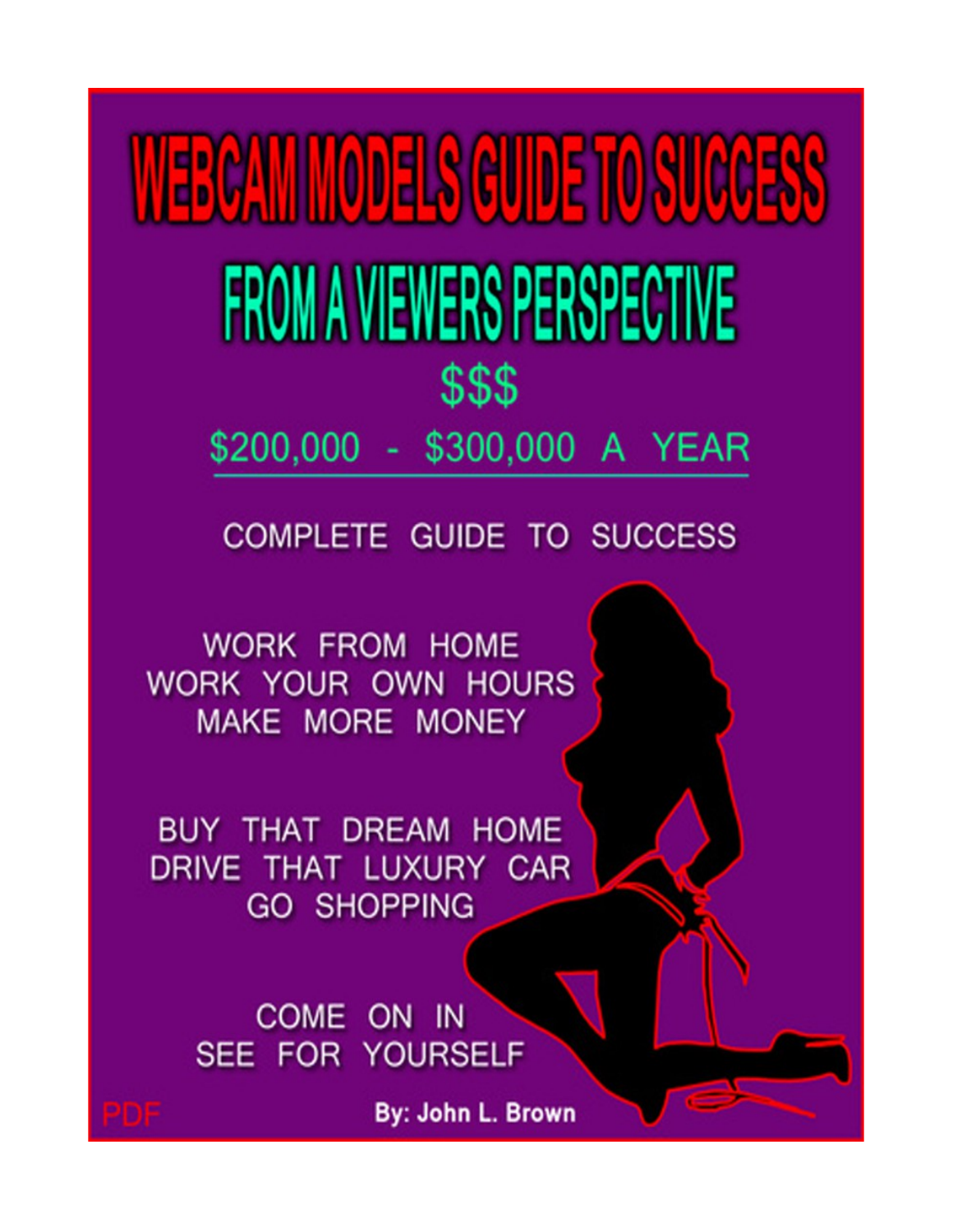## **WEBCAM MODELS GUIDE TO SUCCESS**

## **FROM A VIEWERS PERSPECTIVE**

All rights reserved. No part of this book may be reproduced or transmitted in any form or by any means without written permission from the author. Copyright © 2021 John L. Brown. All Rights Reserved

> **Bonga Cam Girls** Check Out These Cam Girls If Their Online!



Sexy Berry Bel Big







Isizzu Belle Belle [All Cams](https://bongacams10.com/track?v=2&c=359897) - [Popular Chat](https://bcprm.com/promo.php?type=direct_link&v=2&c=359897&page=popular_chat&g=female) - [Chat With Randon Model](https://bcprm.com/promo.php?type=direct_link&v=2&c=359897&page=random_model&g=female)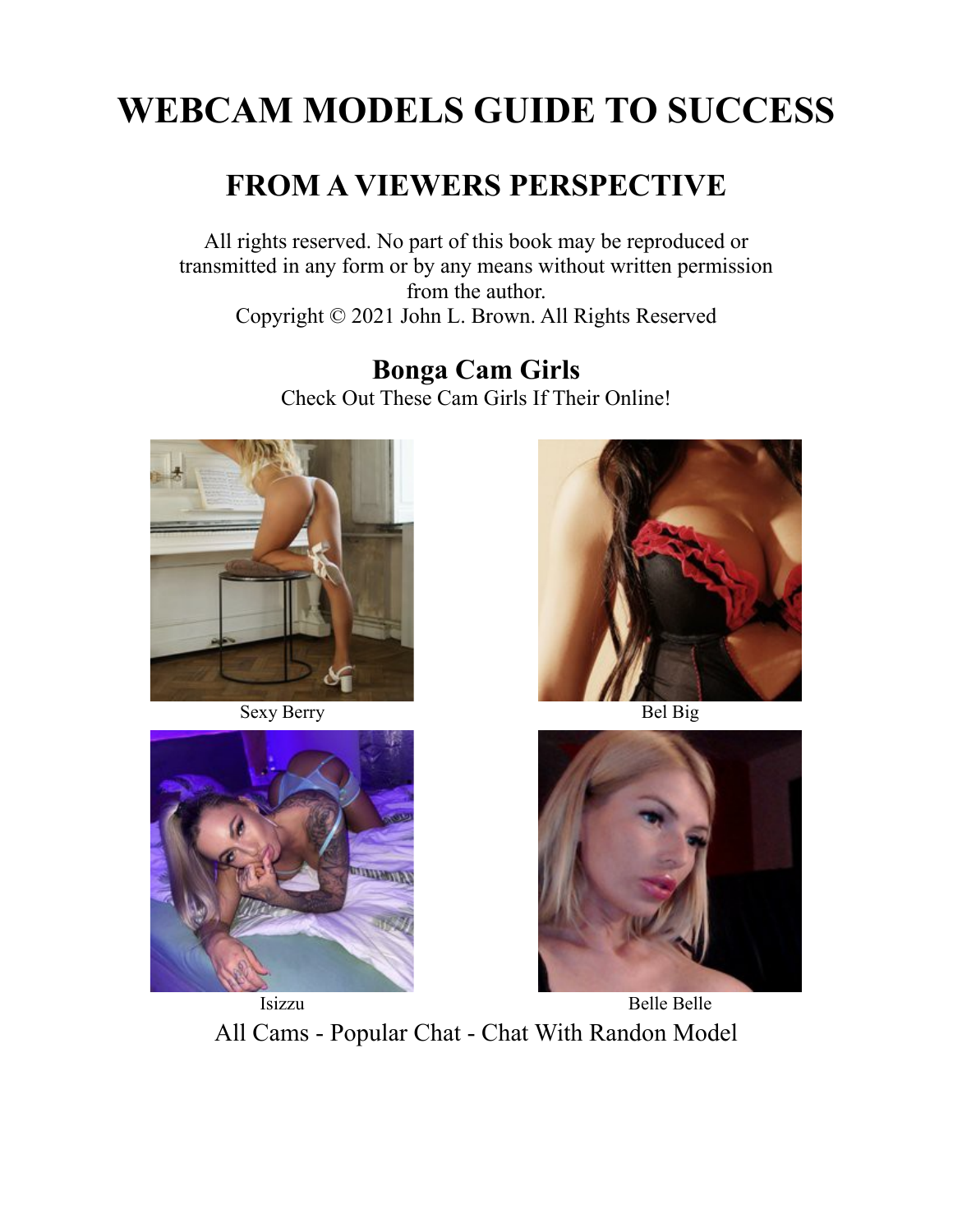#### **Some More Cam Girls**













Amy Live Ashley Klark

## **Enjoy These Cam Girls Above If Their Online!**

[All Cams](https://bongacams10.com/track?v=2&c=359897) - [Popular Chat](https://bcprm.com/promo.php?type=direct_link&v=2&c=359897&page=popular_chat&g=female) - [Chat With Randon Model](https://bcprm.com/promo.php?type=direct_link&v=2&c=359897&page=random_model&g=female)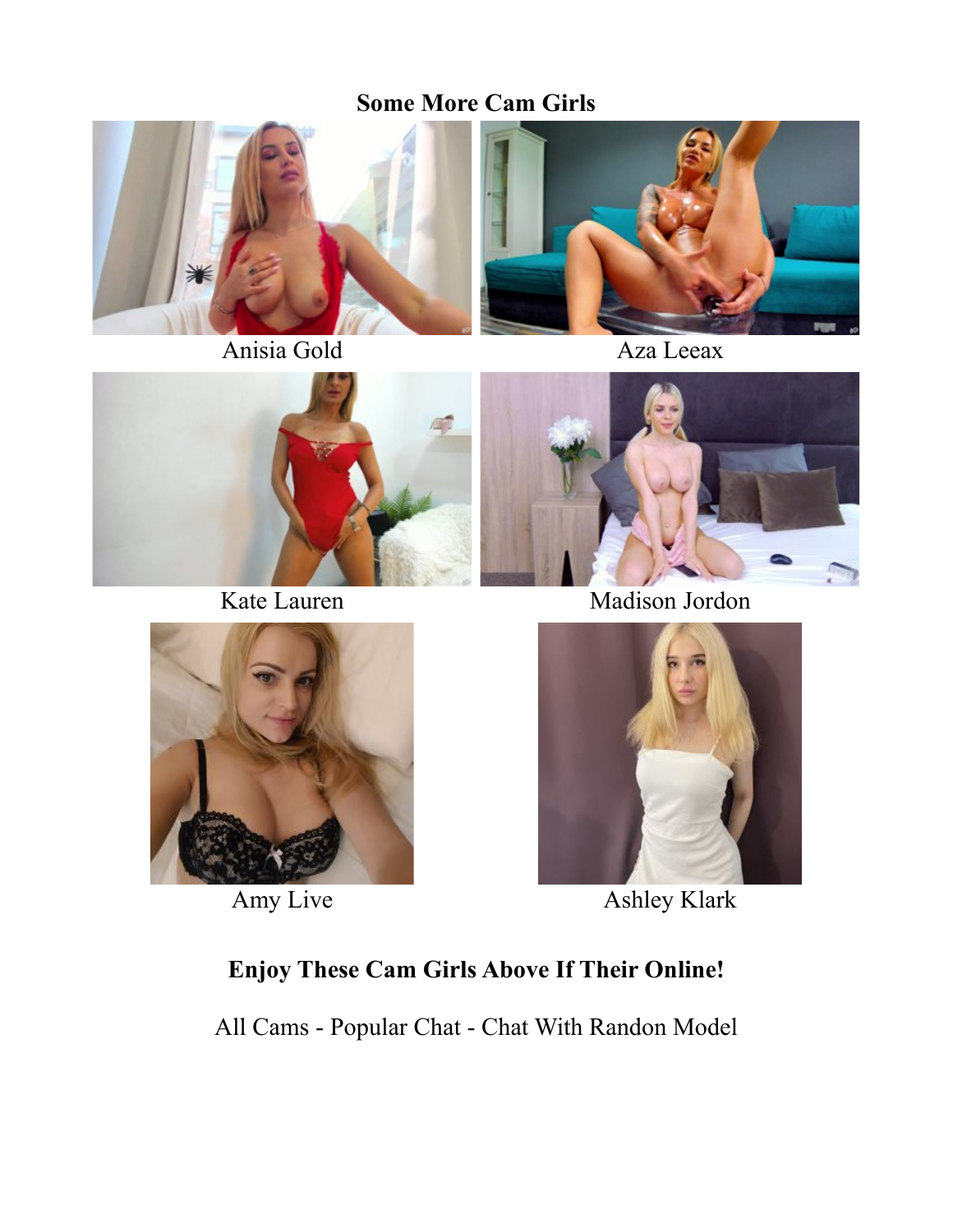#### **Table of Contents**

[Wecam Models Guide](#page-4-0) [What I Like and Don't Like](#page-6-0) [What The Top Ten Cam Models Make](#page-14-0) [Bonga Cams My Favorite Cam Affiliate](#page-18-0) [My Second Favorite Cam Affiliate](#page-24-0) [Chaturbate My Third Best Cam Affiliate](#page-27-0) [X Models My Fourth Best Cam Affiliate](#page-29-0) [My Fifth Best Cam Affiliate](#page-30-0) [Adult Webmasters Empower](#page-33-0) [I-Camz Affiliate](#page-34-0) [Cherry TV Affiliate](#page-36-0) [Cam Soda Affiliate](#page-37-0) [Conclusion](#page-38-0) [Special Sites and Offers](#page-39-0) [Free Fan Models Page](#page-41-0) [Get A Cam Model Store](#page-43-0)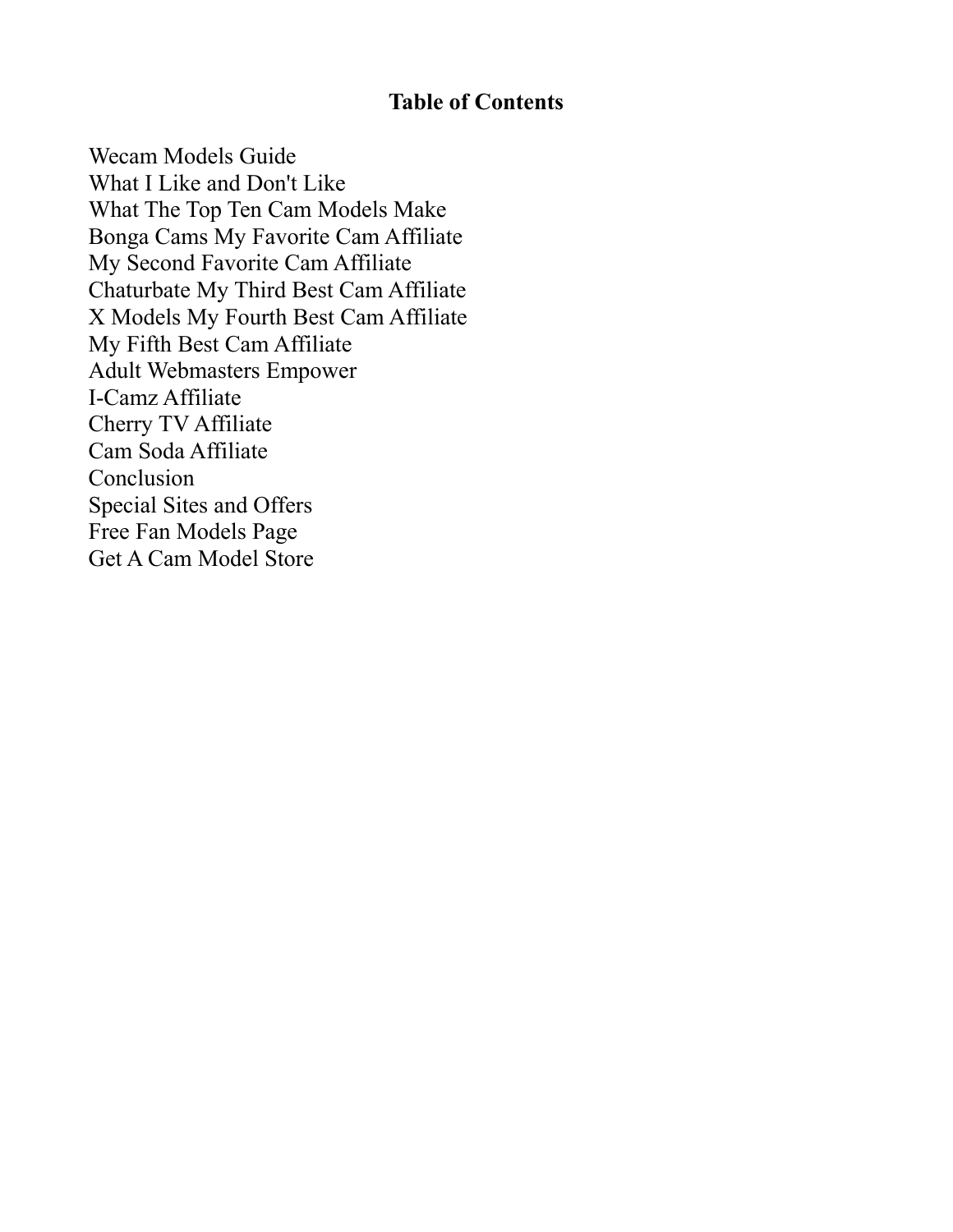## <span id="page-4-0"></span>**Webcam Models Guide**

A little bit about me. I'm 67 years old and I own and maintain over 200 websites, adult and non adult websites. I have been in the webmasters business for over 20 years now. I took a break twice in the last twenty years, one because of health and the other, because I just got tired of it. I'm back now and going strong.

This ebook is for new and existing webcam models that want to take their modeling career to a new level from a viewers/watchers perspective point of view.

It might sound like I know it all at times as you read this ebook but really it's not that I know it all, it's just I know what I like and don't like when it comes to watching cam models perform. Models put in their profiles their turnoffs and turnons, well as a viewer, I have my turnoffs and turnons as well. I respect your wishes, so you should respect my wishes, meaning, I like watching cam models performing but most are not very good at performing, and some are just terrible and boring, so I leave them as quick as I can because there are to many of them doing it right to stay with one that is boring.

Cam models entertain and if they do it well, they will make more money and that is why they're doing it in the first place. Let's face it, if you were rich, you would not be cam modeling. It's a business/career and a good one at that. Where else can you go to make the money that you make, especially from home and your own hours. If I was a young man in my twenties, I would be doing it myself. I don't think at my age anyone would want to watch me.

I'm going to explain just what I mean by a boring cam model, so please don't be offended by what I say in this ebook. It's only to wake up cam models that may or may not be doing it right. Some of what I say may offend you but it's not meant to offend you just to let you know what a viewer likes and what a viewer doesn't like. This can make you a better cam model performer and this will make you more money.

Some outstanding cam performers get noticed by producers/agents. You think you make a lot of money cam modeling now. Producers and agents will pay you a lot more...

Not only are there producers and agents looking for talent, there are many agencies from all aspects of the media looking for talent of all kinds, all looks, races, genders, and sizes ect. Don't think that me as a watcher of cam models is the only kind that watch you. I know there is a lot a perverts that are nasty and rude watching you, but there is also agents watching you to seek out new talent, so keep this in mind because you may be the next model of the year, in a commercial, or even in the movies. Who knows it could be you. What and how you do it in front of the camera means a lot, and not just for the perverts, but others that are not perverts watching you.

I'm not a pervert now but maybe I was twenty years ago but in a good way my ex-wife would say. I now look for beautiful cam models to add to some of my sites to give my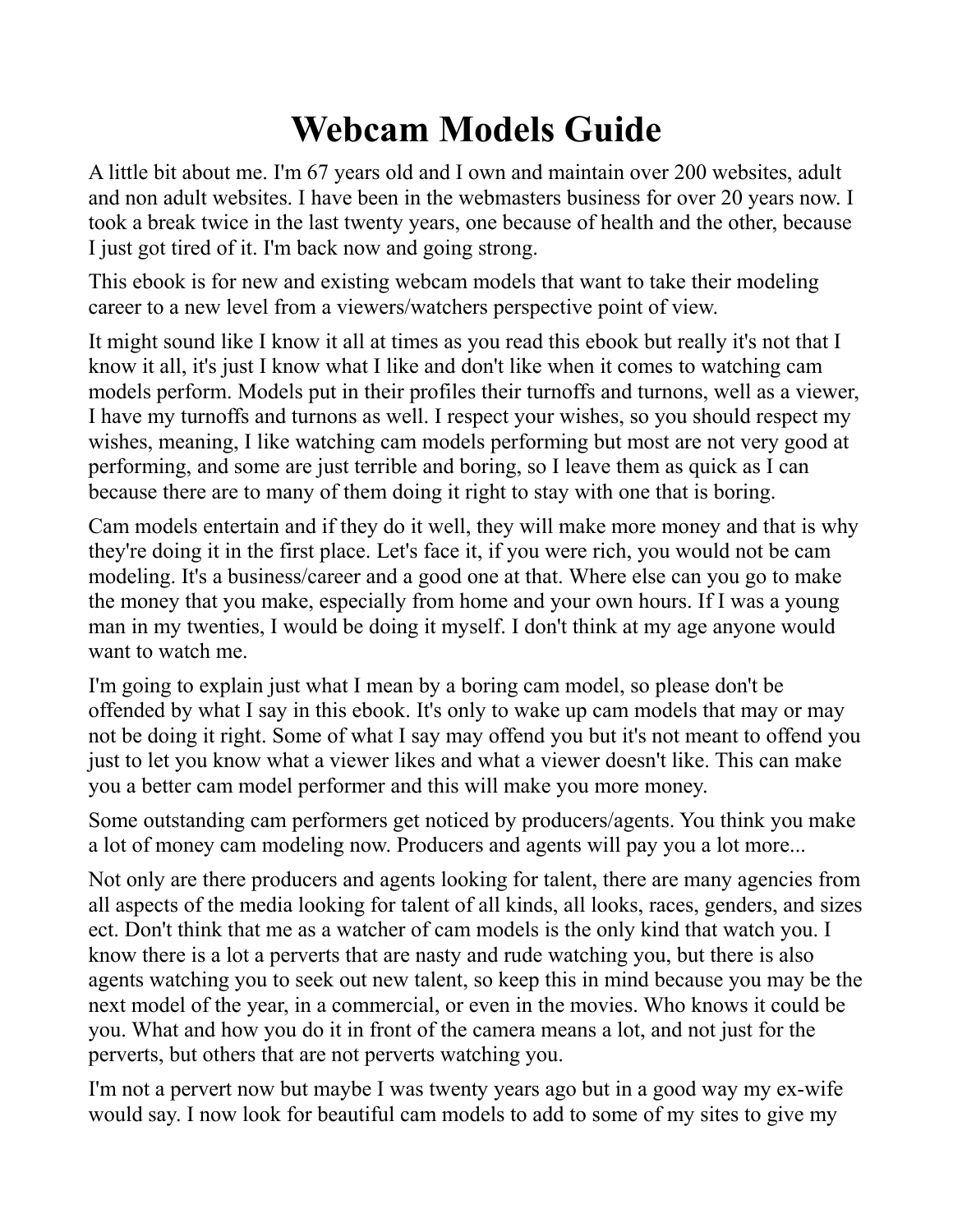sites better content and when I find a beautiful cam model that really turns me on I will promote her on some of my websites. I'm an affiliate with many of the leading cam sites in the cam industry, and I know which ones are the best down to the worse. I will explain the best cams to work for a little later.

Not everything I say in this ebook will pertain to you as a cam model, but some of it may help you to understand a little better of what you do on camera can take you to another level of your cam modeling career. You can make pennies, or dollars, and this is up to you how much money you want to make. Some cam models are living in fine homes, driving nice cars, have time and money to enjoy life, and not stuck in a 9 to 5 job which is a ball and chain on your life. Some cam models are making \$200,000 or more a year, but some rare cam models are making even more than that. You could be the one that makes \$300,000 a year. Below I will show you "What The Top Ten Cam Models Make". I've had this "What The Top Ten Cam Models Make" on some of my sites to show the potential of what a cam model can make. You can read it later on in this ebook.

I will show you some of the cam sites that I like the best and what they offer, and their competition. I will explain just what I like as a viewer/watcher and what I don't like. I'm not going to sugar coat it, and will be telling you like it is. I wont be saying vagina, when I'm talking about you in front of the camera with your pussy up to close. The word vagina will not come up.

I will be staright and forward and personal, but very truthful. What I say here is one viewers side and not all viewers may think like me so just don't take my word for it. I just want to let cam models know what I like and most of the men I have talked to agree with me. I have talked to many guys on this topic before I decided to write this ebook, so it's not just me talking here. Keep in mind, that the guys I talked to were not perverts, but enjoyed every now and then watching cam models. They told me me what they liked and did not like, so I compared them to come up with the do's and don'ts of cam modeling which you can take some of my advice or not, this is all up to you. I'm not telling you, you must do this the way I want you to do it but letting you know what some viewers may or may not like. Also worth mentioning, you should have fun while performing in front of the camera. There's nothing wrong with enjoying yourself, but on the serious side, you could be loosing money. You can have fun but also perform professionally.

I have been watching cam models for a long time now and still enjoy it, especially when I come across a beautiful cam model that I cant turn away from. This certain cam model that is just so beautiful that she takes your breath away. She doesn't have to do anything, just sets there and looks into the camera. This type of cam model is rare, but is what I look for. I have been writing down so many notes for this ebook. I hope I have covered everything.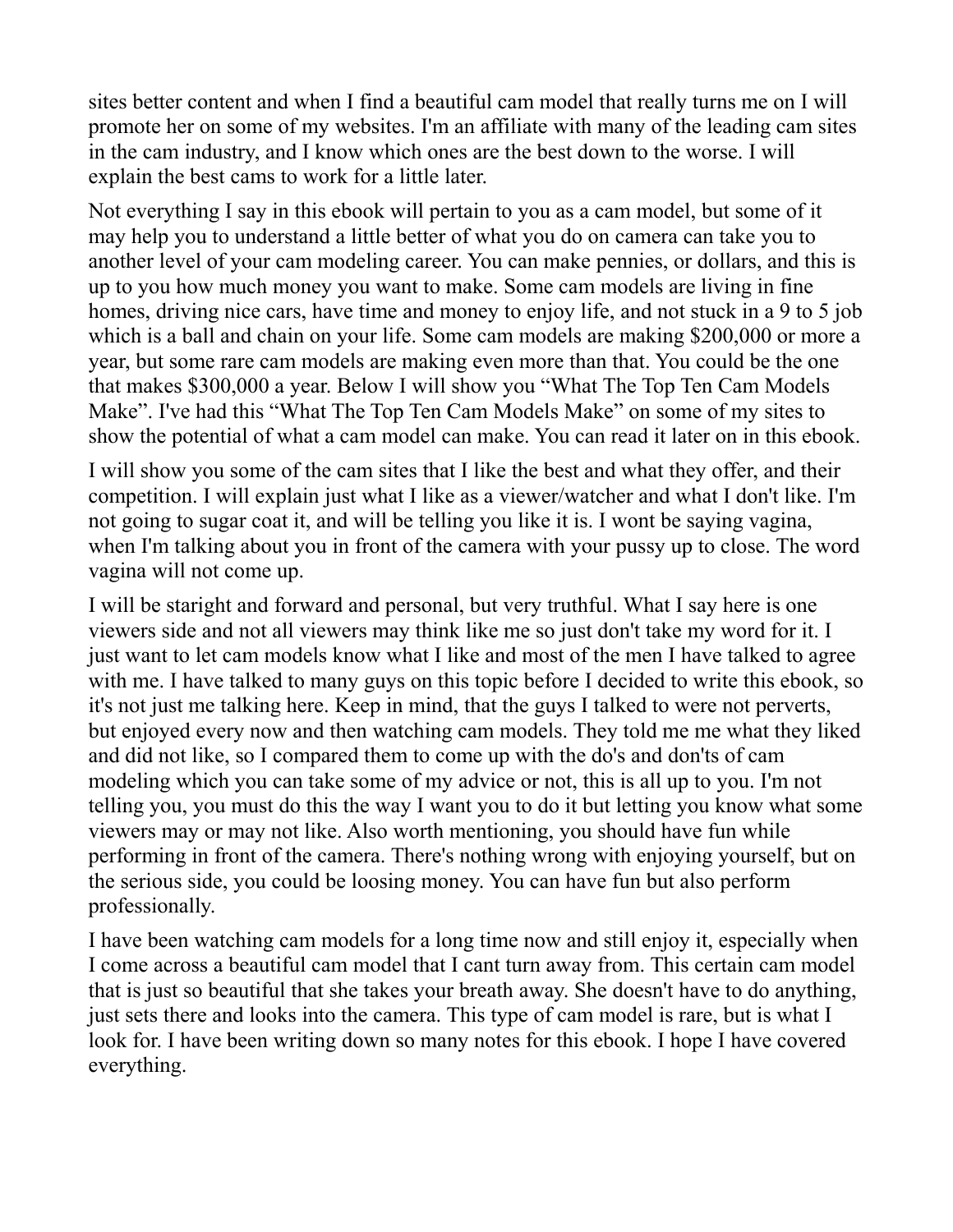## <span id="page-6-0"></span>**What I Like and Don't Like**

What I like and don't like, my turnons, my turnoffs, and my wish list, of the perfect cam model. Yes as a viewer, I have a wish list just like you cam models have. A little more on your wish list later. Keep In Mind, this is just my point of view and not every viewer/watcher on the net, so don't take this personal.

The list below wont be in any certain order, just as I wrote them down in my notes. I will write each one from my notes from the top down, so they wont be in any perticular order, but numbered so you can reference them later if you need to. When joining a new cam site, try hard to pick a great user/screen name. The number one thing to do first when joining a cam site is to pick a sexy name, a name that may pertain to you or what kind of cam modeling you're going to be doing on cam. If you're a sexy blonde than pick a name for that, like blonde babe, sexyhotblonde, ect. I know most good names are taken but be creative in picking a user/screen name because it is very important. I know you can use a lot of different letters, numbers, and characters, so don't just settle for a quick user/screen name. A good user/screen name can mean more traffic to your cams so pick wisely.

1: A great personallity is a plus.

2: Smile a lot. And show your face more. This is very important!

3: Never be rude. Being rude will surely push your viewers away.

4: Never beg your viewers to buy tokens. This bothers me a lot and I will turn away. If you're doing everything right, I will tip you but I don't want to be asked to tip you. It's like your poor, begging, or desperate and it looks bad.

5: Never be demanding when performing. Demanding is a turnoff for many viewers. I know it turns me off and I will turn away.

6: Doing what you think is hot for the viewers may not be hot at all, so make sure you perform for your viewers and not just for you. Remember there is someone watching everything that you do. Some may be turned on and some may not be turned on. All cam models should know what a man wants, his fantacies, his turnons ect. A good cam model will know these things and if she doesn't, just do some Google searches and read up on the topic of what a man likes. You may be surprised to find out that it's not what you think it is. I know there are many perverts that really don't care what you do and will still pay, but there is a lot of men watching you that will pay big time if you're more of a lady on cams in good taste. There's an old saying, the perfect woman, a lady in the livingroom, a good cook in the kitchen and a whore in the bedroom. This is true in most cases. I don't mean you should not be a little slutty, but a lady gets more attention in our world.

7: Asking your viewers what they like is a great way of knowing what to do and how to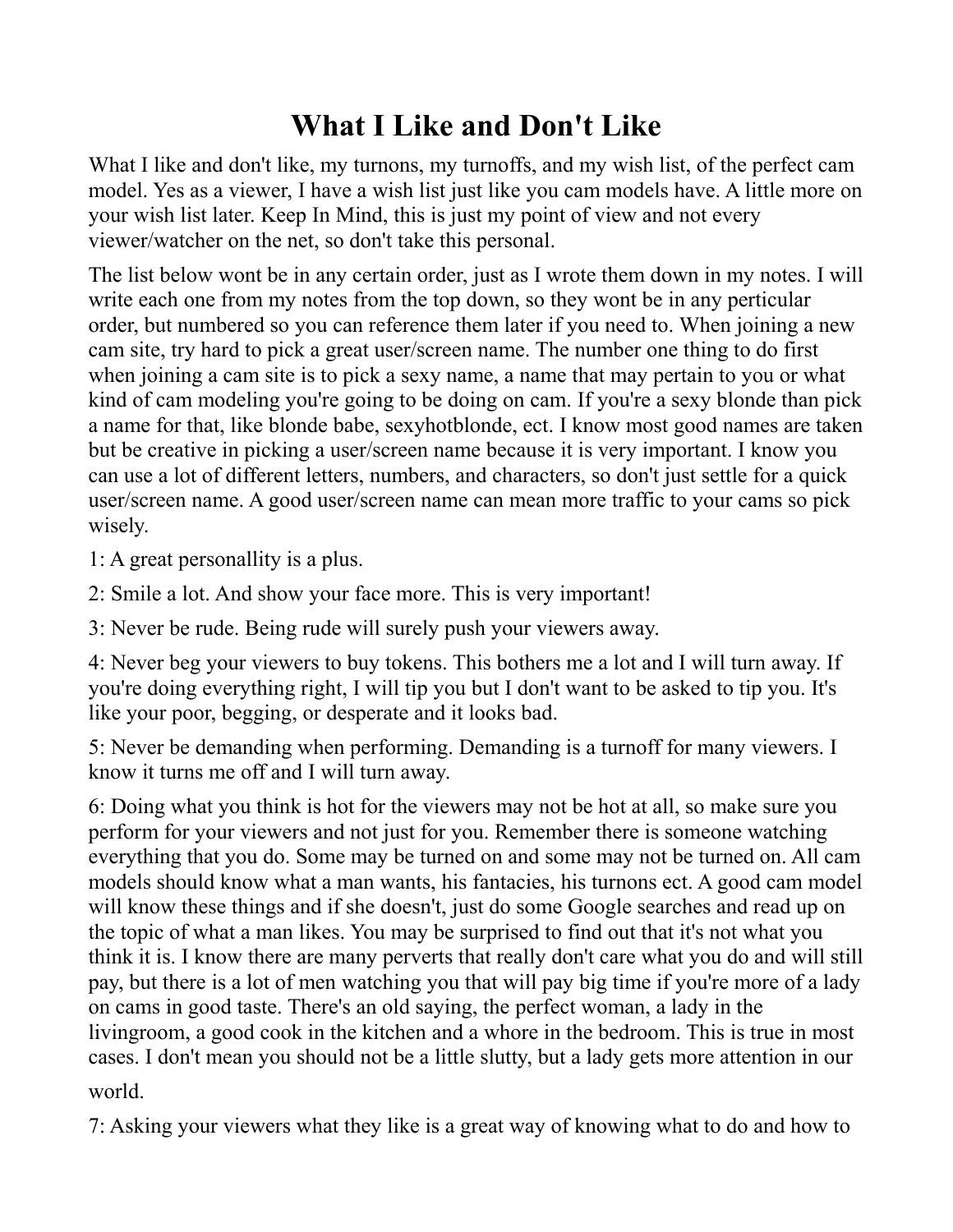do it. This can be a learning experience for you as a cam model.

8: This is kind of personal but a must. If you have tits that may sag a little, it's best to have some kind of bra that holds your tits up. I don't mean to always wear a bra, but one that goes under your tits to keep them firm. I like firm tits and when they sag down It's a turnoff. I have seen cam models that have a bra on under their tits that hold them up. Most older women may have this problem. Ther'e nothing wrong with sagging tits but it just doesn't look right, and there is a fix for this.

9: Being naked is best for most viewers and this is what I look for when searching for a cam model. The ones that have clothes on turns me away in most cases. A cam model should be naked.

10: Wearing sexy lingerie is great as long as it is see through. You don't want to cover up completely because your viewer is there to see you naked or wearing something very sexy.

11: Teasing is alright but not to much because if I'm watching a model and she is teasing to much I will leave. There is a time for teasing. For instance, I was watching this cam model and she held a pillow in front of her and only let it drop a little every now and then. She never showed herself naked, so I left the room. I was not there to be teased.

12: I'm not a fan of huge tits, but don't mind watching them. I like medium tits or small tits, but all are nice. Never have your tits to close to the camera because it looks terrible and way to big, plus the camera shows any blemishes you may have and when to close it looks bad. Cam models should stay back a short distance from the camera because everything looks much better. Skin tone looks better also. Never be to close to the camera. I'm not a fan of fake tits, but nothing wrong with them.

13: If a cam model is fully dressed and not in lingerie, I will leave. A cam model should be naked and ready to perform. I'm not there to see her in clothes, I can see that anywhere. Sexy lingerie or partially naked will do, but fully dressed on cam is a turnoff.

14: When I come across a model with her pussy stuck up in front of the camera to close, I leave. I don't want to see your pussy up close. It looks terrible up close to the camera. The same thing when you have your ass to close to the camera, it looks very bad, and shows all blemishes. Staying back a short distance from the camera is a plus because it shows better skin tone and you look smaller. Up close you look like you have a lot of weight on. Older women tend to have a little more weight on them and there is nothing wrong with that because I love older women. They should stay back a short distance from the camera and their skin tone will look much better and they will look smaller.

15: High heels are a plus with me but the ones that are to large is a turnoff for me, regular high heels will do fine. I prefer red, white, black, pink, or light blue myself. Platform high heels is a turnoff.

16: Cam models fucking a very large dildo is a turnoff for me and very nasty. You young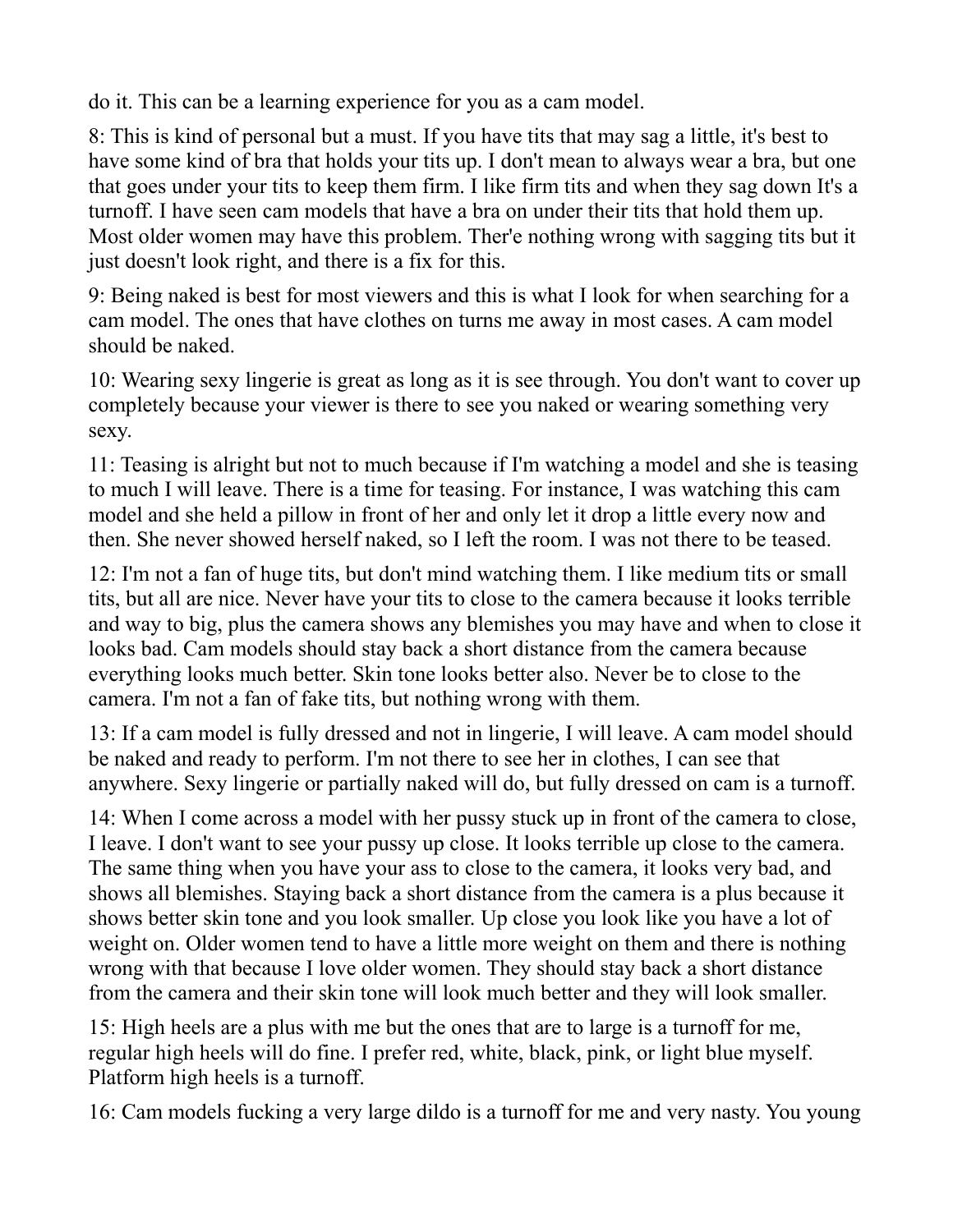cam model that use those large dildos will be sorry in your fifties, because your pussy will loose tightness and sex will not feel the same as it did when your pussy was tight. You're doing damage to your pussy fucking large dildos. Small didldos will do fine and not harm your pussy. I know what I'm talking about here, my girl-friend is in her sixties now and her pussy has lost it's tightness because I enjoyed fisting her and did not know the real damage until now.

17: Fake tits. I know I have already said something about this above but wanted to add this. I know a few women that's got fake tits, and now that their older they don't like them so much. My sister-inlaw was a nurse and saw a lot of older women die in the hospial with fake tits in their eighties and she said it looked terrible when the deseased was laying on the bed with no wrinkles on their tits and the rest of their body was all wrinkled up.

18: Tattoos. I don't mind small tattoos, but large ones are a turnoff for me. I also know a few older women with tattoos that wished they would have never got them because they were embarrased now to have them. I know some women that got tattoos when young and then got married and had kids and were embarrased to have them. My sister had a tattoo on her ankle and she married a preacher. It took her a long time to get rid of that tattoo because back then they were hard to take off.

19: Show more of your body in front of the camera and not to close. I like to see most of your body and not just one small part. I enjoy watching you tease by standing a short distance from the camera. Dancing is not to bad but moving sexually is a plus. I prefer you to be naked but sexy see through lingerie will do also.

20: Just laying in front of the camera is a big turnoff. A good cam model will always entertain you. It's a cam models job to turn you on. You make more money turning on your viewers. You can be creative in what you do but always try hard to turn on your viewers and this will make you more money.

21: I'm a leg and ass man, so showing a lot of leg and ass is a plus. Staying back a short distance from the camera showing your legs and ass is what I like to see.

22: I like to see cam models side view like doggy style showing all of your body. This is a turnon for me and for most viewers that I have talked to. I get turned on looking at a cam model on her bed doggy style.

23: Vibrators. I see a lot of you cam models with that little tail sticking out of her pussy or her ass and it looks bad. I know it's Lovense and your viewers control the speed. It does nothing for me but may for others.

24: Fucking machines. I like fucking machines but I don't like your ass stuck up in front of the camera to close. Stay back a short distance from the camera and sometime show your body doggy style getting fucked by a fucking machine. If you stay there in front of the camera just waiting for a viewer to tip you tokens to make the machine fuck you is a turnoff for me and I will leave. I know this is a way to make more money but still a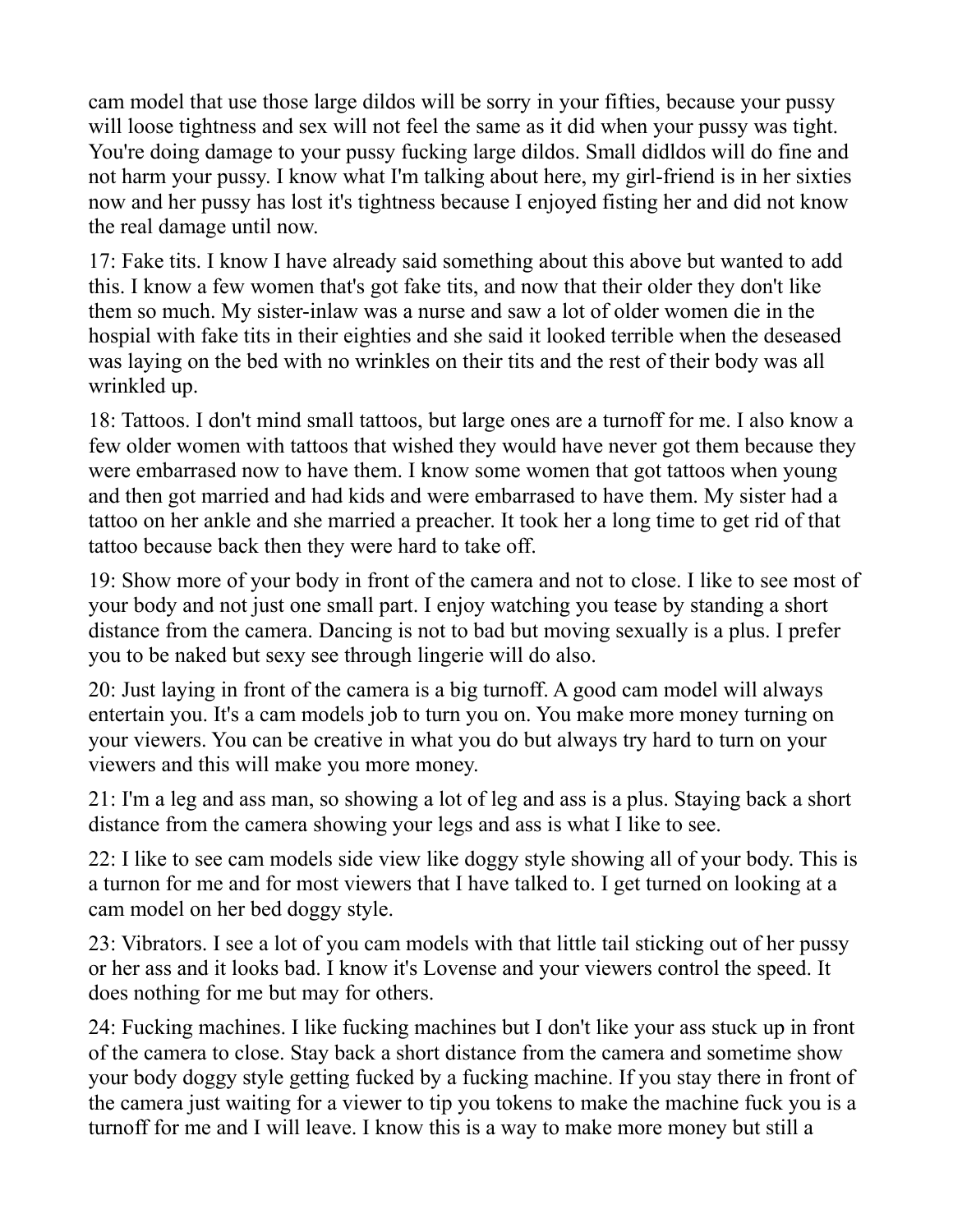turnoff. No one wants to watch you just being there waiting. We want that fuck machine to fuck the hell out of you.

25: If you're a couple and your giving him a blowjob, make sure you show a side view of your body and not your ass stuck up in front of the camera. Giving a blowjob doggy style works for me and is a turnon.

26: Giving a handjob is alright as long as you don't look bored. Most models look bored when giving a handjob. Make sure all of your body is showing when giving head and handhobs jobs. When giving head or a handjob, you should look like you're really enjoying it.

27: I like it when a cam model is on all fours on the bed a short distance from the camera. This is a turnon for me. I also like it when your standing with your back to the camera occasionally looking back at the camera.

28: Remember to stay back from the camera a short distance. This will show your body much better with better skin tone. I have seen some cam models way to close to the camera and it shows veins if they are light skined.

29: Always show more of your body or be completely naked most of the time. Your viewers are they to see you naked and not to see you fully dressed just typing away.

30: I hate it when I see a cam model smoking or eating in front of the camera. This is a big turnoff for me. I've seen cam models fully dressed and cooking while their cam is on. Not very professional. Never leave your camera. When this happens to me I leave quick. It's rude to leave your camera area. Make sure you have everything close by not to leave your post. It's not so bad when a cam model is drinking something and maybe some chips but not a meal while camming, it's rude.

31: When searching for cam models, I look for those that are naked. I pass on the ones setting in front of the camera typing away fully dressed.

32: I like to see cam models deep throating dildos and the deeper they take it down is a turnon for me.

33: Having only one profile picture is a no no. All cam models should have more than one profile picture. One without clothes, one with something sexy on, like lingerie, and one partially nude. Make sure to show your face, tits, legs and ass. This will get you more attention.

34: When I come upon a cam model that ant there I leave. I have went to many cams to find the models not there. I wait for a second, then leave. It's not nice to leave your camera area. This will loose you money.

35: Cam Models should always have their hair fixed nice and sexy, and not look like you just got up. Use nice colorful makeup. Colorful makeup looks better in front of the camera. A cam model should always want to look her best while performing. Take pride in your work and it will show others that you're a professional.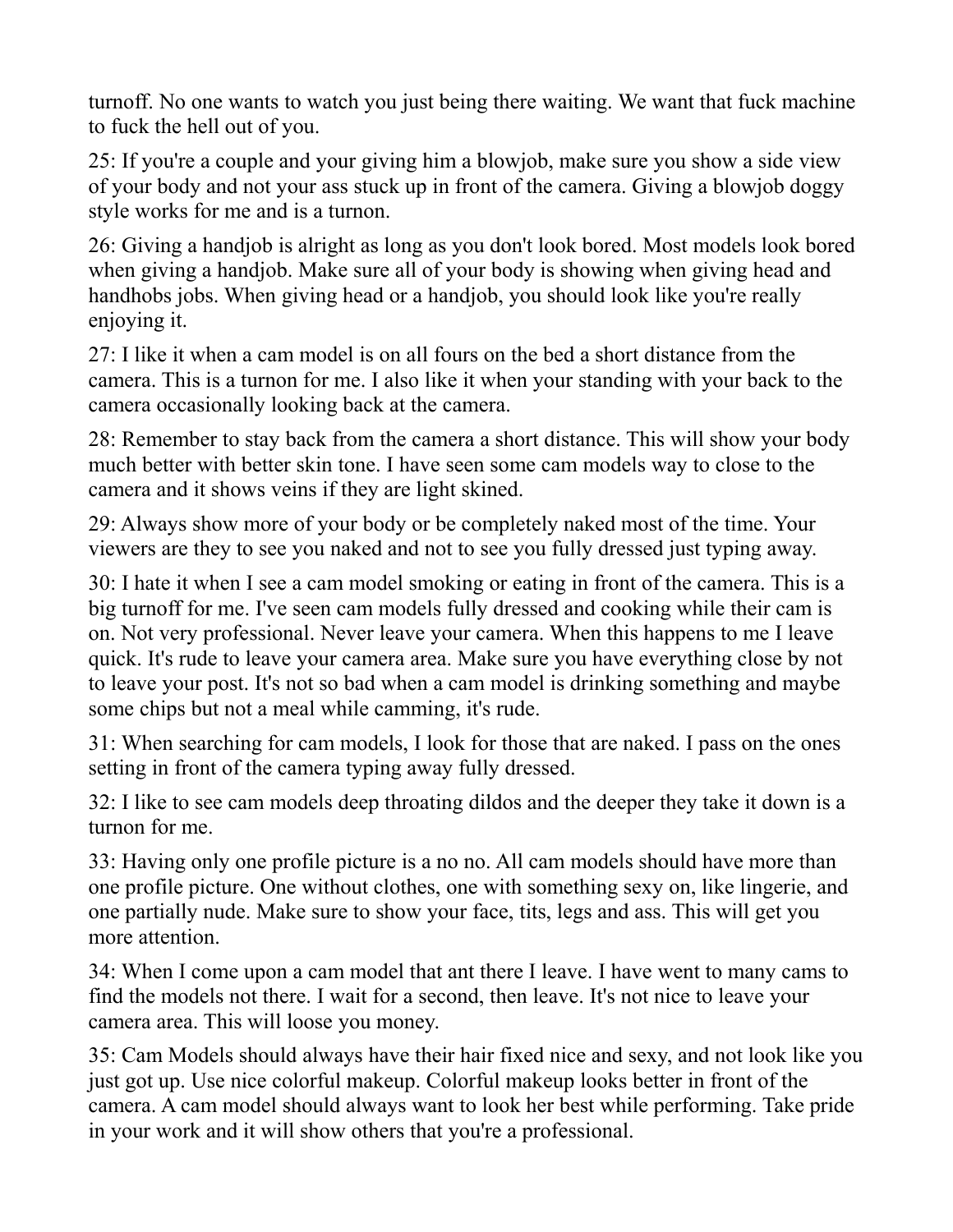36: If you're an older model, make sure to use colorful makeup and stay a short distance back from the camera to be seen without any blimishes because when we get older our skin gets older to. I'm not knocking you for being older because I'm older myself. I'm just explaining what the camera does.

37: Toe sucking. I hope I never come across a toe sucking cam model because it makes me sick. This is a turnoff for me.

38: When a cam model has her pussy up close to the camera and has a wet pussy looks bad to me and turns me off. Maybe others might like it but not me. Being to close to the camera is a bad look for cam models and many may not even know this, so I'm telling you now. Stay back a short distance from the camera because the camera is not your friend here.

39: When I'm watching a beautiful cam model setting in front of her camera fully dressed, I watch her in hopes she will start taking her top off or soon I will leave, so keep this in mind the next time you have clothes on and remember that your viewer wants you to take off your clothes and if you don't they will leave quicker.

40: I tend to watch the cam models that have the most users longer than those who have under 100 users. The ones that have over 1000 users are doing something right in most cases but some could still use some advice. There is always room for improvement no matter what you do in life.

41: I see a lot of cam models have a wish list. This is in poor taste and a form of begging for something. This really turns me off. If you're doing everything right, than you should not have to have a wish list. To each their own, this is up to you.. The truth is, if you're making a lot of money, why would you have a wish list. You should be able to afford everything on your wish list.

42: Creating a nice background for your viewers is a plus. The background behind you should look nice. I've seen some backgrounds with different colored lights, some with country flags which is also nice, and mirror/mirrors in the background which is a great tool for multiple views. I'm just one viewer and there are millions that may or may not share my views, but most that I have talked to think like me, but that is just a hand full. If you're making a ton of money with less hours, than maybe you're doing something right and feel your way is the right way. I'm sure you might find something here to help you become a better cam model. I just know what I like as a viewer. I hope I have not offended anyone with the words in this ebook and if so, it was not my intent to offend you and I'm sorry. I hope that the readers of this ebook will learn something from what I have written to maybe help you to become a better cam model performer and hope you make a ton of money.

I know some of you may or may not take any advice from me and that's alright but keep in mind that as a cam model you can make a lot of money by just doing some things a little different. It's alright to tease but not to long at a time and to be fullly dressed but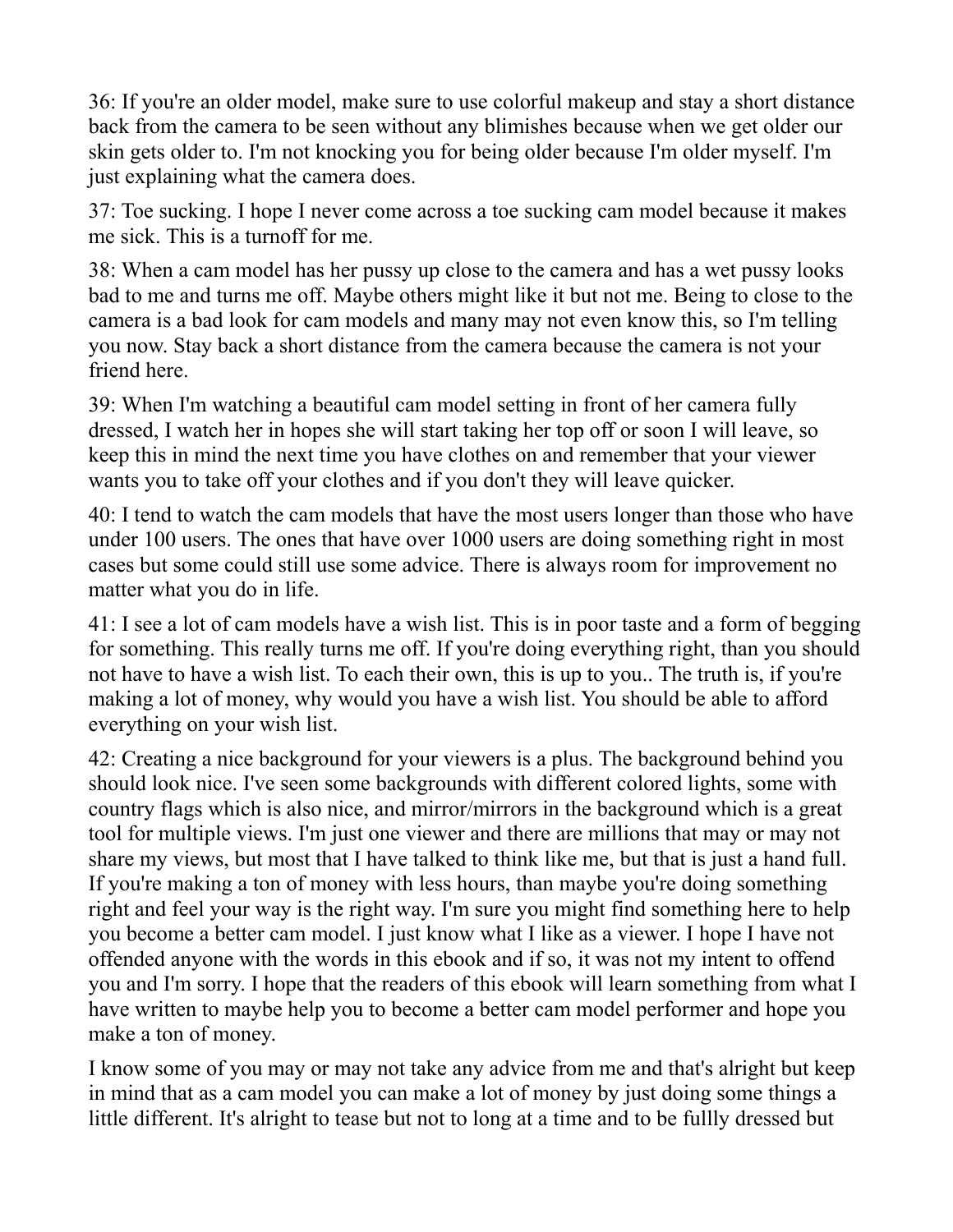also not to long. There's nothing wrong with teasing, a lot of viewers like that, but teasing to long without showing your tits, ass or pussy will turn them away. I was watching a model that kept pulling her top down slowly and I was wanting to see her tits, but she kept teasing and I was ready to leave and then she showed her tits and then her ass and it was worth the wait. So there's nothing wrong with teasing but not to long. I like being teased for awhile as long as I feel she will show me something.

I mentioned that there is agents searching for talent but I forgot to mention that there is the adult industry also looking for models to work in the porn industry. If this is something you prefer. The adult porn industry is not for everyone but some may want to try it out and the porn industry pays much better. As a cam model you have contol, in the porn industry, you don't!

I see some cam models having fun by the way they carry thierself on camera. There's nothing wrong with enjoying your work. Most people don't have that luxury to have fun at work and it's very important to have fun while working.

Everyone has a mind of their own and do things their way and this is alright but changing a few things around every now and then wont hurt. Mix it up what you do on camera and try many different things to see what works best for you and you will find what works best.

I mentioned this already but will say it again. I own and maintain over 200 websites, adult and no adult sites. If you sign up at any of the cam sites below, contact me at any of my websites below and send me your user/screen name and a nice nude or non nude photo. and I will add you to some of my websites. I will help you get more exposure and as a new cam model, you'll need more exposure to get yourself established much quicker. The quicker you get established the quiker you'll make money. Getting established means more users, meaning more cash. Tokens are king...

Some cam models create their own brand and this will carry them through to the big bucks. "Brand" meaning, they're established for something special that they do and how they do it and this is why it's very important to create your own brand. Finding your brand is something that doesn't come easy but you will find it from trying new things. It could be anything, like a certain way you perform, or the way you carry yourself on camera. It can be anything. A Brand is something that nobody else does it like you do. I mean you might not be the only one that does a certain thing in a certain way but different than others. I don't know if I'm explaining this the right way. A Brand is like a trade mark that only you have. You've seen "TM Trade Mark" on many of products and businesses and even on domain names which means you can not use that TM. Now as a cam model, anyone can do the same as you do but some special cam models do it much better, so they stand out. When a cam model is established and performs special shows, this can be her brand. You might give head to a dildo a special way that really turns on your viewers that makes him/her come back for more. It could be the way you tease that brings viewers back for more. It can be the way you moan. It can be anything.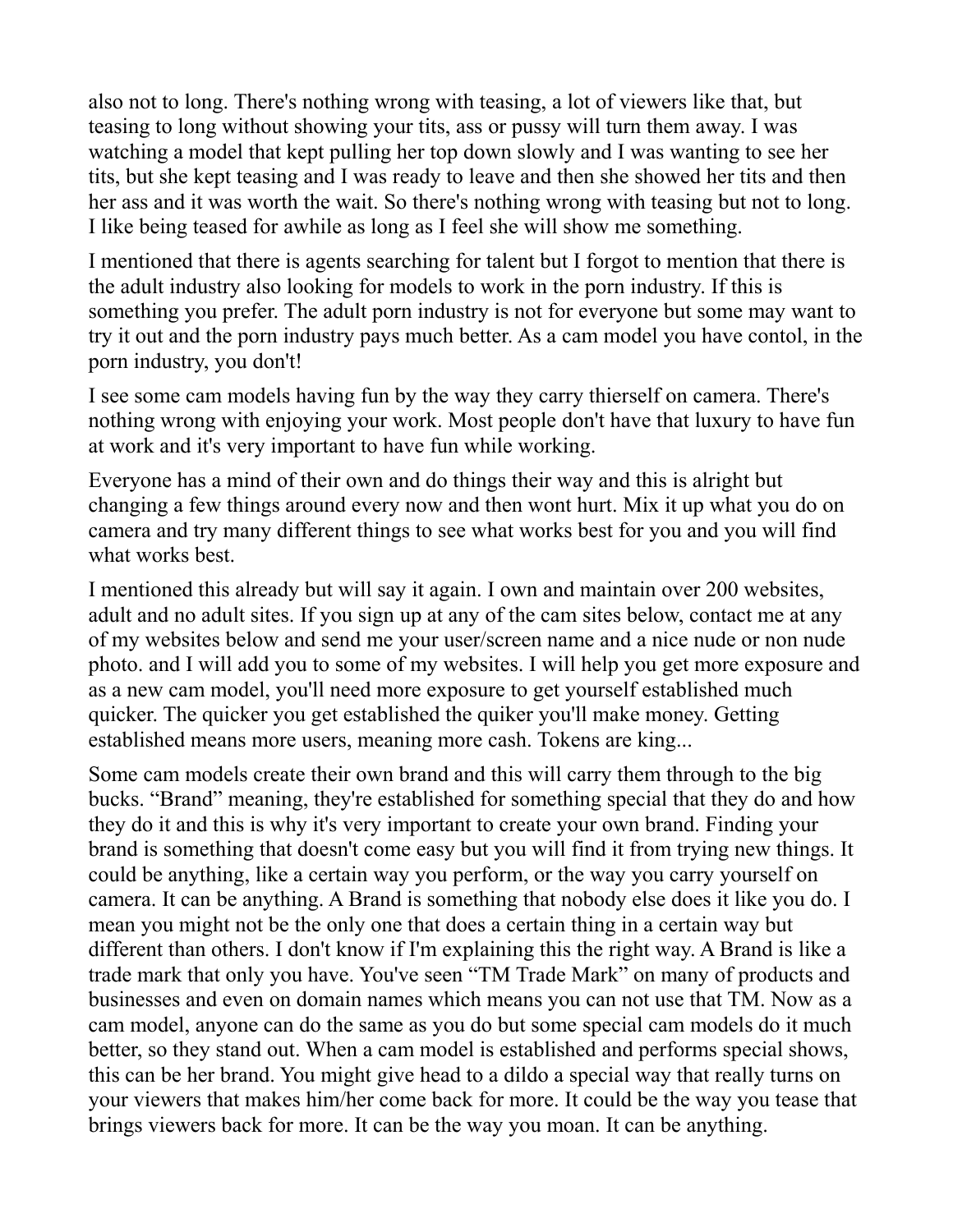In the last part of this ebook, I will show you how you can get your own fan site free. You can sell your own videos, images, and even products. You will get a free site with all the extras FREE. Check it out for yourself.

There's a lot of ways to make money if you you don't mind being nude on camera. You see, cam modeling is not the only way to make money on the net. No matter your body size, there is a place for you as a cam model. Eveyone is diffferent and has different taste, so don't think you're not as good, sexy or pretty as the next cam model, because no matter your size, there is someone out there that will like you and want to watch you. Also no matter your age, there's a place for you and many viewers will come to see you. I like older women myself but don't mind watching the young ones. They all have something to offer. When I was young, I was very lucky because women hit on me everywhere I went and I used that to get women, but it was bad on my part. As I got older my life changed. I now have respect for women and enjoy the company of a lady, but don't mind when they get a little slutty.

I know I'm just rambling on here. I want to add as much as I can the first time and not have to come back to add anything later.

I know the competition is great as a cam model because there are many different cam sites with millions of cam models, so the best way to stand out among your competition is to perform in a way that no other cam model is doing. You have to find your brand or niche and go for it. Try many different things to stand out among the competiton. If you're a couple, suck that cock like I would want to be sucked, or eat that pussy like you want it done to you. Finger your ass like a viewer wants his/her ass fingered. Doing things that come natural in a way that no one else is doing, is the key. Perform like I want you to perform. Play with your tits in a way that turns on your viewers. So perform for your viewers. If you stand out, than you wont have much competition. Viewer look for certain cam models for the way they perform. This is what you need to find out, to stand out amoung your competition.

Cam modeling is not just for females. There are many different races, and genders. Male models have to be good looking with a great body and this is sad but the truth because women do not want to watch an ugly guy, over weight, and a pervert. This is the way it is. So guys have it much harder than female models. I like Asian cam models because I like petite girls but don't mind any size woman. I don't watch male cam models but I will promote them on my sites. I prefer blondes but brunettes and redheads are great also. Now if a woman is in her seventies, that's a turnoff. A woman in her seventies should not perform and I'm sorry to feel this way but I'm being truthful here. There should be a cutoff age I think. Girl on girl is a plus for me because you get two for one and two naked women really turns me on, especially if they know what they're doing. I have viewed many of cam models with two girls and most of the time one is beautiful and the other is not as pretty, so I tend to give all my attention to the pretty one. I don't mean to say I don't like the one that is not as pretty as the other one, it's just the way it is. When I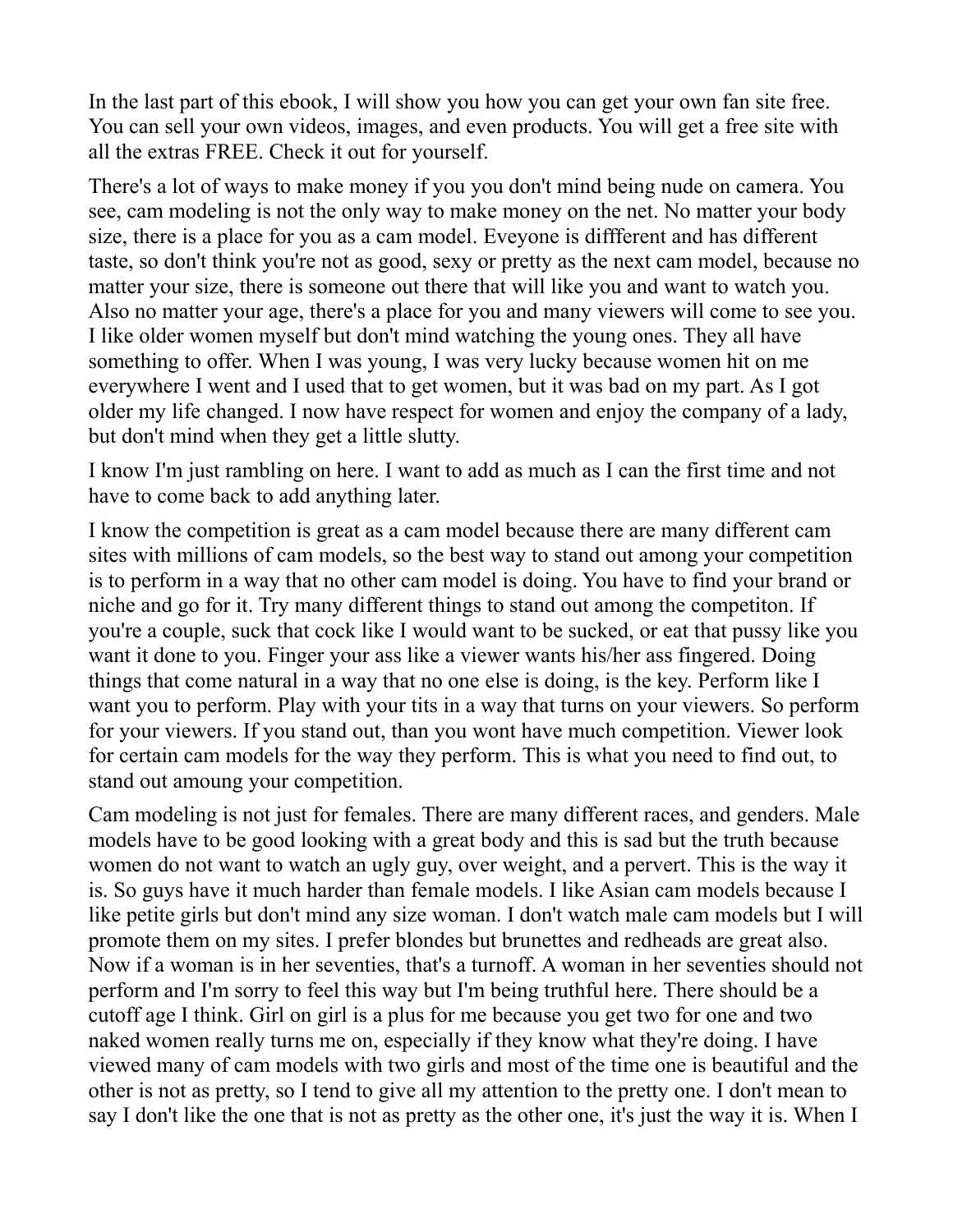was younger I was with two women many times and the pretty one got all of my attention and this is just normal. I don't mean I would not fuck both of them because I did. But the hottest one will get more attention.

I keep rambling on. I keep thinking of something else to add. I think you know what I'm talking about here. To be a stand out established cam model, you must figure it out and try many things to learn how to stand out above all the competition to be number one. Most cam sites offers cash prizes to the best performing cam models, some give you \$10,000 a month for the most outstanding perfromers. So learn how to stand out amoung the best and make extra money in prizes every month. If you win a prize means you made a lot of money that month just to win that prize.

If you wanta make more money as a cam model, and you're not happy with the cam site you're working for, read below to the end.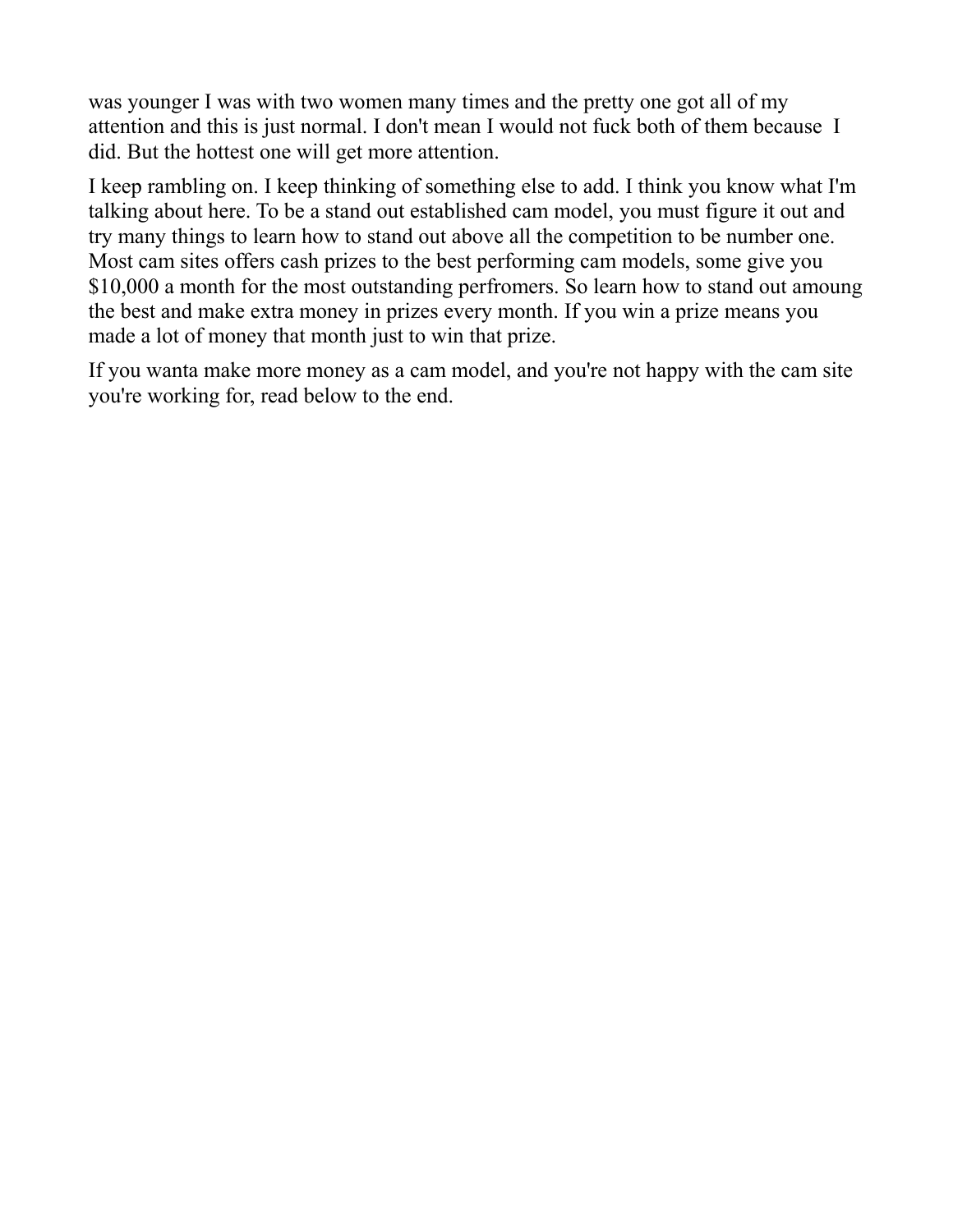## <span id="page-14-0"></span>**What The Top Ten Cam Models Make?**



## How much are the top webcam girls making?

#### The Top 10 webcam girls countdown

If you are a cam girl, chances are you are supplementing your income with a few shows here and there. But did you know there are women in the cam industry taking home six figure salaries? That number does not even include all the bonus lavish gifts admirers purchase from the girls various wish lists. Interested to learn what the top earners are making? Here is a breakdown of the top 10 cam girls.

#### \*\*\*\*\*1. Kickaz from MyFreeCams:

#### BcNadlSIAAAL\_Q7

**Kickaz** is an artist, entertainer, and burlesque performer from a place called Kickland. Her shows are a combination of sensual performance art mixed with old school vaudeville. Her fans come for her personality, not just her body. So what does a performer like Kickaz make in a year from camming? Let us look at how many tokens she received month by month:

That is a total of 12,073,925 tokens in 10 months of camming which equates to a take home gross of **\$703,696**. Kickaz indeed.

#### \*\*\*\*\*2. PumpkinSpice\_ from MyFreeCams.com

#### **pumpkin**

**PumpkinSpice** is cashing in on her cuteness with an all-encompassing social media presence. When she is not in her room putting on a show, you can still catch her updating her tumblr account, Snapchat, kik, Twitter, and Instagram profiles. PumpkinSpice is a mastermind at creating her own little world and she is got the bank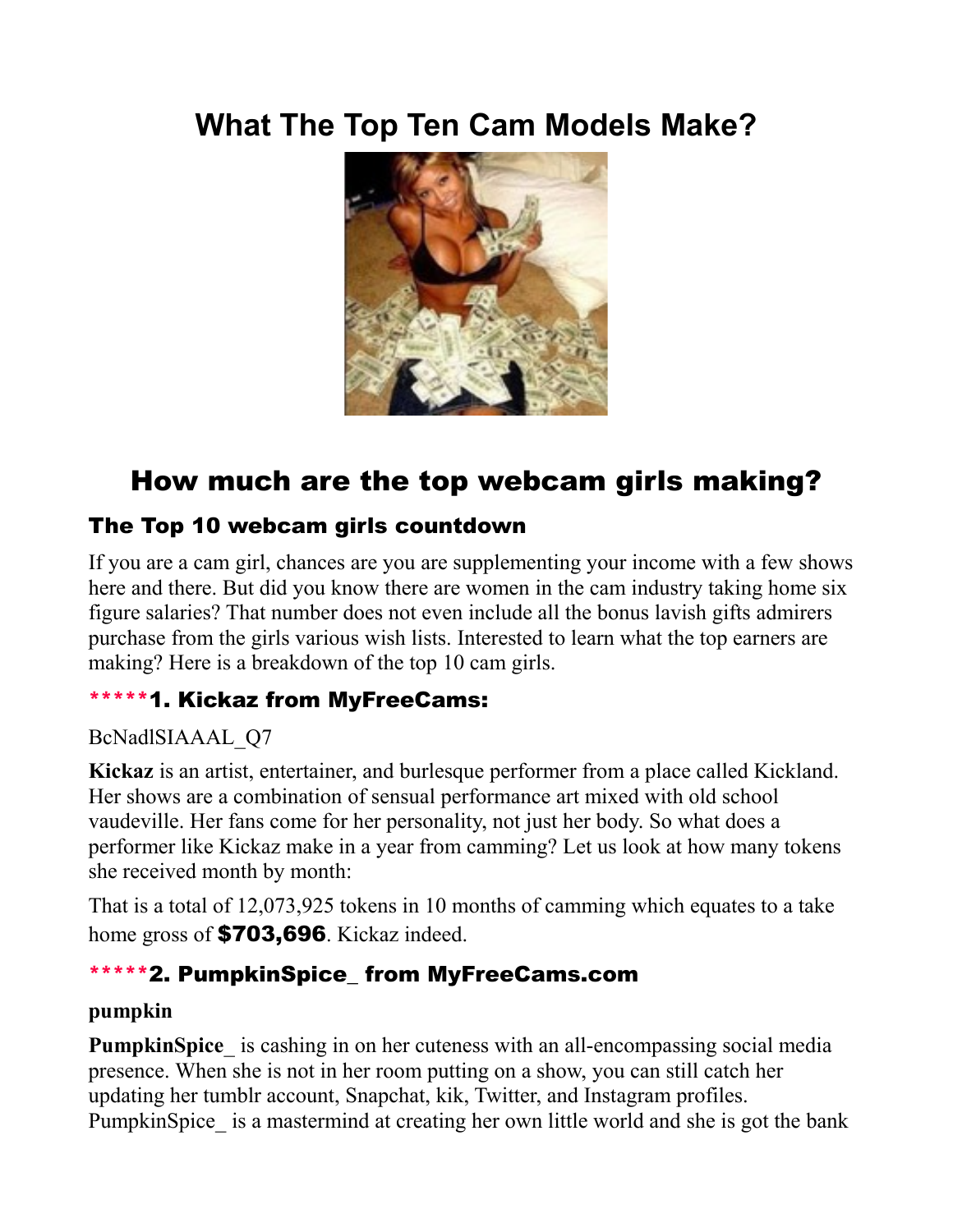account to prove she is more than just a kawaii face. Here is a breakdown of her token earnings from last year:

That is a total of 13,073,249 tokens, which comes to a gross of  $$653,662$  for PumpkinSpice. Not too shabby for the otaku bae as she calls herself.

#### \*\*\*\*\*3. Abella Anderson from Naked.com

#### **abella**

**Abella Anderson** is a Cuban born webcam model and adult film superstar. In addition to her film work, Abella has been a spokesmodel for New York City based lingerie retailer Eye Candy Sensation and Miami based shoe company Foot Soldiers. She has also appeared in Childish Gambinos short film Clapping for the Wrong Reasons and starred in the lyric video for Gambinos song 3005. When Abella is not flying around the world for her paid appearances (where she commands a \$10,000 fee) she can be found camming. Her loyal fans have catapulted her into the top spot on

Naked.com where she reportedly earns **\$550,000** a year. We interviewed Abella Anderson.

#### \*\*\*\*\*4. Ginny Potter from MyFreeCams

#### **ginnypotter**

**GinnyPotter** is a single non-drinker with a penchant for DIY projects (which is why she asks to be gifted in Home Depot cards.) Aside from cam modeling she makes money by selling items she wears for her legions of fans. Here is how much she made in front of the camera last year:

GinnyPotter was tipped a total of 10,957,241 tokens in 2015 which netted her **\$547,** 862.

#### \*\*\*\*\*5. Olivia from MyFreeCams

#### **olivia**

**Olivia** is a bit of a MyFreeCams.com wildcard. She is not your typical, bubbly cam girl even though her profile says Always a sunny day! She is Native American, 34-years-old, and cams every couple of months. Even though she is not a regular she makes quite a pretty penny. Here is how much she made in 2015:

Olivia worked a total of four months and walked away with a cool \$547,862. Not bad for only working 120 days out of the year.

## \*\*\*\*\*6. AspenRae from MyFreeCams

#### **aspenrae**

**AspenRae** describes herself as a Professional Masturbator and she makes quite a living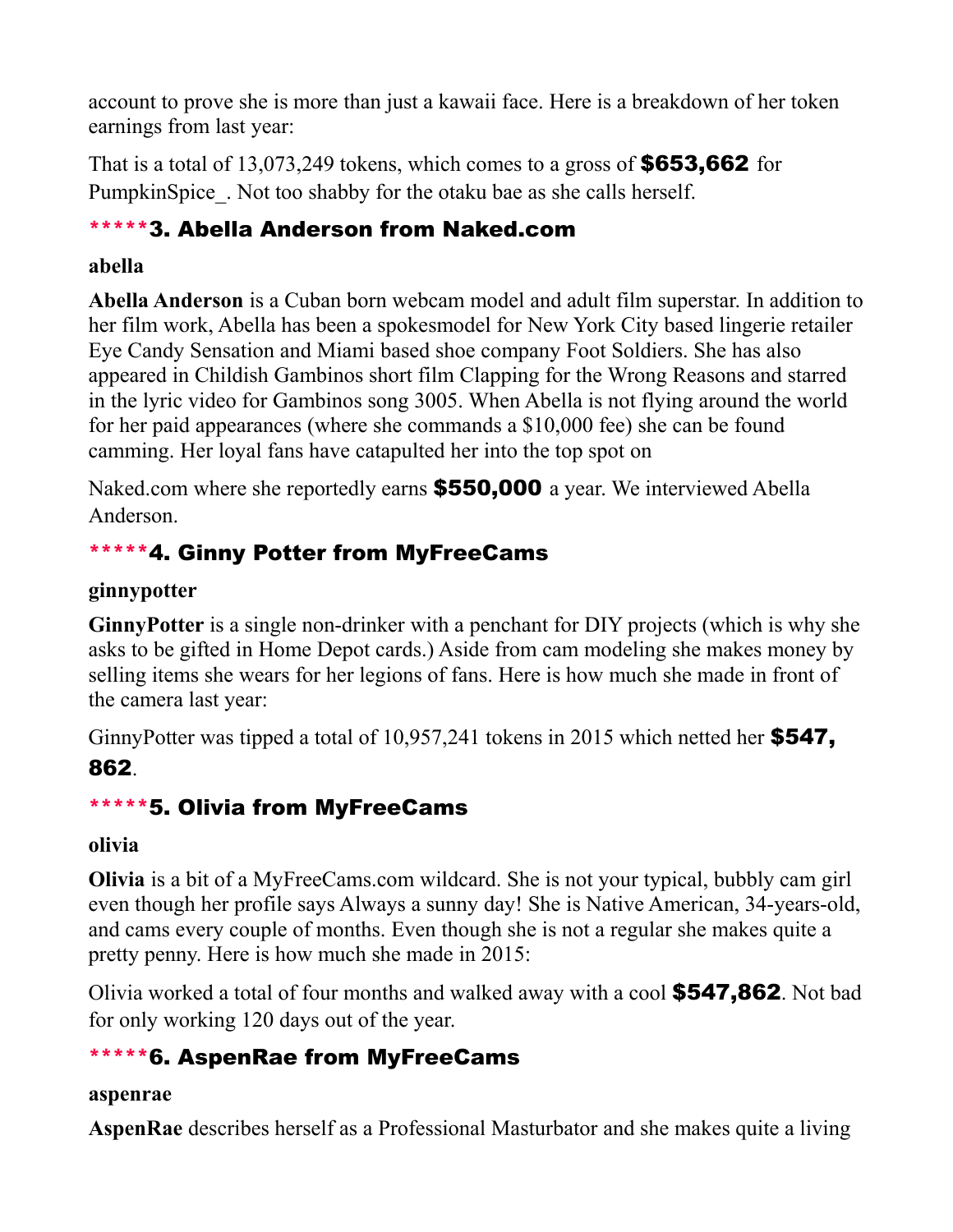doing what she loves. The 25-year-old, 110 pound psych major is one of MyFreeCams.coms top earners and quite the businesswoman. Aside from her lucrative cam career, she also charges a fee if you want to follow her on SnapChat or join her G.O.A.T. team (you will have to visit her page to find out what she means by that.)

AspenRae earned a total of 9,314,066 tokens, which equates to **\$465,703**.

That is not even taking into account the thousands of dollars of clothing and jewelry that has been lavished on the brunette beauty.

#### \*\*\*\*\*7. Jalyn from MyFreeCams

#### **jalyn**

**Jayln** is a master at making money on the Internet. With her cam shows netting her a six-figure salary and her Amazon wish list being fulfilled on a daily basis, this cam girl knows how to get what she wants. On top of her live show she also charges if you want to follow her on Twitter and she requests even more for a private message session. Here is her breakdown for the year:

Jayln earned a total of 9.147,303 tokens, which amounts to a gross of \$457,365 in 2015 making this 9 time winner of Miss MyFreeCams a tough one to beat.

#### \*\*\*\*\*8. LexxiStar from MyFreeCams

#### **lexxistar**

**LexxiStar** is a bisexual Asian and super earner on MyFreeCams. With an average rating of 5 stars from 13,321 voters, this cam girl is making bank.

LexxiStar is a perfect example of how much a cam girl can earn working part time. Obviously not everyone can be a top earner like Lexxi, but not everyone is a top performer like Lexxi. She only cammed for 5 months last year and took home an impressive 8,073,820 tokens which comes to \$403,691. Not bad for a seriously parttime gig.

#### \*\*\*\*\*9. Selena Adams from Naked.com

#### **tumblr\_nrkmb0CpLd1rjhan3o1\_1280**

**Selena Adams** is one of Naked.coms best cam girls with a loyal fan base and two fan proposals under her garter belt. What the Latina superstar lacks in height (she is only 5 feet tall) she makes up for with stacks of cash. She reportedly pulled in close to

\$375,000 last year while camming only part time. Her fans love her willingness to please and her caring disposition, which is why she has been asked for her hand in marriage from fans not once but twice last year. Aside from her earnings as a cam girl, fans have gifted her enough high-end clothing to fill the free Mercedes-Benz she received as a present. She is currently building her dream house in Miami with a second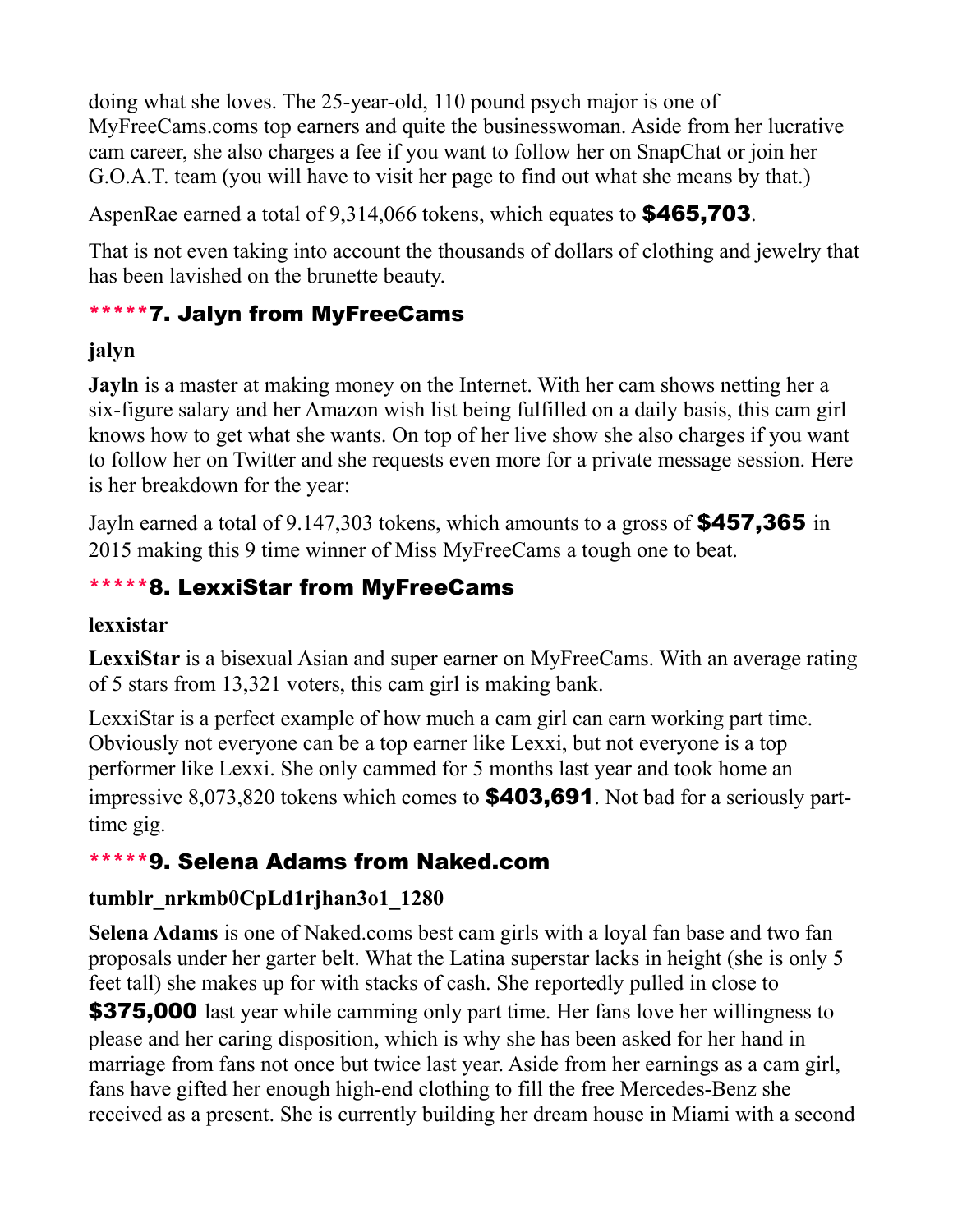investment property on the horizon.

#### \*\*\*\*\*10. Natalia Grey from MyFreeCams

#### **nataliegrey**

**Natalia Grey** is a cute cat lady from MyFreeCams who earns about as much as a 3rd year attorney but gets to work from the comfort of her bed or counter or bathroom. Here is the breakdown of her yearly, part-time earnings from

Natalia Grey took home a total of 3,516,734 tokens, which netted her \$175,837 last year.

Remember, these figures do not include the amount of money these top earners are making by charging to view their Snapchats, advertising on Instagram, and sending private messages on Twitter. Camming can be an incredibly lucrative and fun way to earn major dollars and these top earners have the designer bags and dream houses to prove it...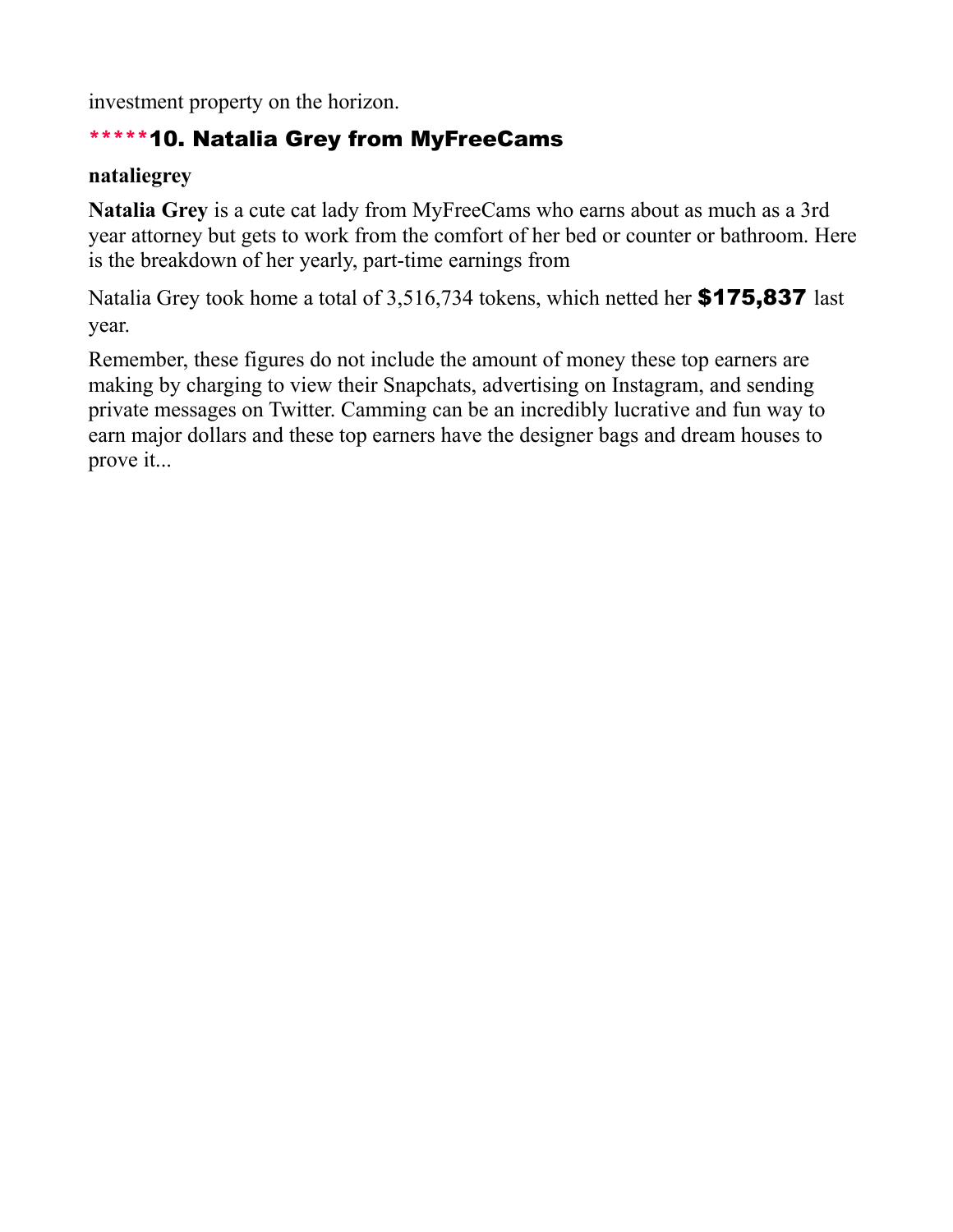## <span id="page-18-0"></span>**Bonga Cams My Favorite Cam Affiliate**

#### *Before you pick just any cam site to work for, you must read what we have to offer. Not all cams are created equal.*

I read a lot about this from all over the net and I read the complaints from cam models that are not happy with the cam site they joined, so it's very important to join the right one first and not go through the hassles. First off, you want to join a live cam site that all cam models are live on screen at all times.

This is probably one of the best cam sites on the net because they have more features and have been around a long time.

They win awards every year for the best cam site, they have more cam models than any other cam site. In fact, I think they have the hottest cam girls on the net.

They have thousands of affiliates promoting all cams, so another great reason to join this cam site.

Not only do you make money for camming, you make money for recruiting other models and agents. It's unreal what a cam model can make.

Below you will find all the right answers to your questions before you join the wrong cam site and waste your time...

## **[Cam Models Apply](https://bongacash.com/model-ref?c=359900) - [Model Recruiters Apply](https://bongacash.com/ref?c=359899)**

Please read all below and don't just take my word, find out for yourself why this cam site is one of the best cam sites to join and make more money than any other cam site.

There's a lot to read below but it's worth the read because you don't want to waste your time working for a cam site that don't deliver, meaning this cam site takes care of it's cam girls and the money is just unreal with many different ways to make even more money.

#### **How to make money as a cam model?**

You can make money both in the free and private chat. Below, we will share some tips on how you can earn money on our website:

1. We recommend using the Topic or Tip Menu chatbot to inform users that, for example, a show in your free chat costs 500 Tokens or that a dance goes for 100 Tokens. This will allow to avoid unnecessary questions and will facilitate your work.

2. Talk to your guests in English! It is always appreciated and is truly worth it a decent level of English in the chat will get you more tips and private chat requests as well as will help you find new regular customers.

3. Smile and be in a good mood in front of the camera. If a visitor sees a girl who is bored, angry, or in a bad mood, they will move to another chat room with a more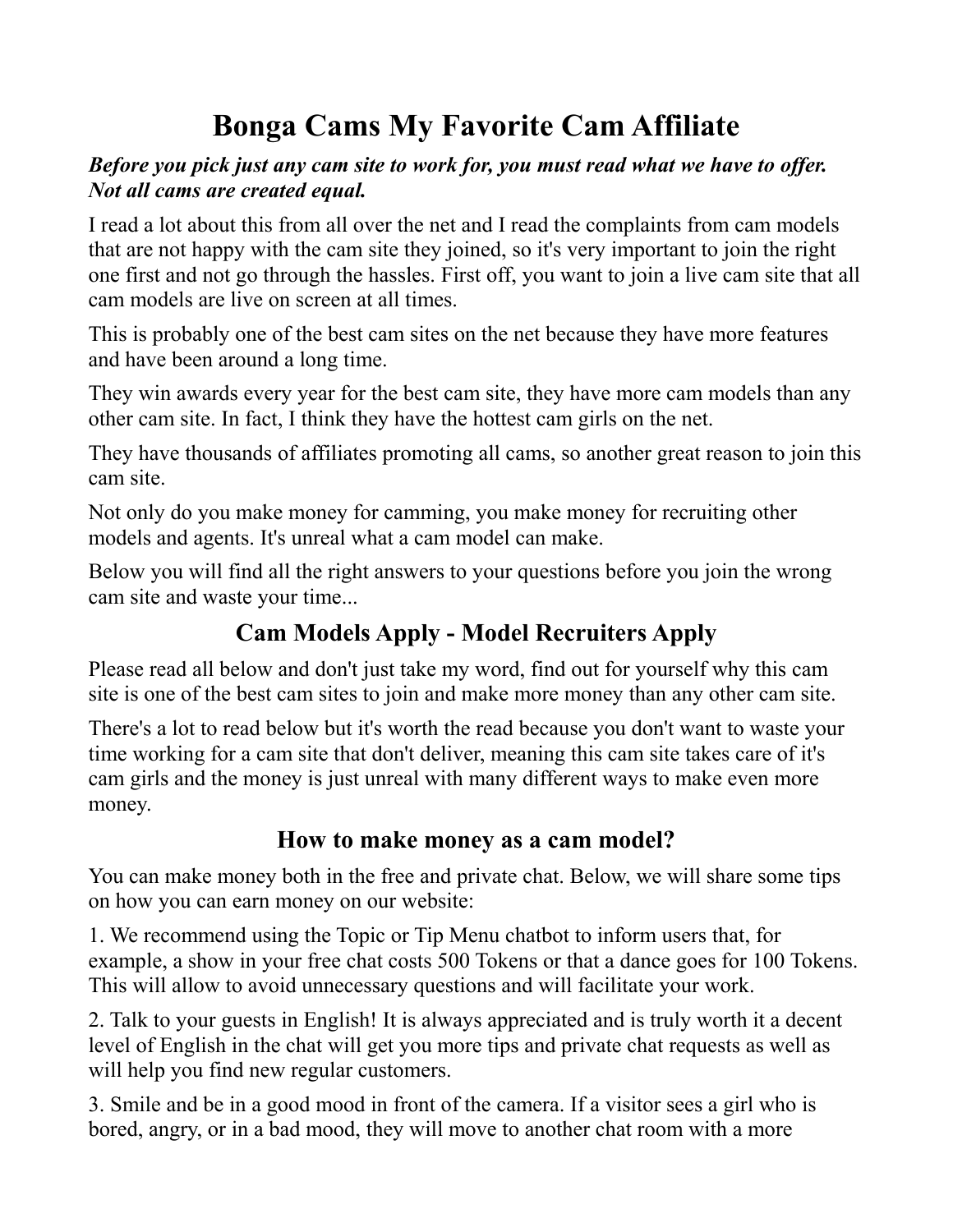positive environment.

4. Tell your customers when you are coming back when you leave.

5. Turn the microphone on. This saves you from having to write a lot in the chat, and voice has always been more attractive than printed text. Speak to the members, and you will see how the number of tips grows.

6. Use the nicknames of your guests. If they tell you their real names, use them. Using proper names always draws people to you.

7. It is important not to give your full attention to just one member in the chat room. This may seem rude, but you need to immediately identify the chat room guests who are able to pay for a private chat or give tips, and primarily talk to them.

8. When a member gives you tips or takes you to a private chat, make sure to add him to your followers list.

9. Bright make-up looks very good on camera - so it is recommended to put on brighter, more expressive make-up than the one you use in everyday life.

10.Members come to webcam sites to have fun. Perform small shows, tease your guests, dress sexy, and tips will rain down on you!

11.Keep toys, accessories, and other items necessary for your work at hand. Do not turn the camera off, or worse, do not leave the bed empty looking for your toys.

12.If you are asked whether you have a husband or a boyfriend, the best answer is no and that you are actively looking for one. This will create intrigue, a little secret that you share with your guests.

13.Tips. The private chat is great, but the most modern way to earn money is through tips. Top models make 80-90% of their earnings on them. There is a stereotype that doing shows in free chats is a waste of money and time, but this is not entirely true. Imagine you say to your guests that you will show your breasts for a hundred dollars. It can be (and probably is) too expensive for one person. But if ten members chip in \$10.00 each, none of them will end up spending too much, whereas you get a lot of money for just a minute! Regularly teasing your guests and collecting tips can help you earn good money without having to wait for private show requests!

14.If you are new to the webcam business, do not be discouraged if in the first few weeks your income is small. Most of your earnings will come from the regular members who come to see you and your shows.

15.Work in front of the camera to have fun and make new friends - enjoy it. Do not work with the only goal of making a lot of money, and the money will find you!

### Free chat

If you are going to make money in the free chat by giving a show, it is best to attract as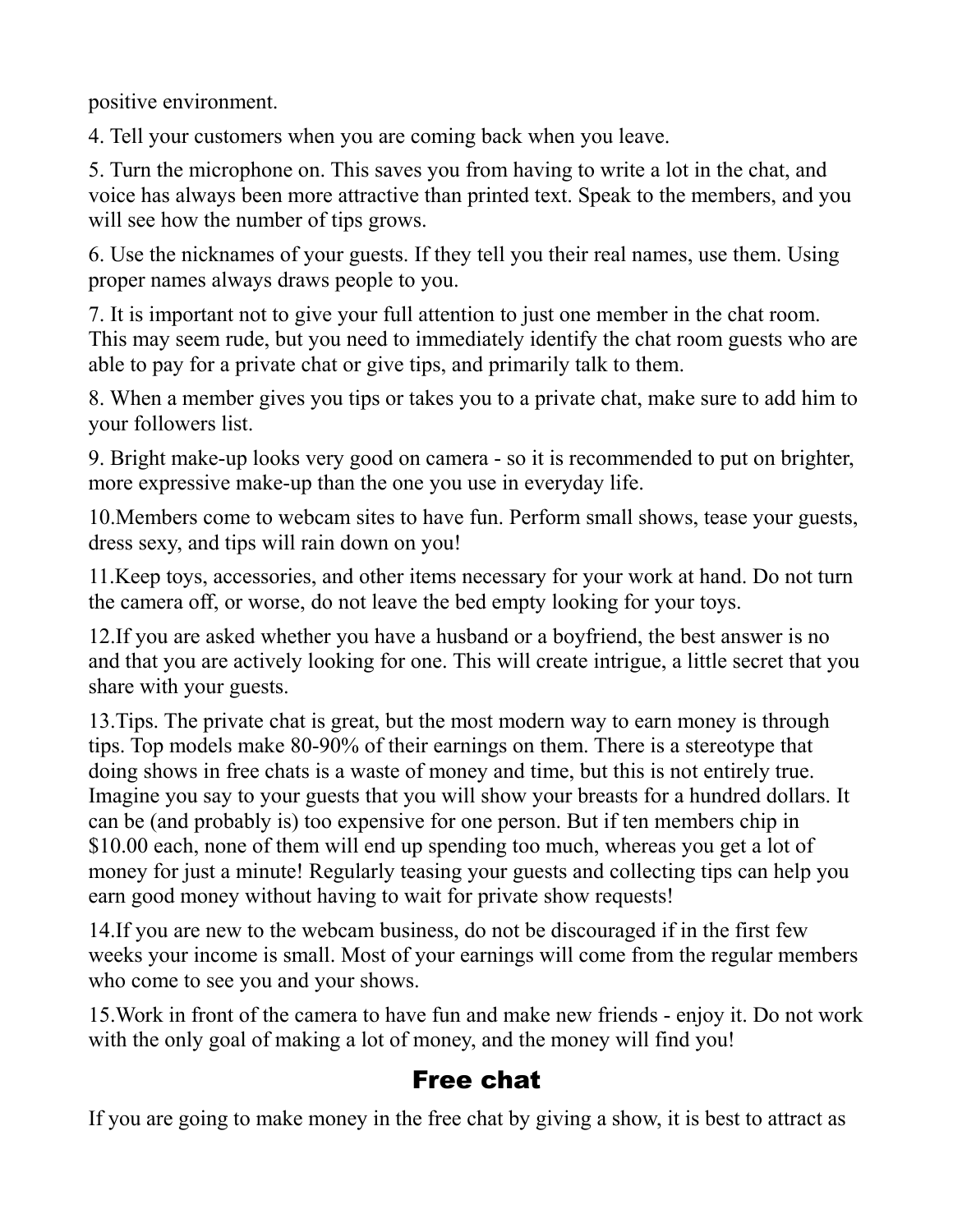many users as you can and then ask them to tip you. Since the free chat is free for members, you will make money only when they tip you. Tips usually depend on the show a model gives. Teasing a little also helps. Besides the free chat, you can also use the private and group chat options.

#### Private chat

Users that have Tokens can press "Private chat" in a model's chat room to invite her to chat privately. The model then decides whether to accept or decline the invitation. If the model accepts the invitation, the user gets a private show.

Private chat costs 60 Tokens a minute. This means that if a user spends 10 minutes in your private chat, your earnings will be as follows: 10 minutes  $*$  60 Tokens = 600 Tokens. A private chat ends automatically once the user runs out of Tokens. Both the model and the user can stop the chat at any moment. Models can disable the private chat option in settings under the streaming window by unchecking "Allow private chat".

### Full private chat

The user can also opt for a full private chat, which is very similar to the regular private chat except for the fact that it cannot be spied on in Voyeur/Spy mode. By switching to a full private chat, the user can be sure they are the only ones enjoying the show. Full private chat costs 90 Tokens per minute. This means that if the user spends 10 minutes in a full private chat with you, you will make 10 minutes \* 90 Tokens = 900 Tokens. Full private chat closes automatically if the user runs out of Tokens or if the model or the user decides to end the show at any given time.

### **Spying**

When you are engaged in a private chat with the user, other users have an opportunity to spy on your chat at a lower price rate, i.e., 15 Tokens per minute. They cannot chat with you and can only watch.

#### Group chat

To begin a group chat, a user needs to press the "Group chat" button in the model's chat room. A group chat begins once the minimum number of participants has been reached (can be set in group chat settings under the streaming window). A group chat ends once the last user leaves it, or the last participating user runs out of money, or the model decides to leave. A model can start a group chat even if there is only one user in it by pressing "Start group chat now". An unlimited number of users can join in later. Group chat costs 30 Tokens per minute for each user. This is a very low price, which makes group shows so popular among users ready to tip models. Models can remove the group chat feature in settings under the streaming window by unchecking "Allow group chat".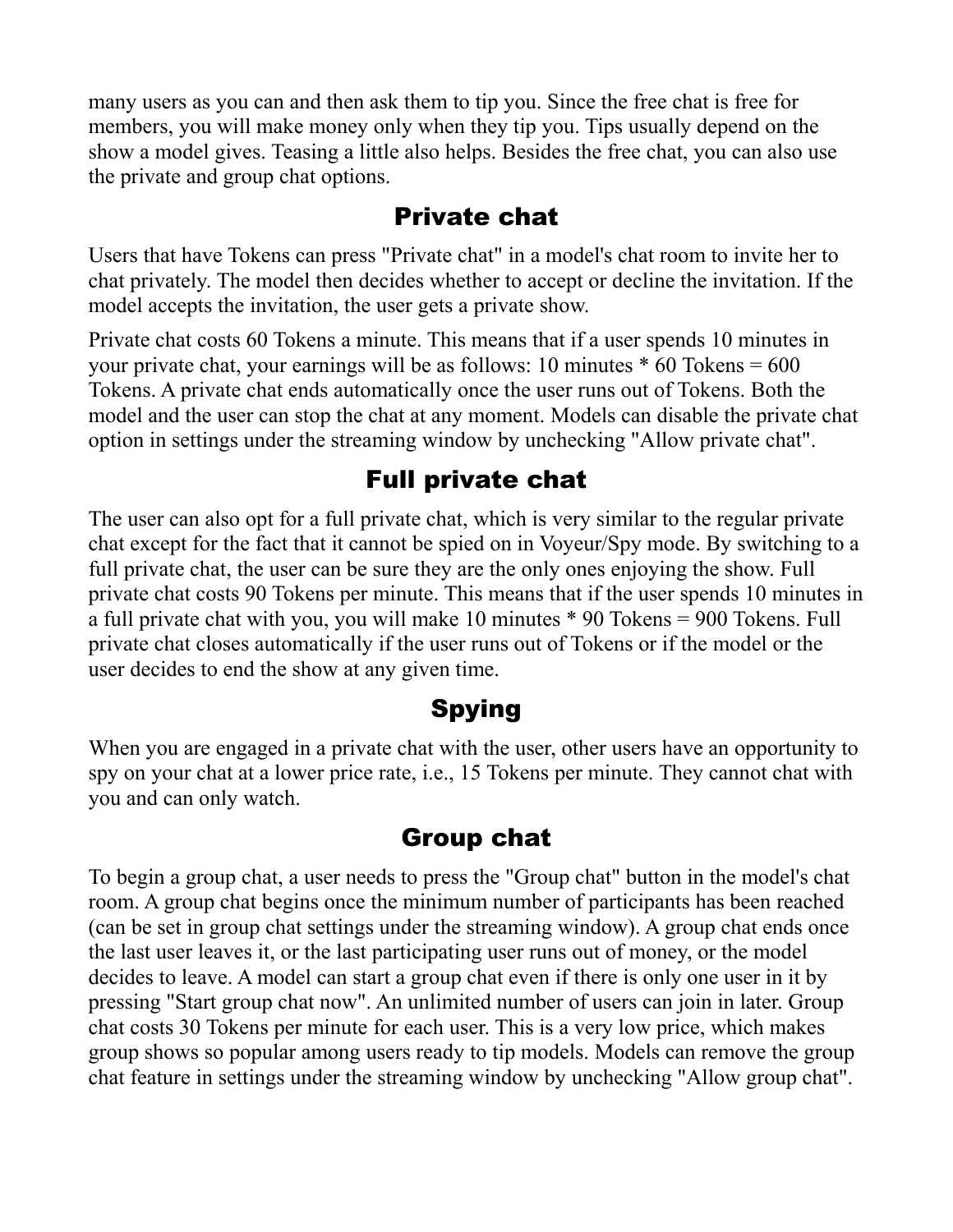## Tips

Users can tip you. Some users leave tips after the show to thank you, others tip to get your attention. Remember that tips are a gift and they do not oblige you in any way. However, if a user leaves a tip, it is common courtesy to show your gratitude.

### Payments

## How often do I get paid?

Our payment period is seven days (from Monday to Sunday), with payments made every Friday for the previous week's earnings. Minimum payment amount is \$50 for models and \$100 for studios. If you do not reach the minimum payout threshold your payment will be put on hold until you earn the required minimum.

### On-request payouts.

On-request payouts are available to models and studios registered as private individuals. The money earned can be withdrawn at any moment. To be able to request a payout you must have at least \$200 in total payouts over the last 6 months. You can order a payout to Paxum, WebMoney or ePayments.

On the "On-request payouts" page please enter the amount you wish to withdraw and press "Request a payout". You will receive the money to your e-wallet within 30 minutes. A \$1 commission fee is charged for each on-request withdrawal (for WebMoney the commission fee is 3% from the withdrawal amount, but no less than \$1).

## Early Payouts

If you reach minimum payment amount and fulfill early payout conditions\* the payment will be made on Tuesday for the previous week's earnings. Our payment period is seven days (from Monday to Sunday).

\* Models

The Model has spent at least 3 hours online on the website on Friday, Saturday, and Sunday (on each of the specified days). Studios. Half of the Active Studio Models have streamed at least for 3 hours on Friday, Saturday, and Sunday (on each of the days specified). Minimum payment amount is \$50 for models and \$100 for studios.

## Payment Methods

For your convenience, we offer a variety of payment methods. Feel free to choose the one that suits your needs best. The following payment methods are available for both international and US models:

- Paxum (no fees)
- ePayments (no fees)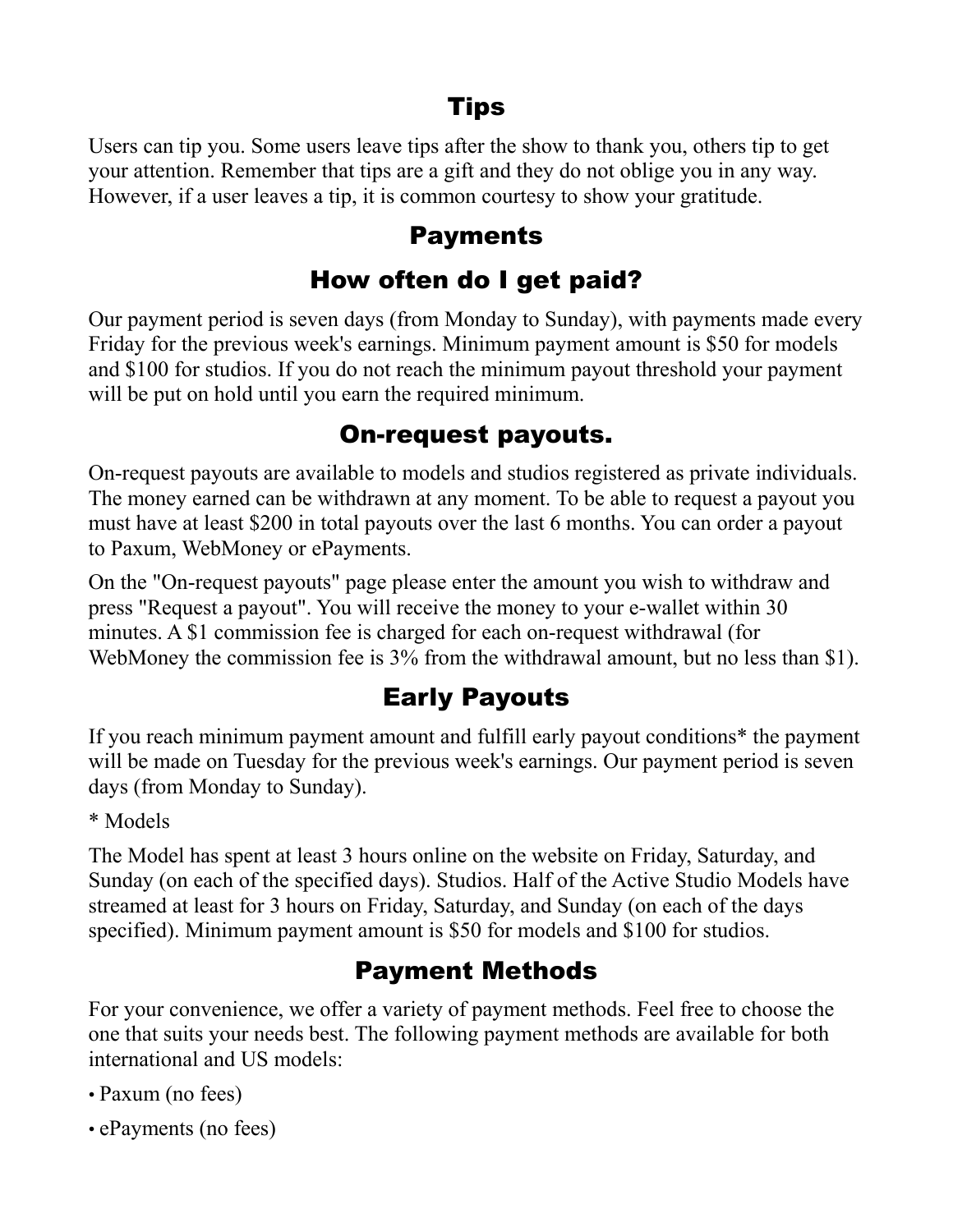- ePayService (no fees)
- WebMoney (3% fee)

• Cryptocurrency: Bitcoin, Bitcoin Cash, Ethereum, Litecoin, Ripple (fee depends on cryptocurrency exchange rate at the time of payout)

## Additional Payment Methods for Payouts in the USA

In addition to the above-mentioned payment methods, the US models and studios can also get paid by

- Check (no fees)
- Direct Deposit (no fees)

#### **Sign Up**

To register, please click the Model Registration button. Please select the type of account you want to create (individual, pair/group or studio), fill out the fields in the registration window and confirm that you are over 18 years old. Then click the Create an Account button. You can now log in to access your account. Once you access your account, you will be asked to complete four registration steps. Your account will then need to be approved by the website administration.

## Сontact Information

Make sure to indicate correct and reliable information, as BongaCams user agreement will include the information provided. All the information is 100% confidential and is not available to any of the website visitors.

#### **Documents**

Please upload official documents, scanned or photographed, here.

1. ID

Please upload a scan or a photo of your document with a photo ID clearly showing your photo, date of birth, and signature. Expiry date please choose the correct expiration date of your document.

2. Take a Snapshot of Your Face Please take a snapshot of your face with your webcam or upload a snapshot of your face manually by clicking the corresponding button.

3. Take a Snapshot of Your Face and ID Please take a high-quality snapshot of yourself holding your ID near your face or upload a snapshot of yourself holding your ID near your face manually by clicking the corresponding button.

## Profile Information

Profile information is public and available to all website visitors. Try to provide as much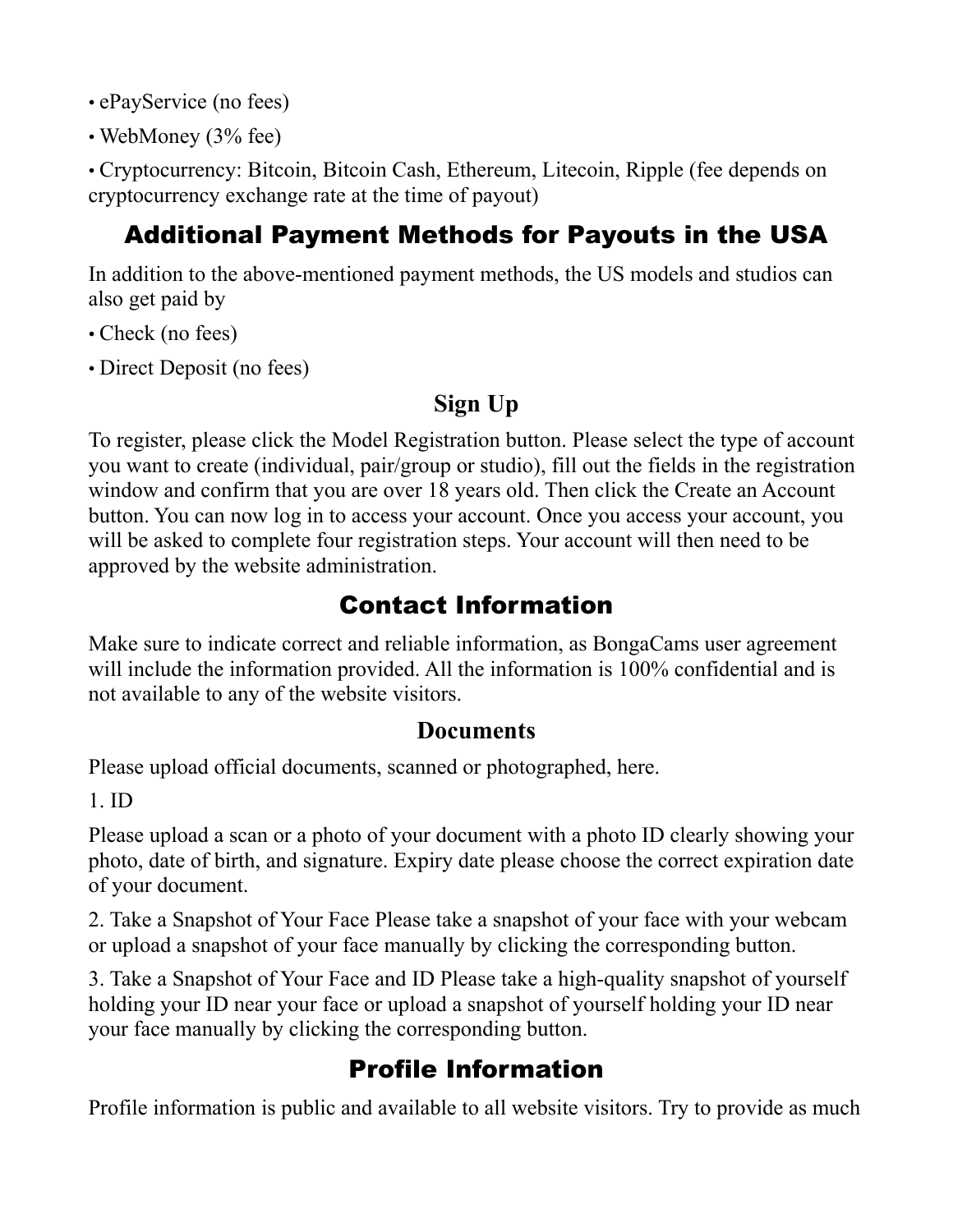information about yourself as possible. Fully completed profiles attract more visitors' attention! Please note that you can't knowingly indicate wrongful information about your appearance and gender (for example, if you have blond hair, you can't indicate to be a brunette). Administration reserves the right to modify your profile if obviously false information is discovered.

### Upload Photo

You can upload your profile picture here. Remember, this is the first thing a user entering the website will see, so we suggest you choose a proper photo.

### Payment Information

Please choose your payout method and enter correct payment information.

#### Agreement

Upon reading the agreement, please check your full name and date of birth, accepting the agreement terms at the bottom.

#### **Activation**

Please confirm your email address and wait for the administration to activate your account.

#### **[More Information Here!](https://bongacash.com/model-ref?c=359900)**

**[Become A Cam Model!](https://bongacash.com/model-ref?c=359900) – [Recruiters Apply Here!](https://bongacash.com/ref?c=359899)**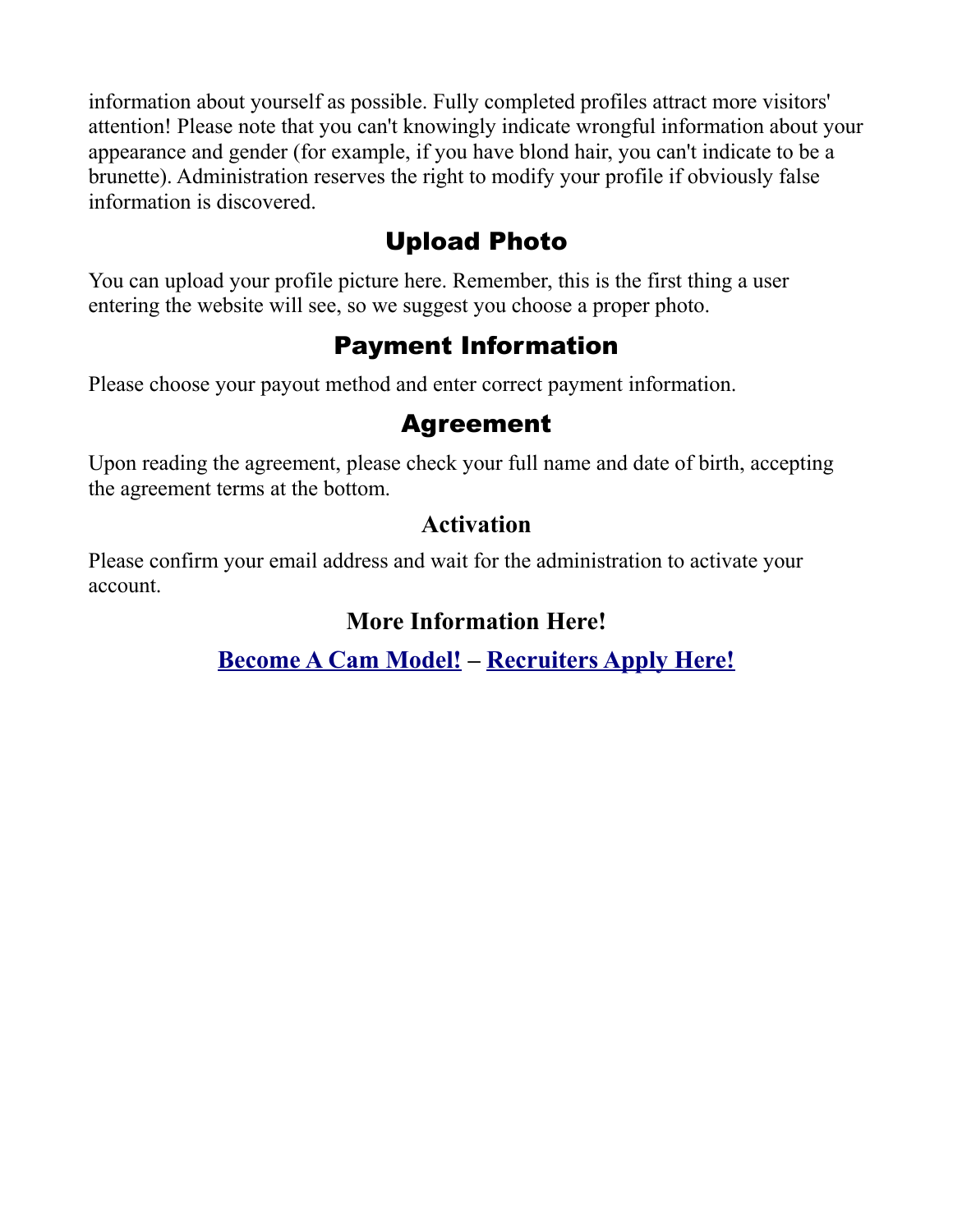## <span id="page-24-0"></span>**My Second Favorite Cam Affiliate** Internet Modeling

### Become A Webcam Model

We are currently seeking webcam models to work for the largest network of popular adult websites.

#### In order to be considered for a **webcam model** position, you MUST:

- - Be an attractive female or male over the age of 18 with a private place to work.
- - Be friendly, open minded, and feel comfortable in front of the camera.

• - Have a scanned image of a valid Driver's License, Passport, or other legal proof of age.

• - Have a modern PC, laptop, or mobile device such as iPhone, iPad, Nexus, or other Android device.

- - Have a high speed broadband Internet connection (click here to test speed).
- - Have a good quality WEBCAM and MICROPHONE.

#### We provide the following benefits to all our webcam models:

- - 70% revenue share of your gross earnings paid weekly with no minimums.
- - 70% lifetime revenue share paid weekly for recording or uploading videos for sale.
- - 70% revenue share from sales of used panties and other items.

• - Weekly bonus of up to 30% on earnings of over \$500 from our primary webcam network.

- - Work on one of the largest webcam networks with over 10 million visitors per day.
- - Advanced HD streaming technology with the best video and audio quality available.
- - Stream with mobile devices such as iPhone, iPad, Nexus, and Android smartphones.
- - The ability to work any hours you choose from any location with high speed Internet.

• - Absolutely no charge-backs or deductions, so models are paid for each valid private chat.

- - Personal support rep that models can contact via email, Skype, or toll free phone.
- - Assistance in getting front page placement on our network of websites.
- - Weekly earnings payments by check, direct deposit, Payoneer or Paxum.
- - No payment delay, so you get your money within 1 week of earning it.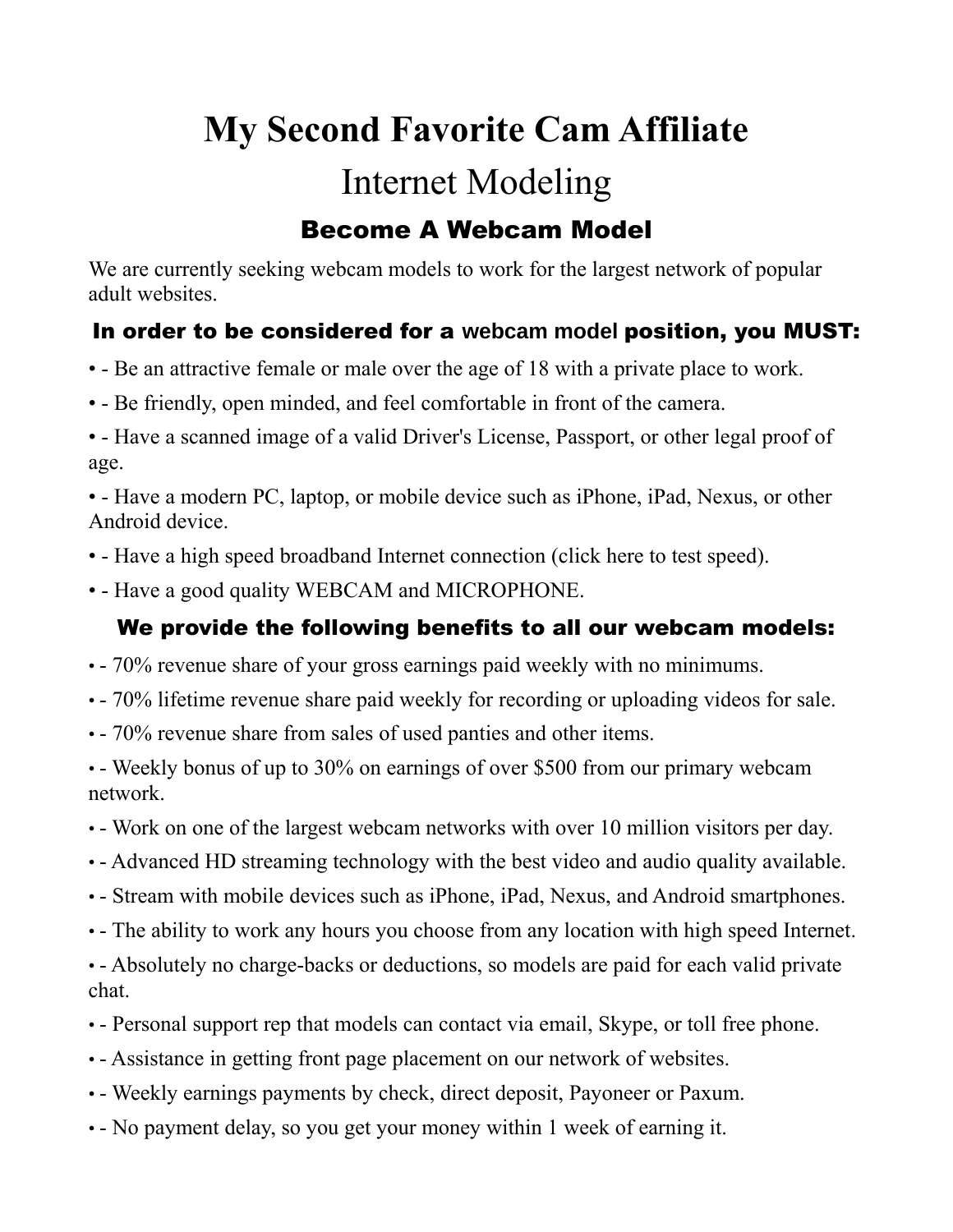- - No payroll or payout fees of any kind, so you receive the amount you earn.
- - Year end 1099 earnings statements for U.S. based models (issued and sent by us).
- - Private delivery address for gifts sent by clients (received and forwarded by us).
- - Anonymous email address to give out to clients for private messages.
- - Separate modelname.cam.com search engine friendly short URL for each model.
- - Start working immediately after your application is approved.
- - The ability to earn commission for any new models you refer to us.

#### Weekly Bonus Structure

#### Weekly Earnings Bonus Rate Bonus Pay Total Pay

| <b>Weekly Earings</b> | <b>Bonus Rate</b> | <b>Bonus Pay</b> | <b>Total Pay</b>   |
|-----------------------|-------------------|------------------|--------------------|
| $$500 - $999$         | $10.00\%$         | \$50 \$99.90     | \$550 \$1,098.90   |
| $$1,000 - $1,999$     | 20.00%            | \$200 \$399.80   | \$1,200 \$2,398.80 |
| $$2,000$ or more      | 30.00%            | \$600 or more    | $$2,600$ or more   |

#### Weekly Earnings

#### *The above bonus applies to earnings on our primary webcam network.*

We DO NOT hire models from the following countries: Philippines, Romania, Colombia, Venezuela, Nigeria, Ghana, Indonesia, Thailand, Estonia, Lithuania, Albania, Russia, Ukraine, Moldova, Macedonia, Republic Of Georgia, Latvia, Bulgaria, Slovakia, Czech Republic, Pakistan, Afghanistan, India, Lebanon, Iran, Iraq, Syria, Egypt, and Lybia.

Please complete the form below to apply as a webcam model with our agency. We never charge models any fees, and never ask for credit card numbers or any other forms of payment for our services. All personal identity and contact information submitted to us is kept strictly confidential.

#### [Become A Webcam Model Now!](https://www.internetmodeling.com/144/application.htm)

#### [Join Today And Quit Wasting Time!](https://www.internetmodeling.com/144/application.htm)

The camming industry is a booming business and has been for awhile now. More and more models are joining everyday because they see how much they can make. You can make a little or a lot, this is up to you. Work part time or full time. The more time you spend the more you will make. Times are hard to make ends meet in a world that is not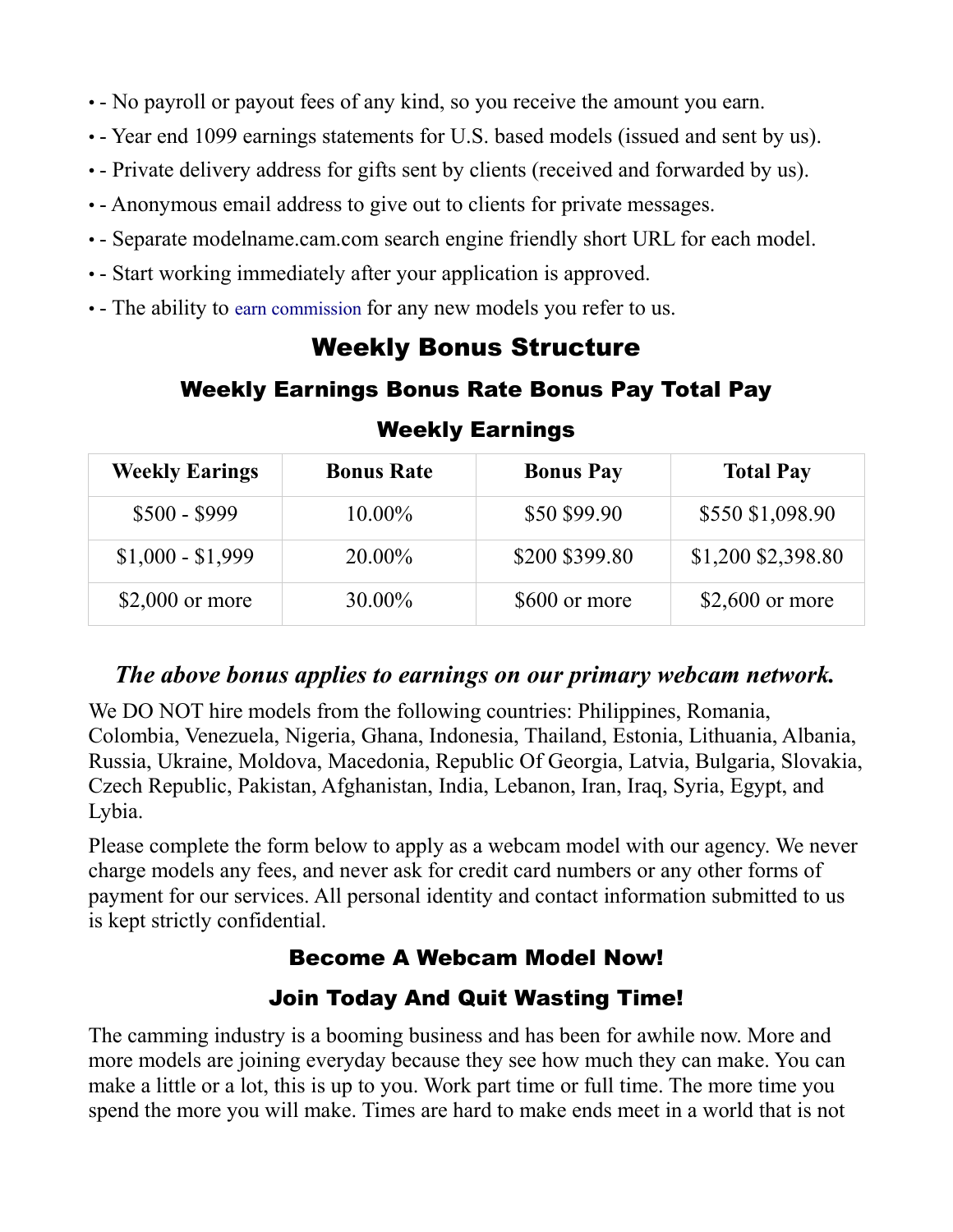fair or equal, this is an opportunity for males, females, and couples of all races to make some great money. If you're not a cam model your wasting time, join now and live like a million other cam girls live. Buy that nice car, home or just save for the future. If I was 40 years younger I would join myself. Some cam models make well over \$200.000 a year or more, live in fine homes and drive nice cars. Some even get noticed by modeling agents, and may even get into movies. If you're hot or not makes no difference because everyone has something to offer in the camming business. Big beautiful women do well in the cam business because they're not shy in front of the camera, so don't think you have to be beautiful, just having a great personality will carry you a long way in this business.

Work your own hours:

Work from home:

Make money:

#### [Become A Webcam Model Now!](https://www.internetmodeling.com/144/application.htm)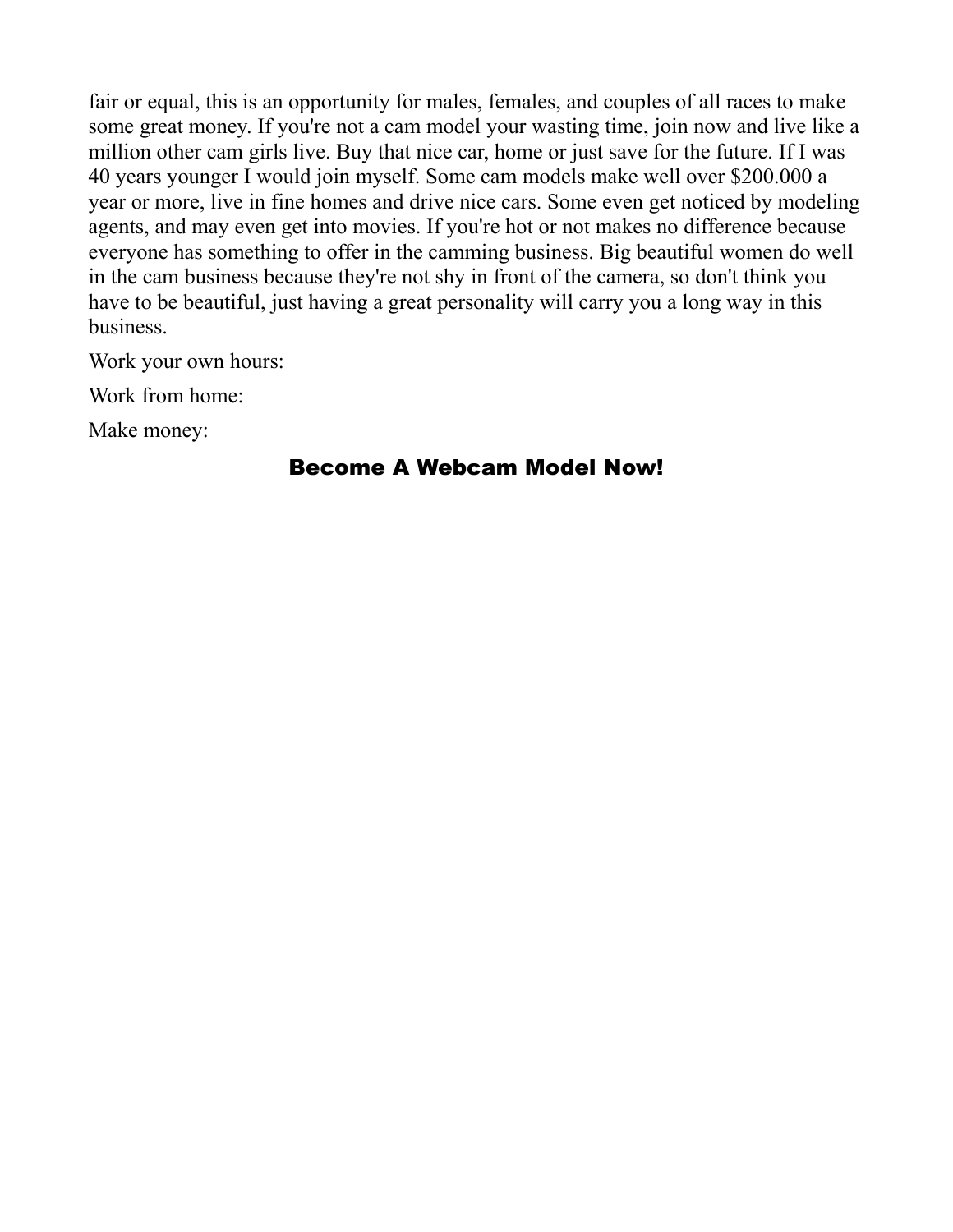# <span id="page-27-0"></span>**Chaturbate Is My Third Best Cam Affiliate**

## WEBCAM MODEL REGISTRATION

We use tokens, our virtual currency, to let the viewer pay you for private shows, group shows, selling videos and photos, tips for live shows, and even for members joining your fan club.

## BENEFITS TO BEING PART OF CAMMING INDUSTRY

Free Registration Quick and Easy Signup Effortless Startup Discreet Account Management Twice Monthly Payouts (Direct Deposit, Firstchoice Pay, Paxum, Check or Wire payments) Earn 5 Cents per Token Received Excellent Customer Service Dedicated Staff

## WHAT YOU WILL NEED TO GET STARTED

Computer (PC or Laptop)

Windows or Mac Operating System

High Speed Internet Access

Webcam

## HOW EASY IS IT TO START EARNING MONEY

Every member must be age verified in order to begin earning tokens. We only provide payouts to those members that provide proof of 18+ age.47

Once verified, We will set your account, which allows for you to earn tokens. You choose how you want to earn, whether it be for live streaming, private and group shows, selling videos and photos, or by building your fan club.

Until your age is verified, your account will be set to Exhibitionist and you will be unable to earn tokens.

## WHAT DO WE OFFER THAT OTHERS DONT

You get to make the rules; set your own schedule and work from the convenience of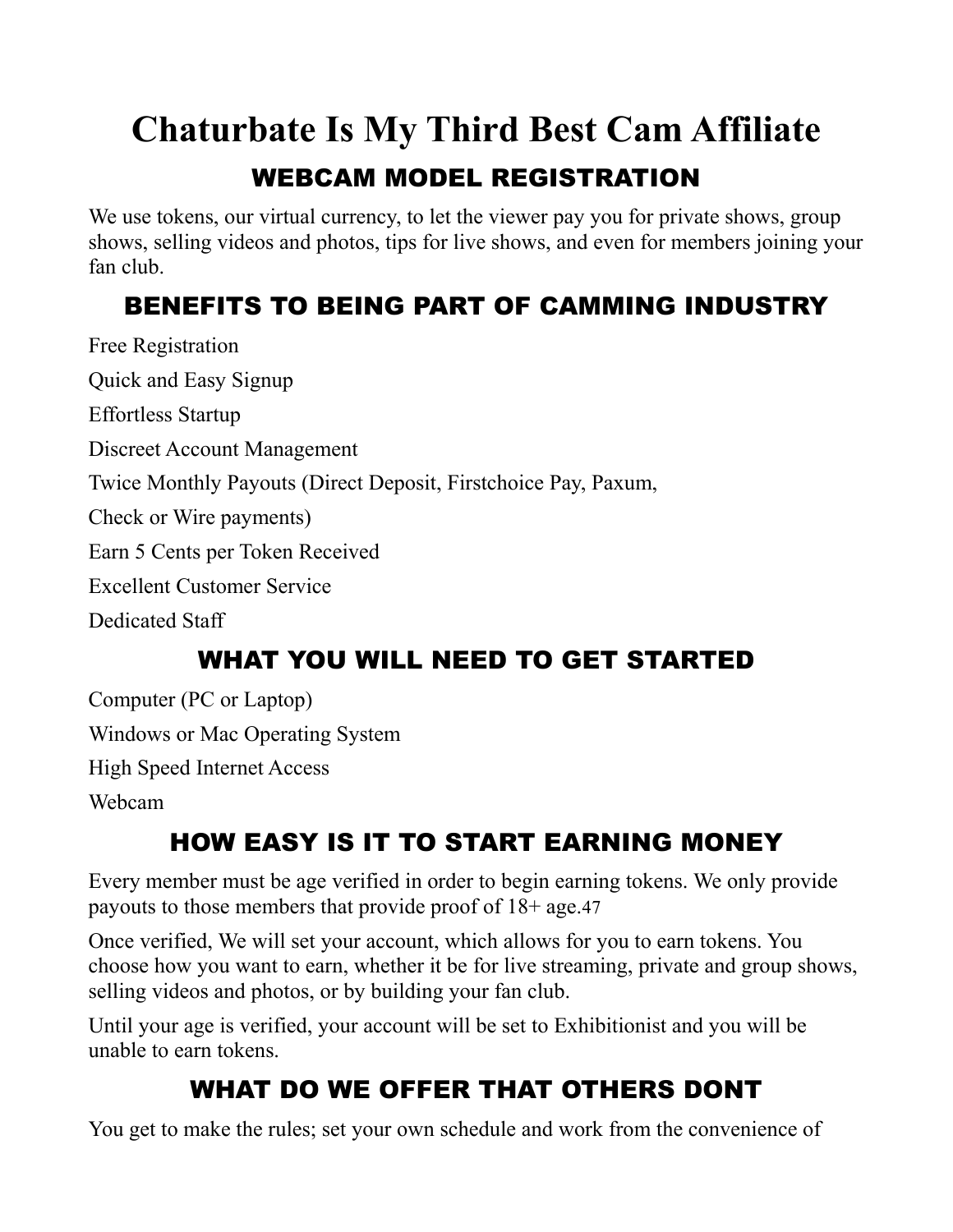your own home.

Create a custom level of protection; Control who can see your profile and cam feeds and you can not be pressured into anything you don not want to do.

Become part of the our cam community; Connect to thousands of viewers, broadcasters, and like-minded members.

Real payout opportunities; In our first year, we have paid out over U.S. \$6 million to our cam models and only expect that number to keep climbing.

#### **[Webcam Models Join Here](https://chaturbate.com/in/?track=default&tour=5zjT&campaign=lfuUw)**...

## YOU MUST BE OVER 18 YEARS OLD TO REGISTER

Upon submitting the form you'll be asked to upload copies of your ID. It may take up to 24 hours for staff to verify your account allowing you to earn tokens. Email addresses, when provided, are only used for friend notifications, broadcast and payout reminders, newsletter, and account verification. Your email address is never sold or shared.

#### **[Webcam Models Join Here.](https://chaturbate.com/in/?track=default&tour=5zjT&campaign=lfuUw)..**

#### **[Recruiters Join Here...](https://chaturbate.com/in/?track=default&tour=07kX&campaign=lfuUw)**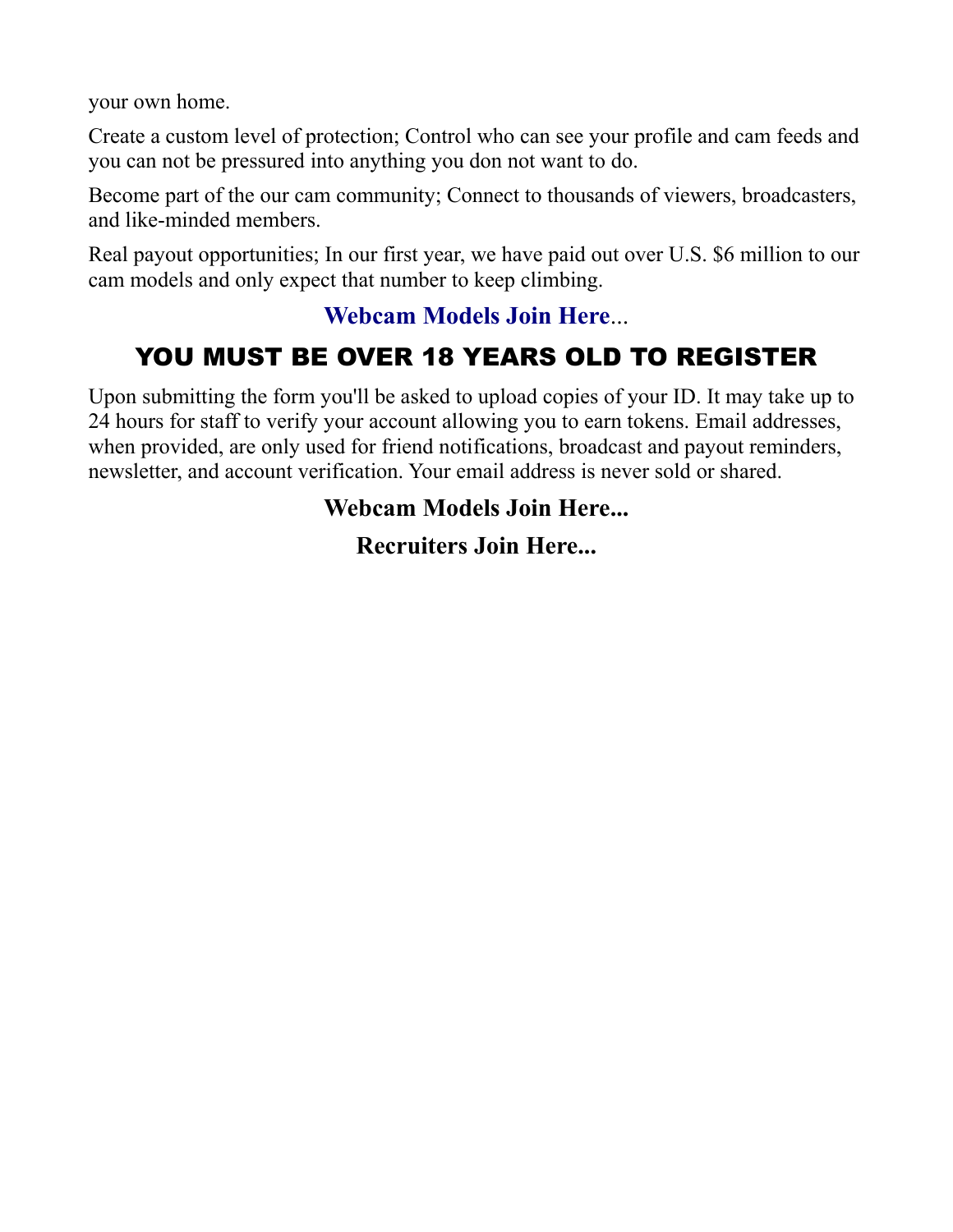## <span id="page-29-0"></span>**X Models This Is My Fourth Best Cam Affiliate**

## Get the Highest payouts in the live cam industry.

Xmodels is the Only Modeling Platform Offering a 45% Flat Rate.

Get 30% more from visitors you bring.

Become a model now and Get 45% of every minute spent with you.

Get 30% extra from visitors you bring.

Quick and frequent payments.

Choose the payout method you prefer.

Join North America's fastest growing online modelling platform.

Our sites receive tremendous amounts of both high class US and international traffic with hundreds of thousand registered visitors.

#### **[Join Now](http://www.xmodels.com/en/?comfrom=937948&refType=life)**

Become an Xmodel and start earning \$\$ in just a few minutes. Set your own schedule. Be your own boss.

#### All you need is:

#### a computer

a webcam

#### a High Speed Internet Connection

You must be over 18 years of age W/ valid government issued ID.

#### **[Start Now](http://www.xmodels.com/en/?comfrom=937948&refType=life)**

Sign up in less than 2 minutes

Sign up now Easy...Quick...Free

#### **[Start Now](http://www.xmodels.com/en/?comfrom=937948&refType=life)**

#### **[Recruiters Join Here](https://www.i-camz.com/agent/agent-sign-up.php?agent=10210)**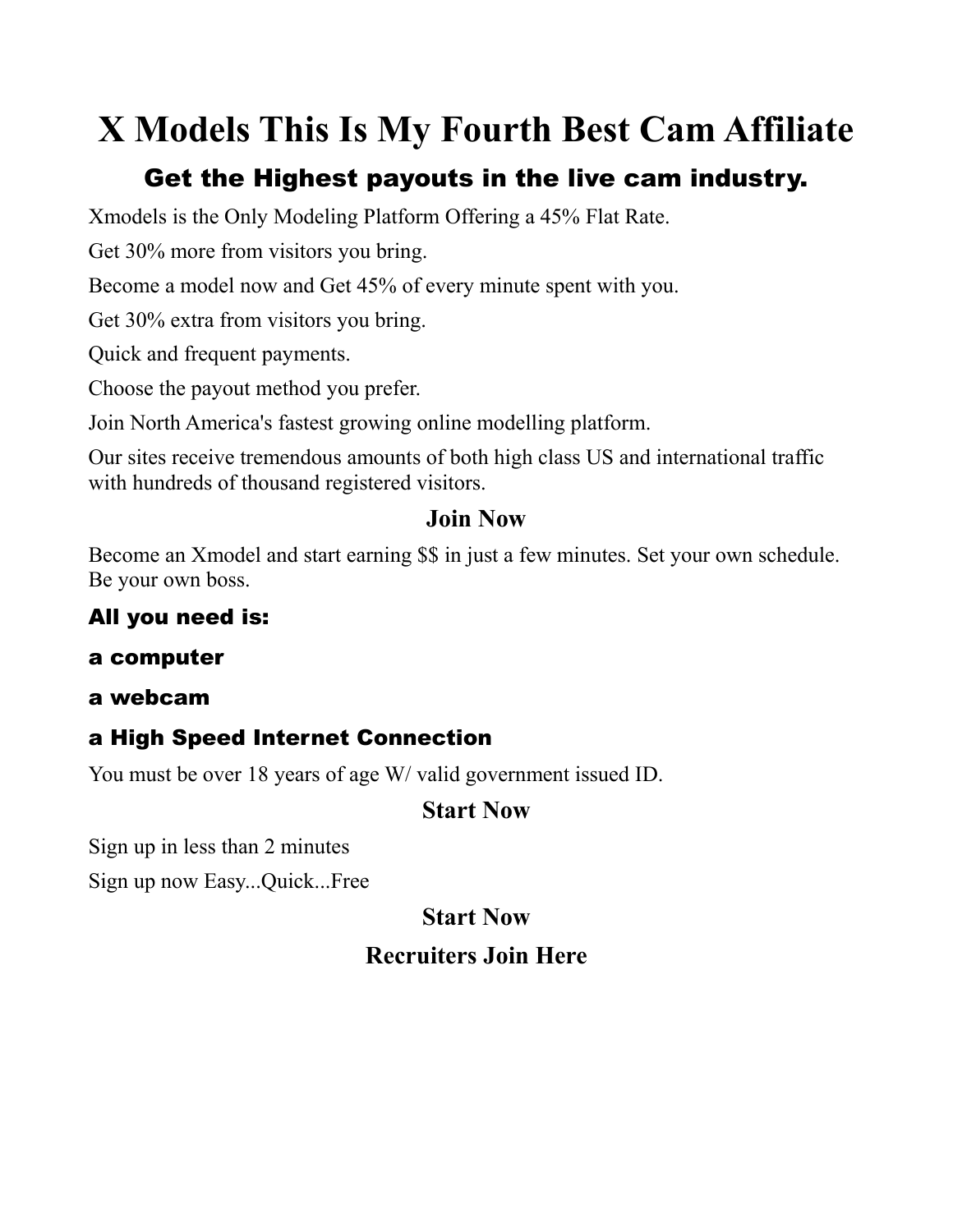## <span id="page-30-0"></span>**My Fifth Best Cam Affiliate** Strip Chat Models

#### Up to 60% revenue share

#### 2 weeks site boost for new models

#### \$20 000 in contest money every month

#### Chargeback protection

#### Easy to block any country or state

#### Model FAQ

#### Models Basic Questions

#### How can I sign up as a model?

In order to register as a Model and become member of our community, please use the following link:

#### [Webcam Models Join Here](https://go.stripchat.com/?userId=c44bf6da1b12d97ebfa20ffba7d3da0f3b29778b455e36285c1fd19f4ef5cb1a&path=/signup/model)

#### Who can be a webcam model on Stripchat.com?

We accept  $18+$  years old females, males, couples, and transgenders.

#### Does this cost money?

Membership is FREE, whether you are a model or a viewer.

#### How can I know that my account is secured?

We take online security very seriously, so we implemented two-factor 50 authentication (known as 2FA) to give your account an extra layer of protection in case your password is ever compromised. We highly recommend you enable this feature. Thus, every time Stripchat notices a suspicious login attempt, will automatically prompt for a 2FA code to ensure that its really you who is logging in. Be confident that with us your account safety always comes first and something you wont have to worry about.

#### How can I earn money on Stripchat.com?

There are several ways to earn money:

1. Get tips for your shows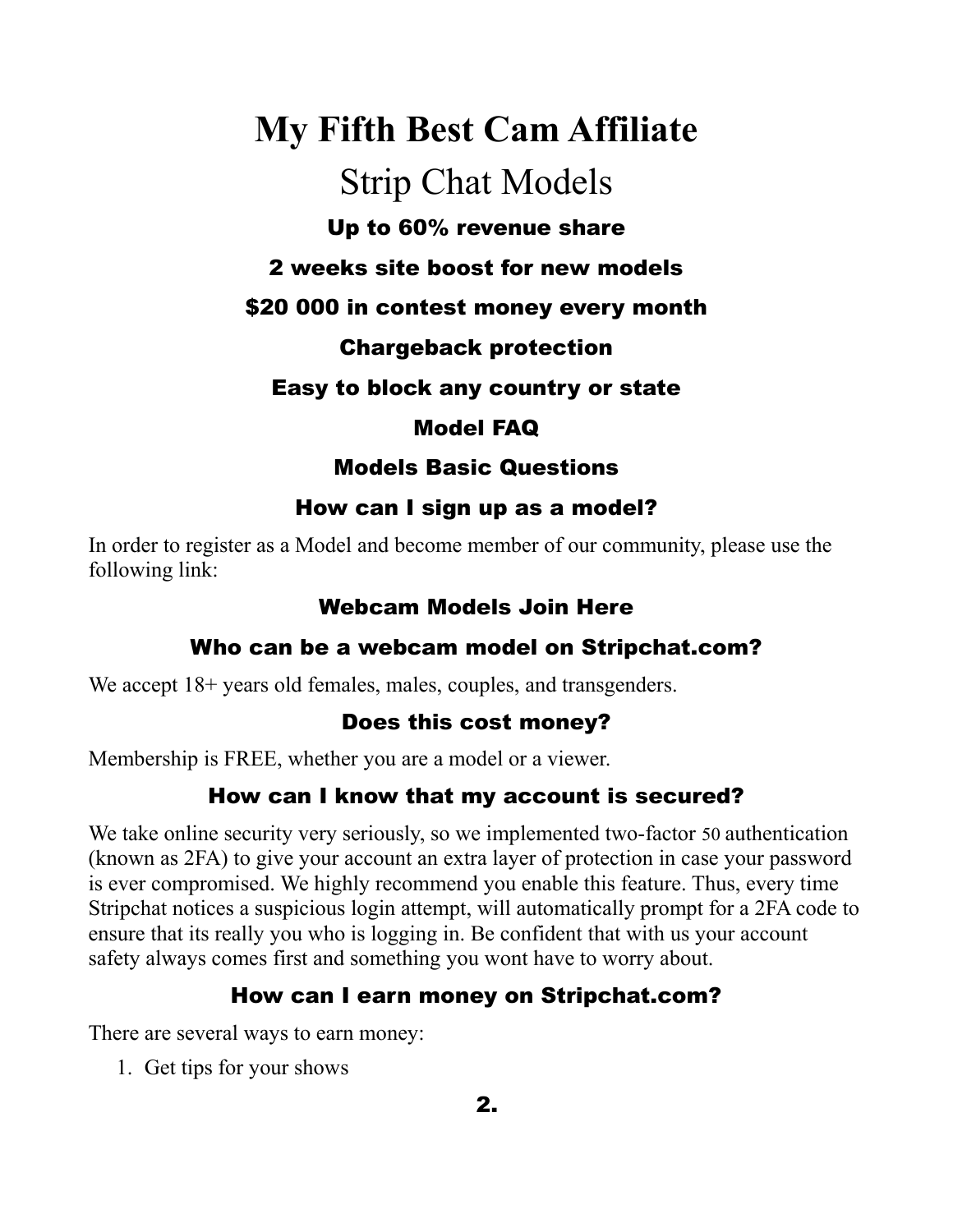#### User tipping

Members are allowed to send tokens as tips during public shows. They tip the models as a sign of appreciation for them sharing their shows and for answering requests. Users are not required to give a model tips.

2. Earn from private shows

Invitation for Private

A private show costs 24 tokens (\$1.2) per minute by default. However, this price can be changed at https://stripchat.com/settings (from 16 to 120 tokens per minute). A viewer can request a private show from any model, but it is up to the models to decide who they will go into a private room with. In the private room, the model does a special show for ONLY ONE viewer. The private show can be ended at any time, by any of the two parties, or automatically when the viewer runs out of tokens.

3. Earn from spying members

All models have the ability to earn from spying members in private shows.

This function allows other members to spy on a private show by paying a default price of 8 tokens (\$0.4) for a minute of spying. This price can be changed in settings, member are not allowed to write comments or demand shows. They can watch as long as they havtokens available. Once they run out of tokens, they will not be able to watch until they buy more. Spying is less expensive for the members, but models who allow spying are listed on one of the pages in the top menu. Each spying member pays less, but you can have more members spying at the same time.

4. Earn from Cam2Cam Invitation for Cam2Cam.

Cam2Cam is a one-on-one cam show, where a model and a member can see each other. It costs 32 tokens (\$1.6) per minute by default. However, this price can be changed at https://stripchat.com/settings(from 32 up to 120 tokens per minute). Any viewer with tokens can request a Cam2Cam show from a model, but it is up to the models to decide who they will go into a private room with. Cam2Cam has proven to be an excellent choice for both new and experienced models, because of its individual approach and good earning potential.

5. You can earn money by winning bonus cash.

Bonus cash, All models have the chance to win bonus cash every 3 hours! Up to 8 times a day you can win for having the largest amount of tokens earned.

You can check actual details of the contest. There is also a monthly contests with much higher awards of up to \$2000.

6. Sell your content

Paid Album Feature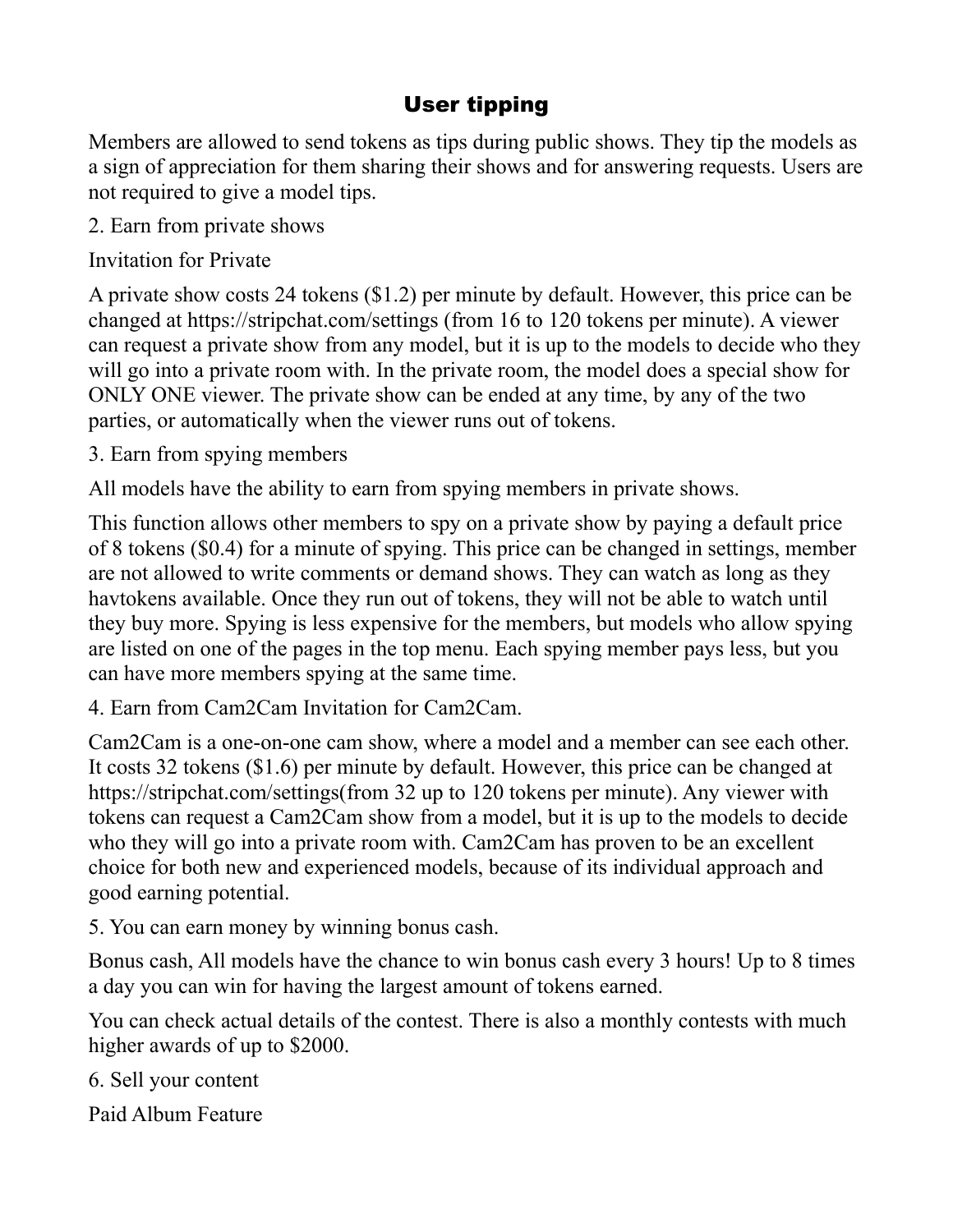Earn more money and generate passive income by creating photo and video albums and selling them to your viewers. Whether you're online or offline, users can buy your albums - this is an extra way to make more cash. You can charge anywhere from 1 token to 499 tokens for each album. Create as many albums as you want with different names and price them as you wish!

What does it mean to be a webcam model on Stripchat.com?

Webcam modeling on Stripchat means chatting in a webcam chat with users and earning money. You can check our live chats and see how other models work.

Do I have to follow a schedule?

You can work whenever you want! You are your own boss! No schedules, no minimum hours. It's a good idea to have a schedule so your fans know when to come back to your room. You can also tell your followers to click "Notify when online" so they get push notifications and emails when you're about to broadcast.

Can I use Skype or other 3rd Party Software to communicate with Members?

No. Pulling users off of the site and inviting them anywhere else is strictly prohibited. These kinds of agreements are extremely risky and we DO NOT take any responsibility for any actions that happen off of our site.

Models engaged in this kind of behavior will be banned from the site immediately and without warning. The reason of the prohibition is to ensure your safety as well as the safety of the users.

Can I make an arrangement with a member to be paid in anything other than tokens?

No. It is strictly prohibited to engage in any kind of payment form other than tokens. We DO NOT take any responsibility for any payments such as Western Union, PayPal or any other form of payment. Models requesting these kinds of payments or engaged in this kind of behavior will be banned from the site immediately and without warning. The reason of the prohibition is to ensure your safety as well as the safety of the users.

How can I protect myself from unwanted recordings?

We recommend that all models register with DMCA for their protection.

#### **[More Information Here!](https://go.stripchat.com/?userId=c44bf6da1b12d97ebfa20ffba7d3da0f3b29778b455e36285c1fd19f4ef5cb1a&path=/signup/model)**

#### **[Become A Model Here!](https://go.stripchat.com/?userId=c44bf6da1b12d97ebfa20ffba7d3da0f3b29778b455e36285c1fd19f4ef5cb1a&path=/signup/model)**

**[Become A Model Recruiter Here!](http://stripcash.com/sign-up/c44bf6da1b12d97ebfa20ffba7d3da0f3b29778b455e36285c1fd19f4ef5cb1a)**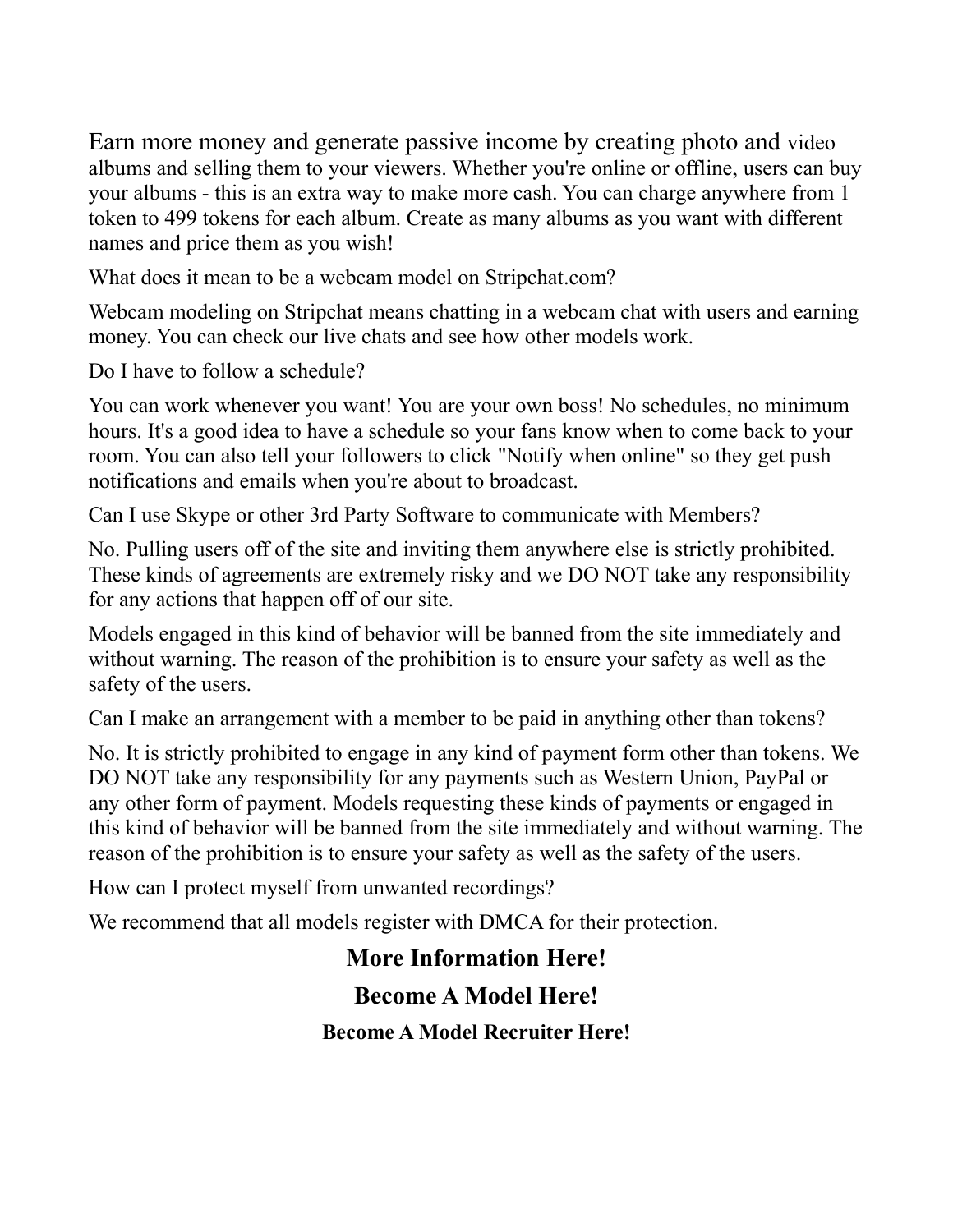## <span id="page-33-0"></span>**Adult Webmasters Empower**

## Become a LiveJasmin Cam Model Today

This is one of my favorite cam sites and I did not include it first because the only way to join this cam model program is by going to my cam site **[here](http://camsbaby.lsl.com/)** and at the bottom left is a models wanted link. There you can join the cam models program.

### **[Cams Baby](http://camsbaby.lsl.com/) - [Cam Cam Cams](http://camcamcams.lsl.com/)**

#### Get up to 80% Share!

No.1. webcam site in the world!

Have Fun While Making Money!

#### Single Account 1 person

#### Be your own boss and work whenever you feel like it.

#### Studio Account 2 or more people

Manage you and your partner, or the careers of your models.

#### LiveJasmin protects you!

LiveJasmin offers you the best protection. Our country ban option blocks visitors from your country and our chargeback protection program keeps your earnings safe.

Country ban Safe, secure, and descreet

#### We award our Models every WEEK!

### \$10 000 for the TOP 100 Models based on Member's votes!

To join this cam model program is by going to my cam site here and at the bottom left is a **models wanted link**. There you can join the cam models program. For More Details Click **[Here](http://camsbaby.lsl.com/)**...

If you would like to become a webmaster and recruit new cam models click **[here](https://www.awempire.com/?referral_rs=john4953&psprogram=wmref&pstool=1_40327)** to join.

This affiliate has been around a long time and is worth reading the details.

I have been with them since 2007 and they are very large and well known.

They really rake care of the models that have joined them and have monthly contest which offes mor money.

For webmasters that wants to promote this affiliate, they offer two white label caam sites that are top of the line sites with very nice designs. The ability to edit your sites plus add your own logo and add some og your own links at the bottom left of the sites.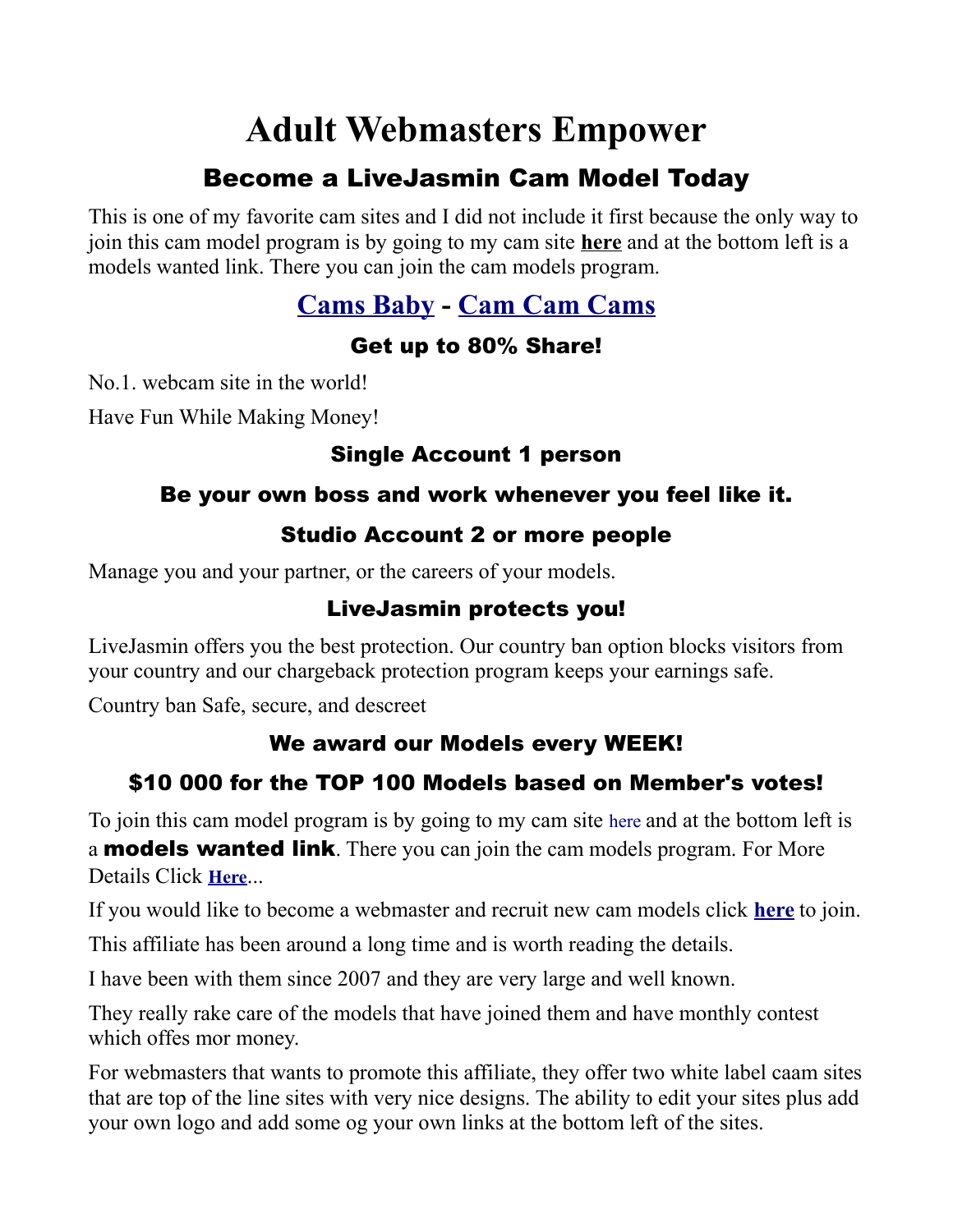## <span id="page-34-0"></span>**I-Camz**

#### Webcam Modeling

I-camz is the highest paying internet modeling agency. We recruit webcam models to the highest traffic adult webcam network. By becoming an ICAMZ Model, you will be seen live on over 1000+ different adult webcam sites simultaneously. With our excellent customer service and friendly support system, we will be assisting you each step of the way to ensure that you earn the most money possible. We provide our models helpful tips, promotional opportunities, and excellent pay. I-camz also offers an excellent referral program. By becoming an I-CAMZ Agent, you will be making 10% of the webcam models earnings for each model you refer to the site, or 10% of agents earnings you refer to i-camz.

#### I-CAMZ Models

We are seeking men, women, couples, and groups of all types and orientations to become webcam models. There are no look requirements, we accept everyone. Straight, gay, lesbian, transgender, shemale, young and mature are all welcomed to apply. You can be your own boss and set your own hours. There is no required amount of time to work. Clients from all over the world are waiting to see you 24/7. US Models are paid \$1 per minute for premium chat and \$1.25 per minute for exclusive chat (1 on 1) during a private show plus tips. (International rates are slightly differnt).

Due to the high traffic of paying customers, models often have several paying customers in their private chat room at once. For example, if there are 10 customers taking you private in premium chat, you will be earning \$10 a minute! Plus webcam models now have the ability to use the gold show feature, this is where everyone chips in a little to reach a big goal.

Often webcam models can make \$100 in a 10 minute show. Models are paid weekly via Paxum, Payza ,Check or Direct Deposit. International payment method are currently Paxum, Payza and Wire Transfer. With over 15 million visitors a day, our performers are spending less time in free chat and more time earning money than any other webcam site. How do we have so much traffic? Well we work with a network of over 1000 sites, as a model you can be broadcast on all of them when you stream live.

#### Why Choose I-Camz

Well for starters our great payout. We offer our models 20% more money than other leading webcam modeling agencies, along with a speedy application processing time. You can start working in as little as 2 days, compared to other sites where the normal processing time is 2 weeks. You will also receive your first payment 1 weeks after the end of the first week you work. We have a \$20 minimum payout for Direct Deposit you can even get direct deposit onto a prepaid debit card, Paxum, Payza and check are \$50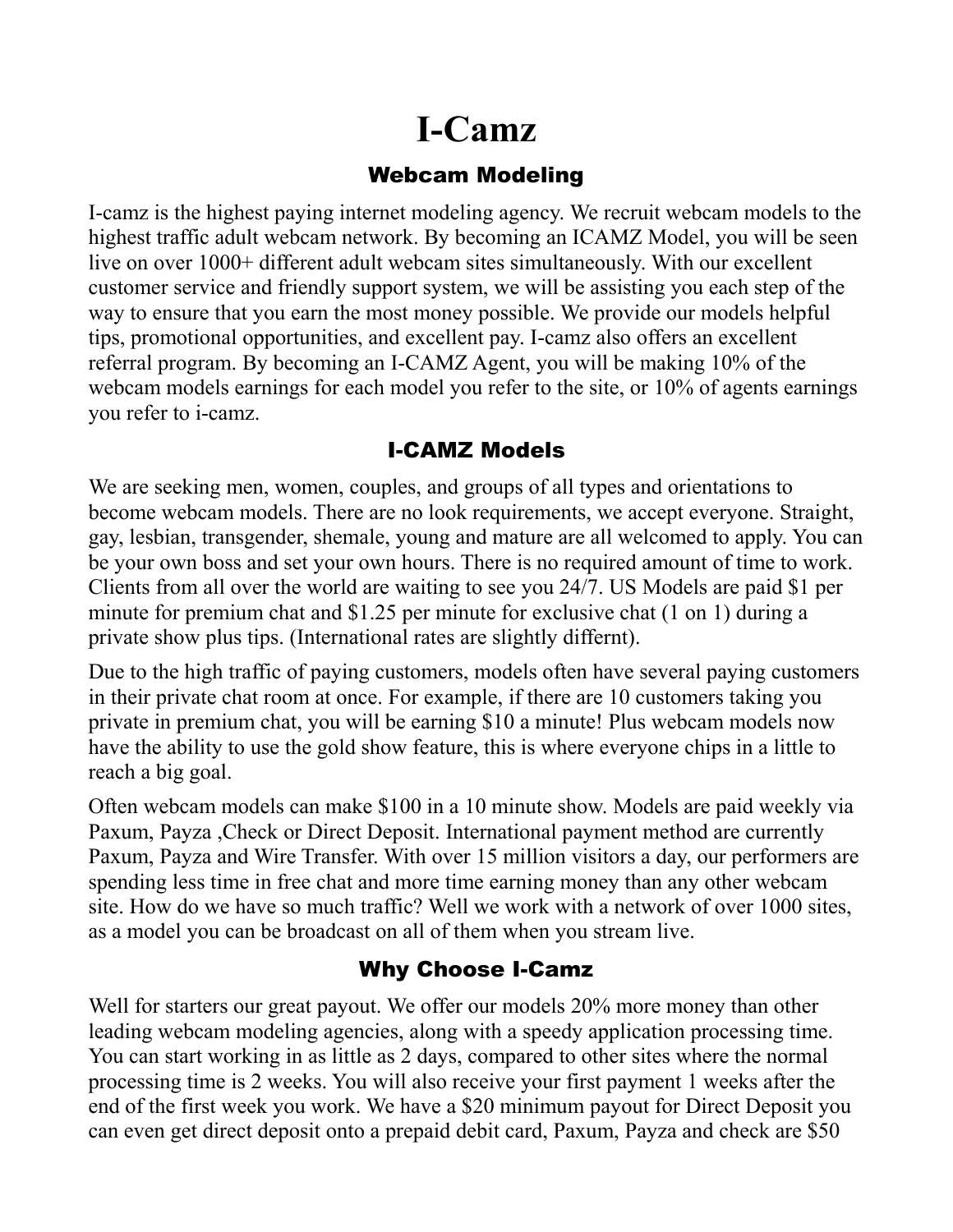Minimum, Wire transfer is \$100 minimum and a \$20 fee. Most other sites have much higher minimum payouts and charge fees for direct deposit. Also, compared to other webcam agencies, we have no look requirements. All individuals or couples are welcomed to apply. (Gay, Straight, Bi, Transgender are all welcomed) Customers are looking for all types of individuals and personalities. With our excellent customer service, you can be worry-free in having all your questions answered quickly and securely. We will gladly help you with tips, suggestions, and questions that will ensure that you earn the most money possible.

### [Become An Icamz Model Today!](https://www.i-camz.com/agent/Model.php?agent=10210)

## I-CAMZ Agents/Recruiters

We are seeking self-motivated and creative individuals to become modeling agents. Recruit potential webcam models to i-camz and earn 10% of each models earnings for life! Recruiting options are endless: posting ads, emailing friends, social networking, and much more! By becoming an I-Candy Adult Agent, you will be provided with a personal agent link, agent code, and banner to help you in your promotion. On average, our webcam models make between \$500 and \$1,500 per week working 20 to 25 hours, with some models making much more. Based on that average, you could be earning \$50 to \$150 per week for each active model. You will be continually updated on each models status and earnings. All you have to do is refer models to the model application page with the tools provided and i-camz will take care of the rest. We will even send you updates via text message when a new model signs up.Visit our Agent page for more information or to apply now.

#### [Become An Agent Today!](http://www.i-camz.com/agent/agent-sign-up.php?agent=10210)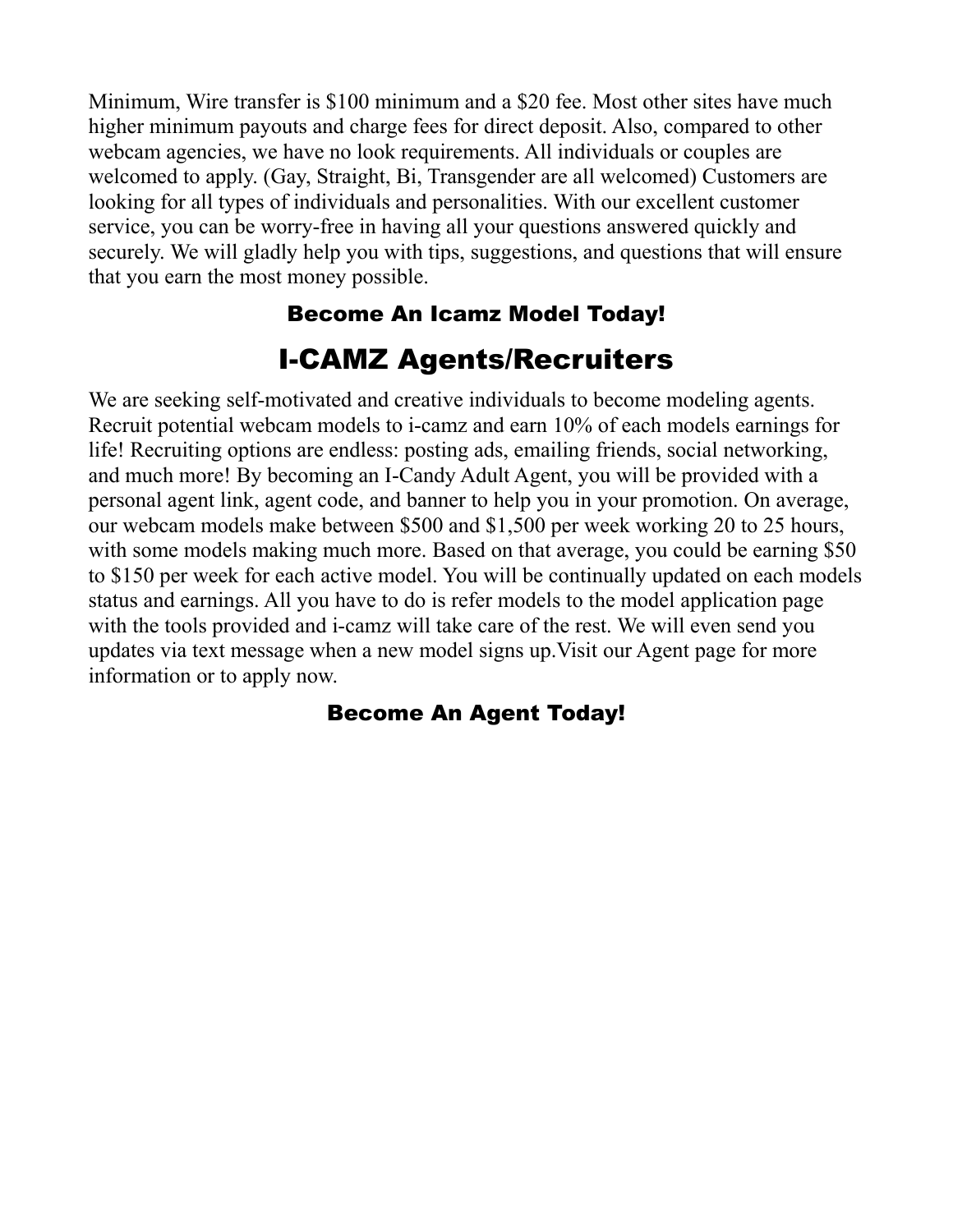## <span id="page-36-0"></span>**Cherry TV**

## **Become A Cherry Model** CAM BENEFITS:

High-quality Traffic - Highest Payout in the Industry -  $24/7$  Live Support - Events  $\&$ Competitions - Privacy Protection - Level & Perks Systems.

## **ESTIMATED EARNINGS:**

Models that cam on a regular basis have the potential for higher earnings.

| Up To               | Up To                 | <b>\$100</b>        |
|---------------------|-----------------------|---------------------|
| 65%                 | 15%                   | <b>SSS</b>          |
| Rev-share from your | <b>You make money</b> | For every new model |
| shows, tips, and    | from the users you    | you refer           |
| virtual gifts.      | refer to us.          | to Cherry Tv.       |
|                     |                       |                     |

Disclaimer: The numbers provided are the maximum potential revenue share and Referral Program earnings respectively.

## **MODEL REGISTRATION**

Stream at any time, from anywhere in the world, and take your cam career to the next level!

### **Quick, easy, and free signup**

All you need is to be 18 or over and have a computer and an internet connection.

Go live in minutes and start earning big bucks.

## **[REGISTER AS A MODEL HERE](https://www.targetingpartner.com/TBC1SP/3TJ7N7/?uid=68&creative_id=600)**

Or **[A MODEL RECRUITER HERE](https://partners.cherrycash.com/affiliate/signup/?p=2JJQMLF1)**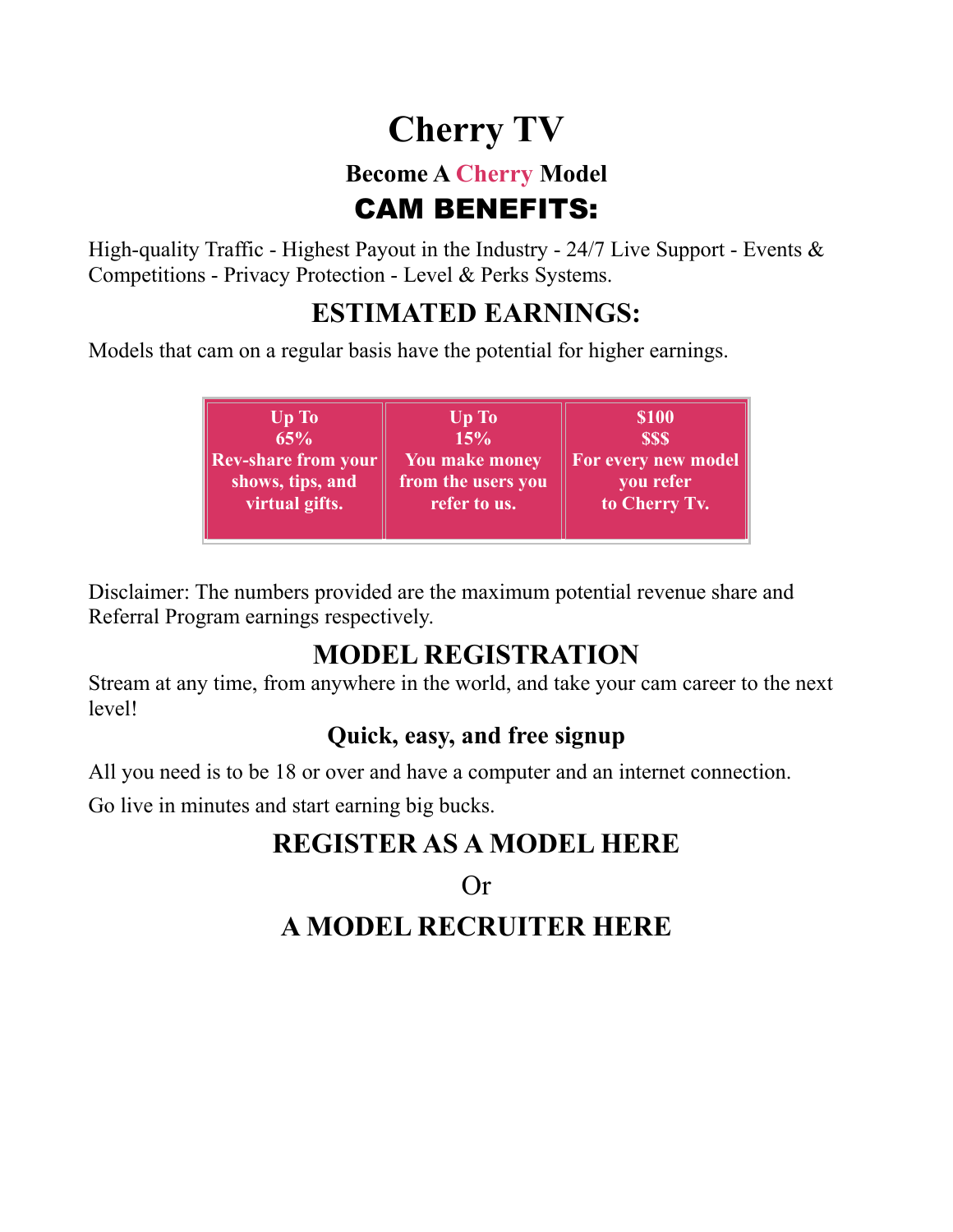## <span id="page-37-0"></span>**Cam Soda**

## Block any state or country

Want to be discreet? Have no worries as our advanced geographical blocking system ensure your anonymity.

Your Content is DMCA Protected.

All of your content will be secured from copyright infringement and piracy

Sell your own content, for whatever you want.

You may sell movies, images or recorded shows; you set the price

Weekly payout  $+ 55\%$  or more revenue share [Click here for details](https://www.camsoda.com/models?id=xxgoxx)

Eligible for health insurance support. We care about our performers.

#### [Become A Cam Soda Model!](https://www.camsoda.com/models?id=xxgoxx)

#### [Become A Cam Soda Recruiter!](https://partners.camsoda.com/signup?id=xxgoxx)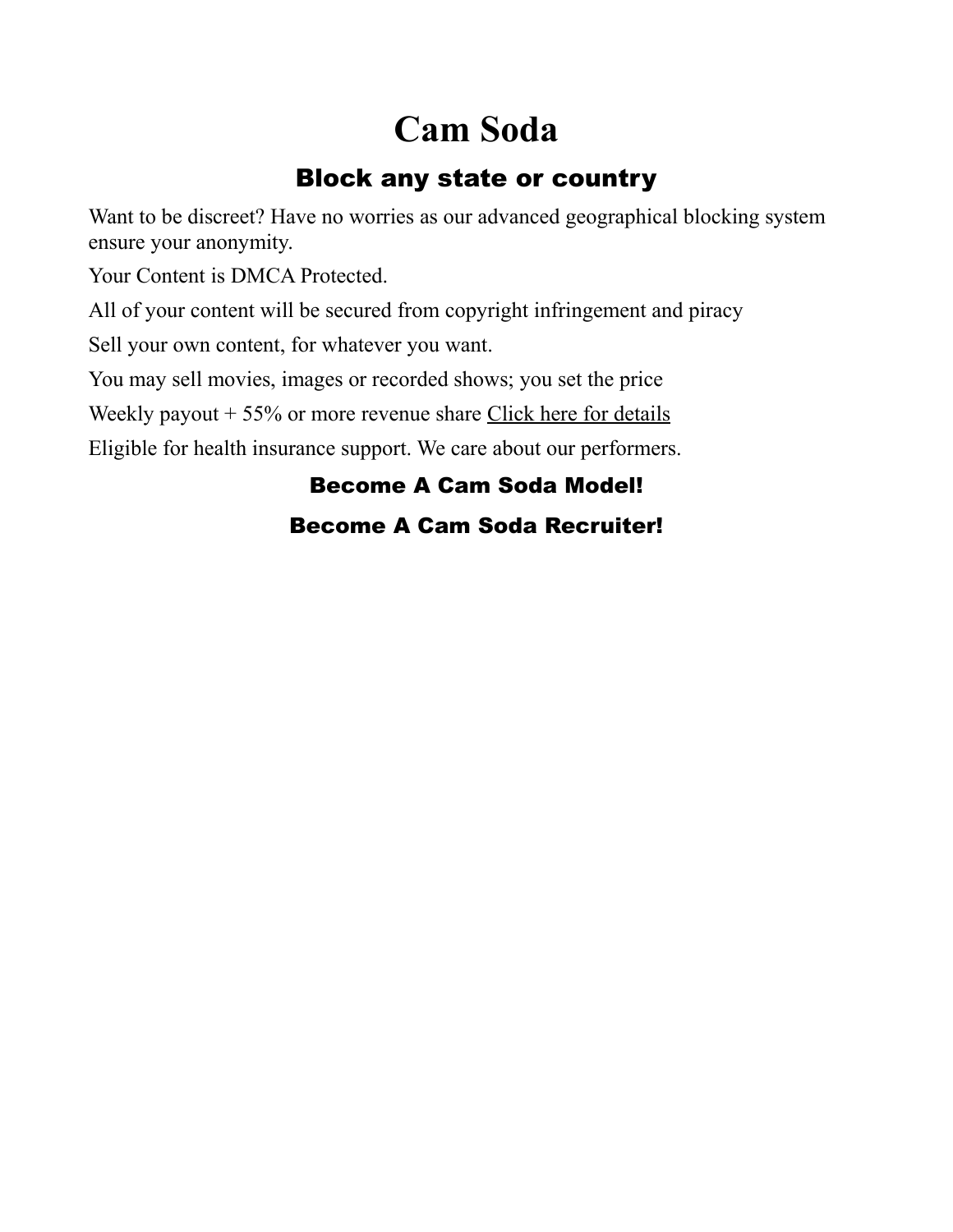## <span id="page-38-0"></span>**Conclusion**

I know I have these cam affiliates rated from first best cam affiliate down but the truth is all are great affiliates but my best picks are number one two and three. Thank you reading my ebook and I hope in some way you can take something from this ebook that will benefit you as a cam model or in anything you do in life.

I did not mean in anyway to offend anyone nor to suggest to anyone that you need to do things in this ebook my way, only another way to do things in your field of work that may or may not benefit you.

#### Thank You

If you don't want to be a cam model maybe you might want to become a model agent and recruit new cam models and make a bunch of money from cam models and recruiters. Have others work for you by signing them up under you. Ten good models, you can quit your day job and set back a let them earn you money. If you had ten motivated wenmasters under you, you could make a ton of money.

Recruite for Bonga Cams [Here](https://bongacash.com/ref?c=359899)

Recruit for Internet Modeling [Here](https://www.internetmodeling.com/144/become_an_agent.htm)

Recruit for Chaturbate [Here](https://chaturbate.com/in/?track=default&tour=07kX&campaign=lfuUw)

Recruit for X Models [Here](https://www.i-camz.com/agent/agent-sign-up.php?agent=10210)

Recruit for Strip Cash [Here](http://stripcash.com/sign-up/c44bf6da1b12d97ebfa20ffba7d3da0f3b29778b455e36285c1fd19f4ef5cb1a)

Recruit for Live Jasmin [Here](https://www.awempire.com/?referral_rs=john4953&psprogram=wmref&pstool=1_40327)

Recruit for Icamz [Here](http://www.i-camz.com/agent/agent-sign-up.php?agent=10210)

Recruit for Cherry Tv [Here](https://partners.cherrycash.com/affiliate/signup/?p=2JJQMLF1)

Recruit for Cam Soda [Here](https://partners.camsoda.com/signup?id=xxgoxx)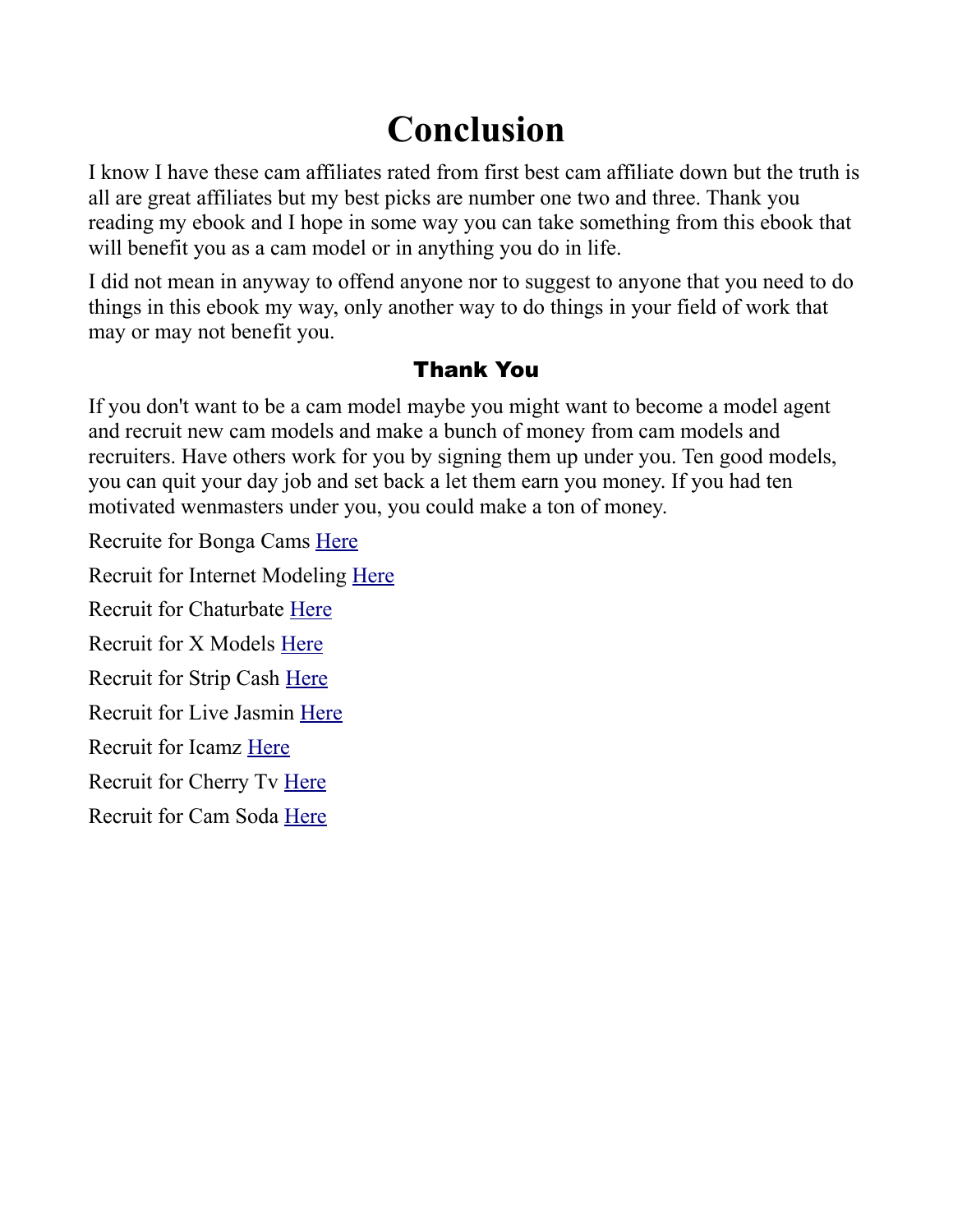## <span id="page-39-0"></span>**Special Sites and Offers**

Please visit some of my sites...

#### [Victorian Nudes](http://www.victoriannudes.com/)

Victorian Nudes offers vintage victorian nude images from our naked past.

#### [X Viral Monsters](http://www.xviralmonsters.com/)

X Viral Monsters offering free pdf affiliate ebooks that can be rebranded with your own affiliate ids.

#### [Sex Doll Cash](http://www.sexdollcash.net/)

Make money selling sex dolls. One good sale can make you a bunch of money. The Sex Doll industry is a booming business so get in now.

#### [Live Cam Gigs](http://www.livecamgigs.com/)

Many cam sites to promote and recruit new cam models.

You can contact me at any of the above sites if you have questions.

If you join any of the above cam sites, contact me at any of the sites above to let me know which cam site you joined and give me your user name so I can promote your cam studio on some of my websites.

I will add your cam studio on many of my sites to help you get noticed.

#### **Thank You For Reading This Ebook...**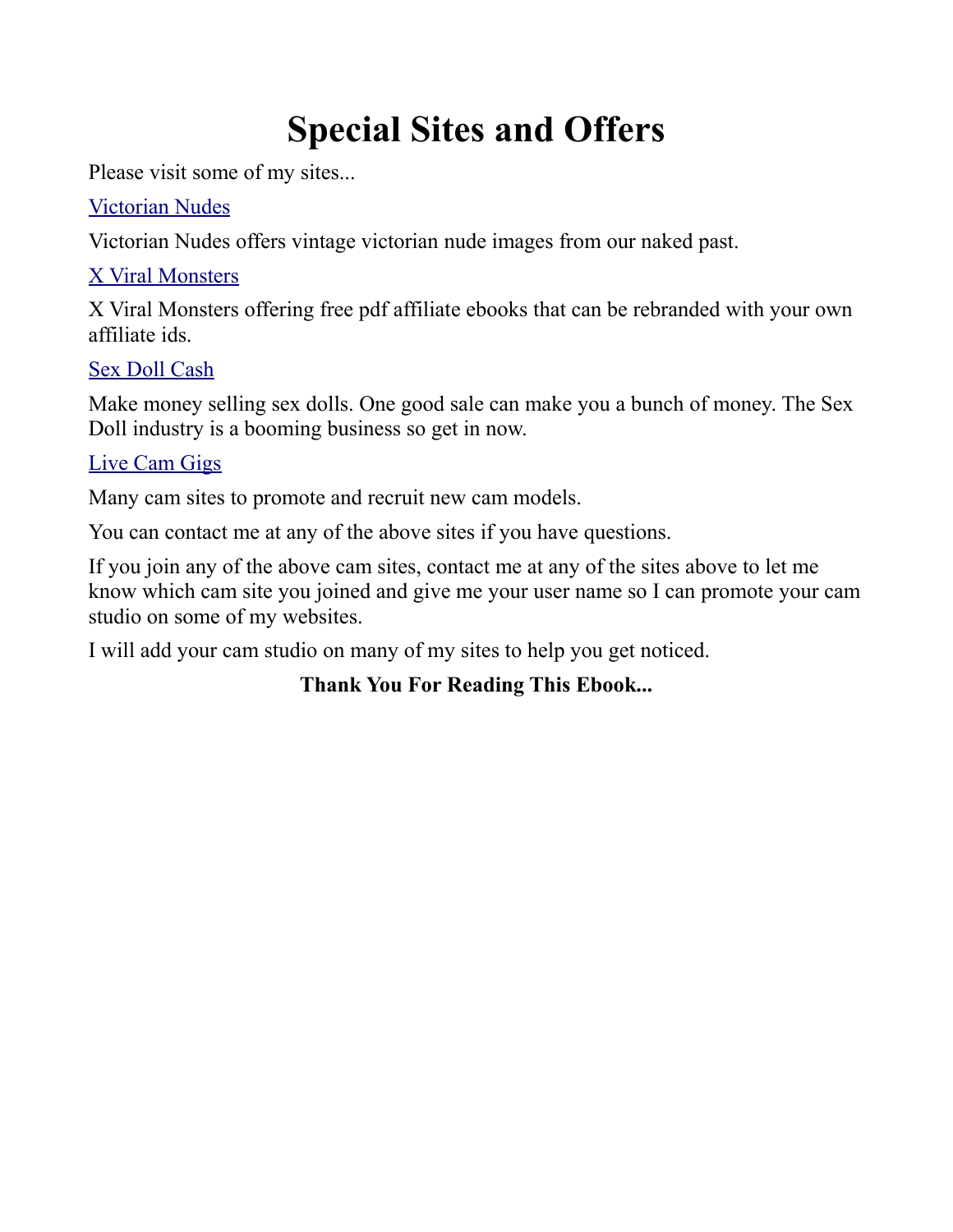#### **Promotions**

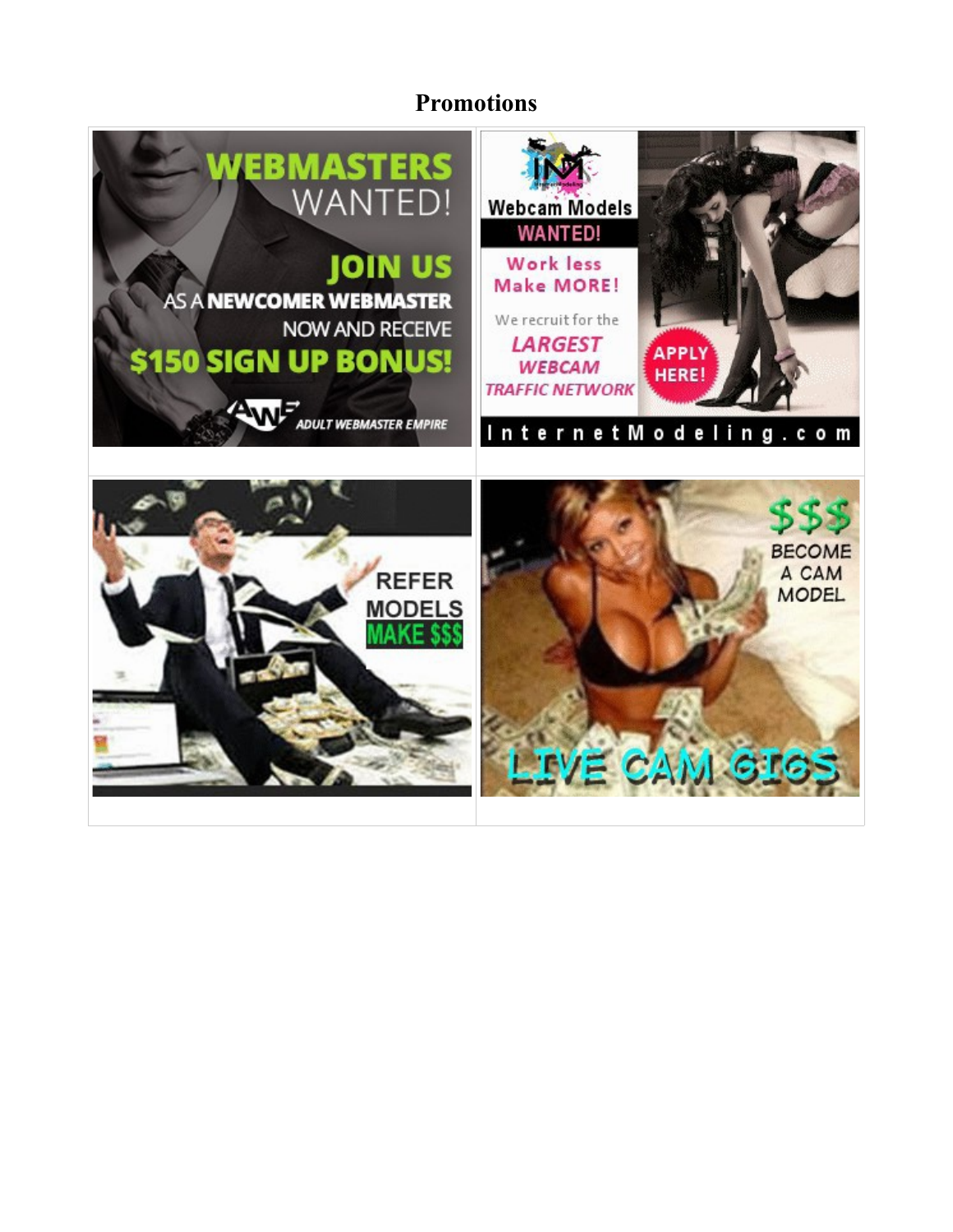## <span id="page-41-0"></span>**Free Fan Models Page**

Get your very own personal fan site today, and make money every month.

Create Your Own Free Fan Site Here And Start making Money!

This is better than cam modeling because you control what you sell on your free fan site, a plus if you cam model and a free models page.

## FAN BASE FREE!

You Are 100% In Charge. You Are The Boss.

You Are 100% In Charge

Financial Agreement

Your Custom Domain

Your Own Content

Express Yourself

Run Your Blog

This is a platform that helps you monetize and grow your existing fan base into monthly recurring revenues.

100% FREE to set up a Personal Paid Fan Site. We are here to support you 100% of the way.

How Does It Work? What Can You Do With The Site?

Upload Videos & Pics

Do Live Cam Shows

Private Message Fans

Geo-Blocking

Sell Your Merchandise Social Media Posting

Create your FREE site.

Take our FREE training.

Create content your fans want to see.

Develop your brand and image with your fun base.

## **[Get Started With A Free Account Today!](https://modelcentro.com/registration/?acode=YsNKzp78)**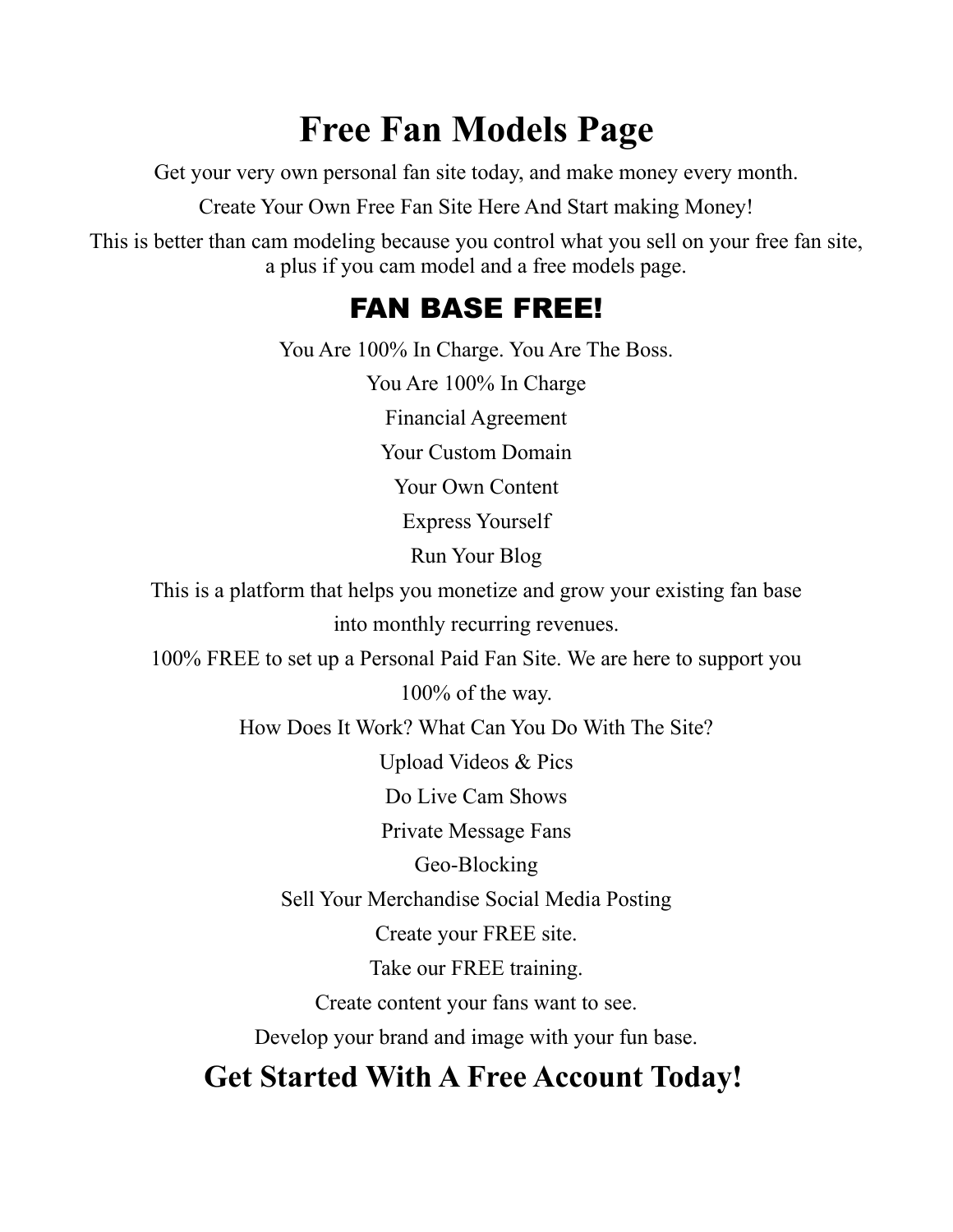#### **Make lots of money. Have lots of fun.**

Learn How To Be Successful With Centro University Education Series Learn At Your Own Pace Industry Leading Support Model Support Forum

#### **[Get Started With A Free Account Today!](https://modelcentro.com/registration/?acode=YsNKzp78)**

Free Models Page



**[Get Started With A Free Account Today!](https://modelcentro.com/registration/?acode=YsNKzp78)**